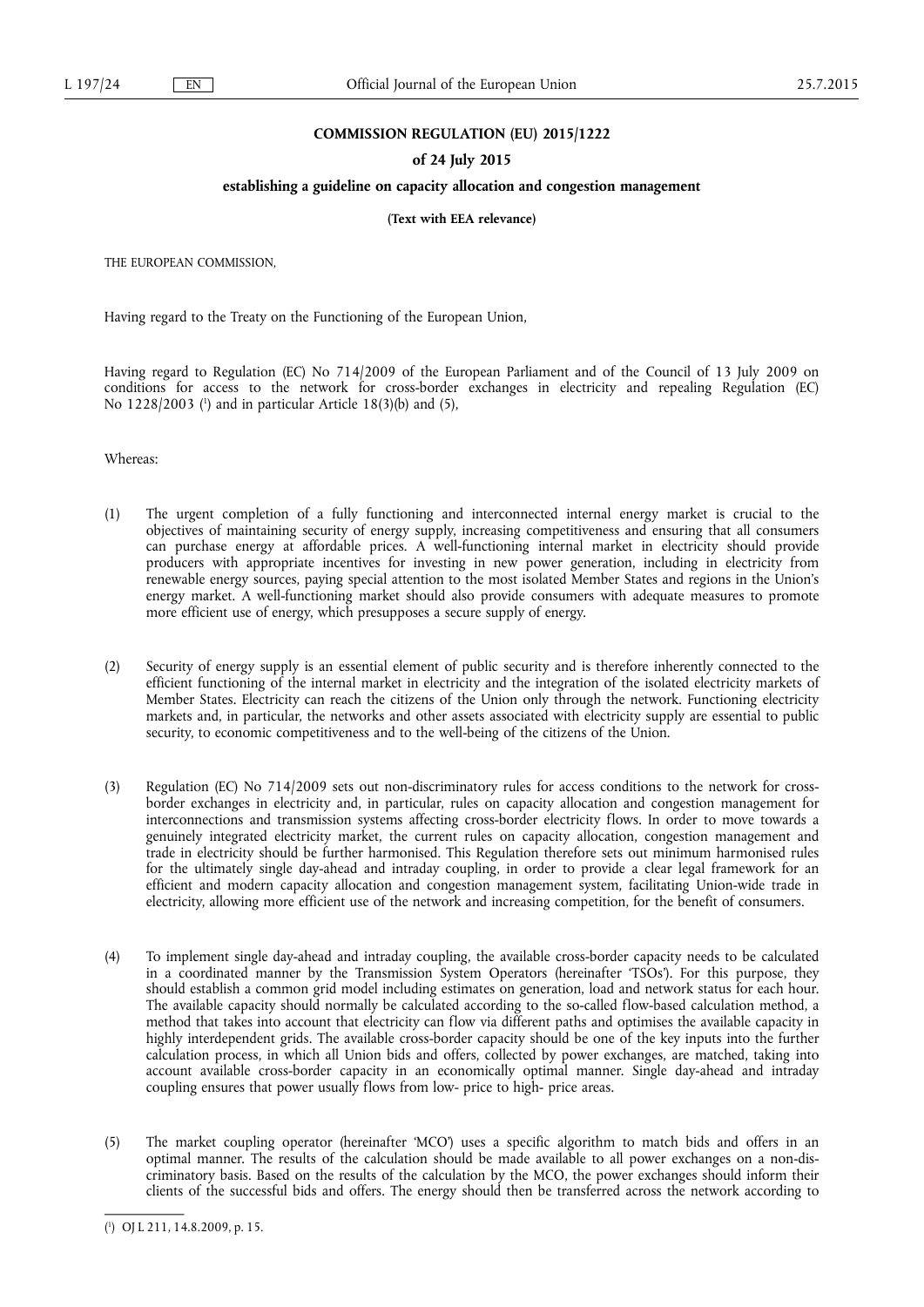the results of the MCO's calculation. The process for single day-ahead and intraday coupling is similar, with the exception that the intraday coupling should use a continuous process throughout the day and not one single calculation as in day-ahead coupling.

- (6) Capacity calculation for the day-ahead and intraday market time-frames should be coordinated at least at regional level to ensure that capacity calculation is reliable and that optimal capacity is made available to the market. Common regional capacity calculation methodologies should be established to define inputs, calculation approach and validation requirements. Information on available capacity should be updated in a timely manner based on latest information through an efficient capacity calculation process.
- (7) There are two permissible approaches when calculating cross-zonal capacity: flow-based or based on coordinated net transmission capacity. The flow-based approach should be used as a primary approach for day-ahead and intraday capacity calculation where cross-zonal capacity between bidding zones is highly interdependent. The flow-based approach should only be introduced after market participants have been consulted and given sufficient preparation time to allow for a smooth transition. The coordinated net transmission capacity approach should only be applied in regions where cross-zonal capacity is less interdependent and it can be shown that the flow-based approach would not bring added value.
- (8) A common grid model for single day-ahead and intraday coupling purposes representing the European interconnected system should be established to calculate cross-zonal capacity in a coordinated way. The common grid model should include a model of the transmission system with the location of generation units and loads relevant to calculating cross-zonal capacity. The provision of accurate and timely information by each TSO is essential to the creation of the common grid model.
- (9) Each TSO should be required to prepare an individual grid model of its system and send it to TSOs responsible for merging them into a common grid model. The individual grid models should include information from generation and load units.
- (10) TSOs should use a common set of remedial actions such as countertrading or redispatching to deal with both internal and cross-zonal congestion. In order to facilitate more efficient capacity allocation and to avoid unnecessary curtailments of cross-border capacities, TSOs should coordinate the use of remedial actions in capacity calculation.
- (11) Bidding zones reflecting supply and demand distribution are a cornerstone of market-based electricity trading and are a prerequisite for reaching the full potential of capacity allocation methods including the flow based method. Bidding zones therefore should be defined in a manner to ensure efficient congestion management and overall market efficiency. Bidding zones can be subsequently modified by splitting, merging or adjusting the zone borders. The bidding zones should be identical for all market time-frames. The review process of bidding zone configurations provided for in this Regulation will play an important role in the identification of structural bottlenecks and will allow for more efficient bidding zone delineation.
- (12) TSOs should implement coordinated redispatching of cross-border relevance or countertrading at regional level or above regional level. Redispatching of cross-border relevance or countertrading should be coordinated with redispatching or countertrading internal to the control area.
- (13) Capacity should be allocated in the day-ahead and intraday market time-frames using implicit allocation methods, in particular methods which allocate electricity and capacity together. In the case of single day-ahead coupling, this method should be implicit auction and in the case of single intraday coupling it should be continuous implicit allocation. The method of implicit auction should rely on effective and timely interfaces between TSOs, power exchanges and a series of other parties to ensure capacity is allocated and congestion managed in an efficient manner.
- (14) For efficiency reasons and in order to implement single day-ahead and intraday coupling as soon as possible, single day-ahead and intraday coupling should make use of existing market operators and already implemented solutions where appropriate, without precluding competition from new operators.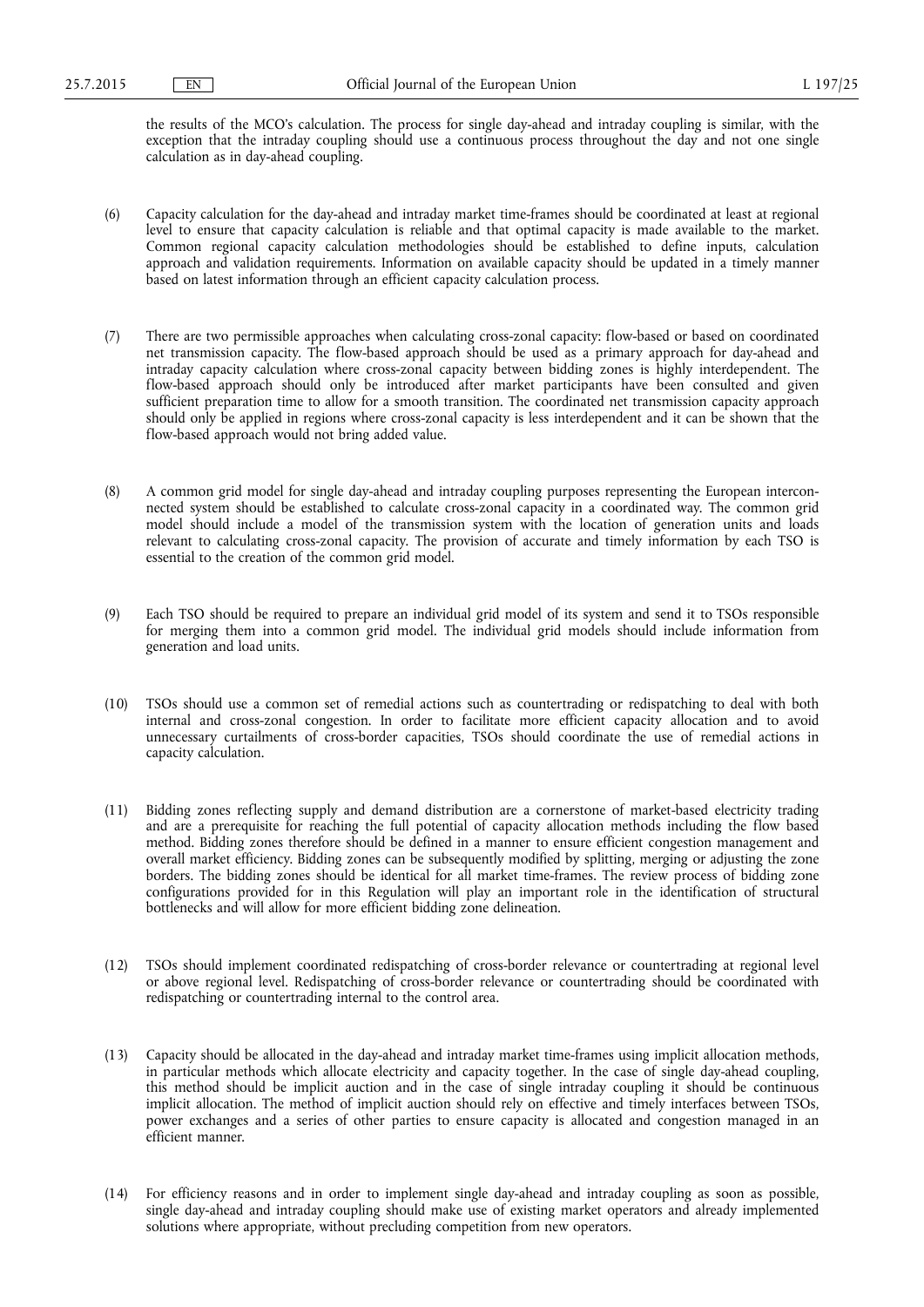- (15) The Commission, in cooperation with the Agency for the Cooperation of Energy Regulators (hereinafter the 'Agency') may create or appoint a single regulated entity to perform common MCO functions relating to the market operation of single day-ahead and intraday coupling.
- (16) The development of more liquid intraday markets which give parties the ability to balance their positions closer to real time should help to integrate renewable energy sources into the Union electricity market and thus, in turn, facilitate renewable energy policy objectives.
- (17) Day-ahead and intraday cross-zonal capacity should be firm to allow effective cross-border allocation.
- (18) In order for the implicit auctions to take place Union-wide, it is necessary to ensure Union-wide price coupling process. This process should respect transmission capacity and allocation constraints and should be designed in a manner that allows for its application or extension across the entire Union and for the development of future new product types.
- (19) Power exchanges collect bids and offers within different time-frames which serve as a necessary input for capacity calculation in the single day-ahead and intraday coupling process. Hence, the rules for the trading of electricity provided for in this Regulation require an institutional framework for power exchanges. Common requirements for the designation of nominated electricity market operators (hereinafter NEMOs) and for their tasks should facilitate the achievement of the aims of Regulation (EC) No 714/2009 and allow single day-ahead and intraday coupling to take due account of the internal market.
- (20) Establishing single day-ahead and intraday coupling process requires cooperation between potentially competing power exchanges in order to establish common market coupling functions. That is why oversight and compliance with competition rules is of utmost importance regarding these common functions.
- (21) Despite the creation of a reliable algorithm to match bids and offers and appropriate back-up processes, there may be situations where the price coupling process is unable to produce results. Consequently, it is necessary to provide for fallback solutions at a national and regional level to ensure capacity can still be allocated.
- (22) Reliable pricing of transmission capacity should be introduced for the intraday market time-frame, reflecting congestion if capacity is scarce.
- (23) Any costs incurred efficiently to guarantee firmness of capacity and to set up processes to comply with this Regulation should be recovered via network tariffs or appropriate mechanisms in a timely manner. NEMOs, including in performing MCO functions should be entitled to recover their incurred costs if they are efficiently incurred, reasonable and proportionate.
- (24) Rules for sharing the common costs of single day-ahead coupling and single intraday coupling between NEMOs and TSOs from different Member States should be agreed before the implementation process starts in order to avoid delays and disputes due to cost sharing.
- (25) The cooperation between TSOs, NEMOs and regulatory authorities is necessary in order to promote the completion and efficient functioning of the internal market in electricity and to ensure the optimal management, coordinated operation and sound technical development of the electricity transmission system in the Union. TSOs, NEMOs and regulatory authorities should exploit synergies arising from capacity allocation and congestion management projects contributing to the development of the internal market in electricity. They should draw on the experience gained, respect the decisions made, and use solutions developed as part of those projects.
- (26) In order to ensure the close cooperation among TSOs, NEMOs and regulatory authorities, a robust, reliable and non-discriminatory Union governance framework for single day-ahead and intraday coupling should be established.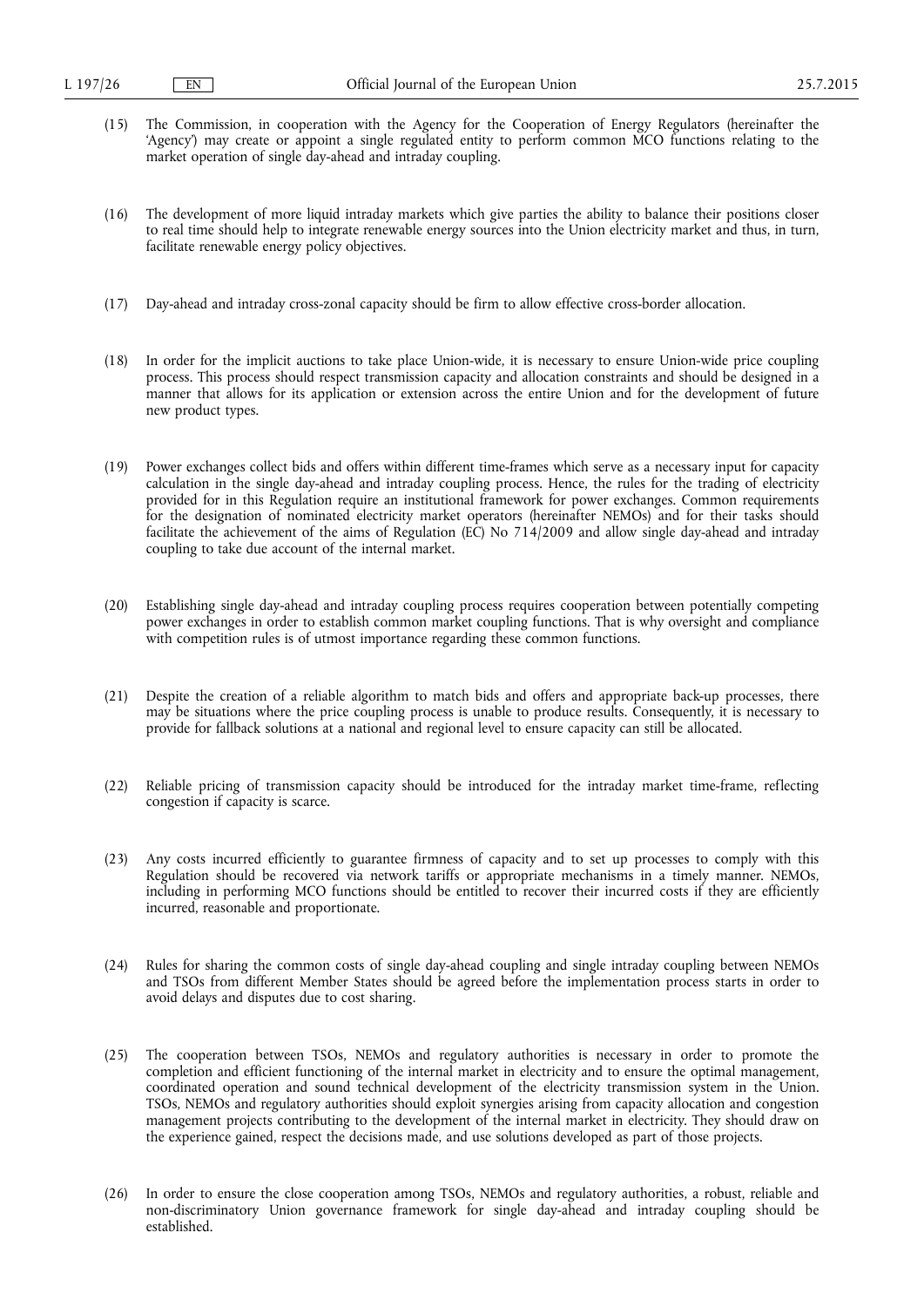- (27) The objective of this Regulation, namely the establishment of single day-ahead and intraday coupling, cannot be successfully achieved without a certain set of harmonised rules for capacity calculation, congestion management and trading of electricity.
- (28) However, single day-ahead and intraday coupling should only be implemented stepwise, as the regulatory framework for electricity trade and the physical structure of the transmission grid are characterised by significant differences between Member States and regions. The introduction of single day-ahead and intraday coupling therefore requires a successive alignment of the existing methodologies on capacity calculation, allocation and congestion management. Single intraday and day-ahead coupling may therefore be introduced at a regional level as an intermediate step where necessary.
- (29) Single day-ahead and intraday coupling require the introduction of harmonised maximum and minimum clearing prices that contribute to the strengthening of investment conditions for secure capacity and long-term security of supply both within and between Member States.
- (30) Given the exceptionally high degree of complexity and detail of the terms and conditions or methodologies needed to fully apply single day-ahead and intraday coupling, certain detailed terms and conditions or methodologies should be developed by TSOs and NEMOs and approved by the regulatory authorities. However the development of certain terms and conditions or methodologies by TSOs and power exchanges and their subsequent approval by regulatory authorities must not delay the completion of the internal electricity market. Thus, it is necessary to include specific provisions on cooperation between TSOs, NEMOs and regulatory authorities.
- (31) In line with Article 8 of Regulation (EC) No 713/2009 of the European Parliament and of the Council (<sup>1</sup>), the Agency should take a decision if the competent national regulatory authorities are not able to reach an agreement on common terms and conditions or methodologies.
- (32) This Regulation has been developed in close cooperation with ACER, the ENTSO for Electricity and stakeholders, in order to adopt effective, balanced and proportionate rules in a transparent and participative manner. In accordance with Article 18(3) of Regulation (EC) No 714/2009, the Commission will consult ACER, the ENTSO for Electricity and other relevant stakeholders, notably NEMOs, before proposing any amendment to this regulation.
- (33) This Regulation supplements Annex I of Regulation (EC) No 714/2009, in accordance with the principles set out in Article 16 of that Regulation.
- (34) Due to the significant challenges in introducing single day-ahead and intraday coupling into the current market of Ireland and Northern Ireland, it is undergoing a process of major redesign. Additional time is, therefore, needed for the implementation of parts of this Regulation, with a number of transitional arrangements being put in place.
- (35) The measures provided for in this Regulation are in accordance with the opinion of the Committee referred to in Article 23(1) of Regulation (EC) No 714/2009.

HAS ADOPTED THIS REGULATION:

# TITLE I

## **GENERAL PROVISIONS**

# *Article 1*

## **Subject matter and scope**

1. This Regulation lays down detailed guidelines on cross-zonal capacity allocation and congestion management in the day-ahead and intraday markets, including the requirements for the establishment of common methodologies for determining the volumes of capacity simultaneously available between bidding zones, criteria to assess efficiency and a review process for defining bidding zones.

<sup>(</sup> 1 ) Regulation (EC) No 713/2009 of the European Parliament and of the Council of 13 July 2009 establishing an Agency for the Cooperation of Energy Regulators (OJ L 211, 14.8.2009, p. 1).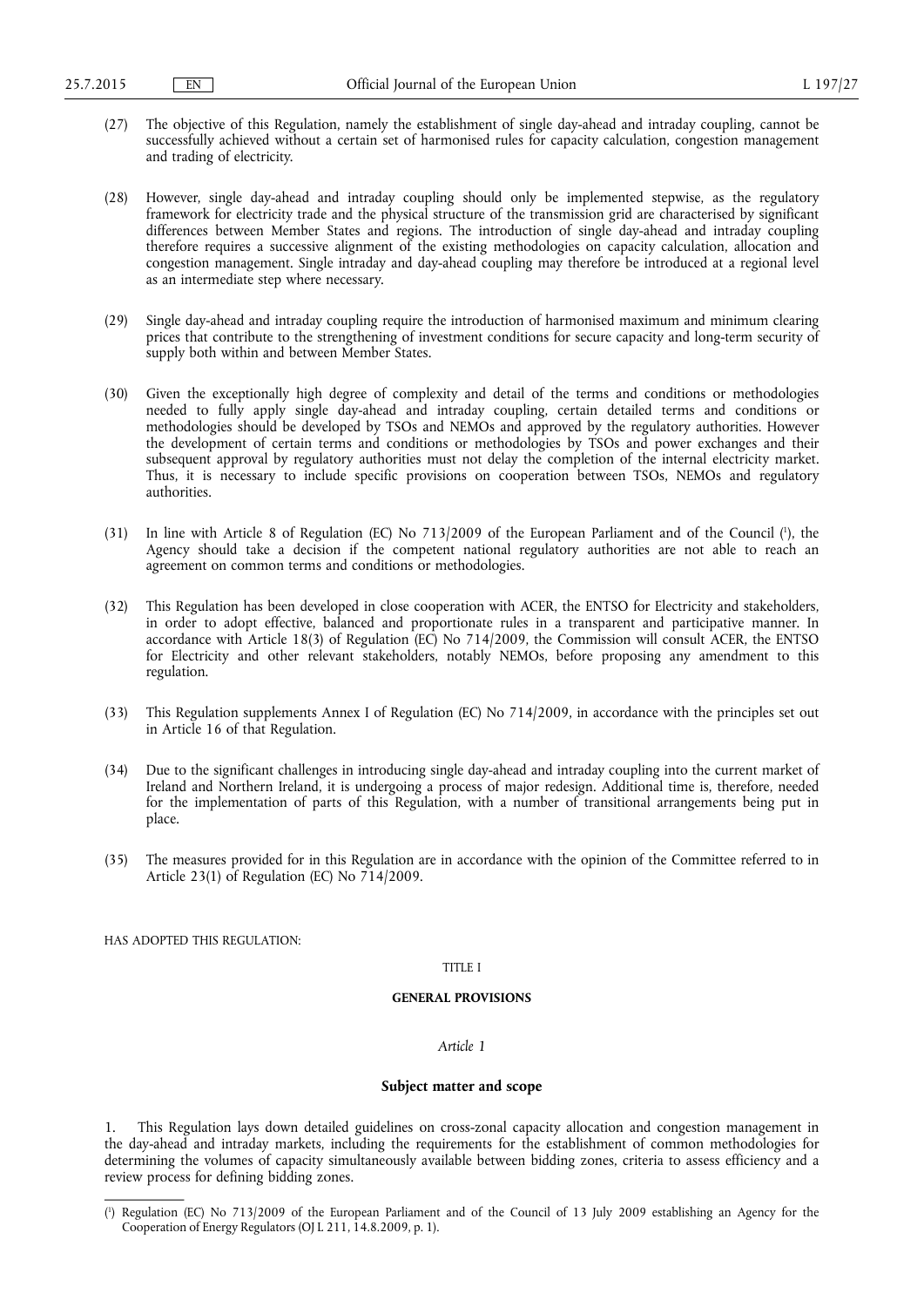2. This Regulation shall apply to all transmission systems and interconnections in the Union except the transmission systems on islands which are not connected with other transmission systems via interconnections.

3. In Member States where more than one transmission system operator exists, this Regulation shall apply to all transmission system operators within that Member State. Where a transmission system operator does not have a function relevant to one or more obligations under this Regulation, Member States may provide that the responsibility for complying with those obligations is assigned to one or more different, specific transmission system operators.

4. The Union single day-ahead and intraday coupling may be opened to market operators and TSOs operating in Switzerland on the condition that the national law in that country implements the main provisions of Union electricity market legislation and that there is an intergovernmental agreement on electricity cooperation between the Union and Switzerland.

5. Subject to the conditions in paragraph 4 above being fulfilled, participation by Switzerland in day-ahead coupling and single intraday coupling shall be decided by the Commission based on an opinion given by the Agency. The rights and responsibilities of Swiss NEMOs and TSOs joining single day-ahead coupling shall be consistent with the rights and responsibilities of NEMOs and TSOs operating in the Union to allow a smooth functioning of the single day-ahead and intraday coupling systems implemented at Union level and a level-playing field for all stakeholders.

## *Article 2*

## **Definitions**

For the purposes of this Regulation, the definitions in Article 2 of Regulation (EC) No 714/2009, Article 2 of Commission Regulation (EU) No 543/2013 (<sup>1</sup>) and Article 2 of Directive 2009/72/EC of the European Parliament and of the Council ( 2 ) shall apply.

In addition, the following definitions shall apply:

- 1. 'individual grid model' means a data set describing power system characteristics (generation, load and grid topology) and related rules to change these characteristics during capacity calculation, prepared by the responsible TSOs, to be merged with other individual grid model components in order to create the common grid model;
- 2. 'common grid model' means a Union-wide data set agreed between various TSOs describing the main characteristic of the power system (generation, loads and grid topology) and rules for changing these characteristics during the capacity calculation process;
- 3. 'capacity calculation region' means the geographic area in which coordinated capacity calculation is applied;
- 4. 'scenario' means the forecasted status of the power system for a given time-frame;
- 5. 'net position' means the netted sum of electricity exports and imports for each market time unit for a bidding zone;
- 6. 'allocation constraints' means the constraints to be respected during capacity allocation to maintain the transmission system within operational security limits and have not been translated into cross-zonal capacity or that are needed to increase the efficiency of capacity allocation;
- 7. 'operational security limits' means the acceptable operating boundaries for secure grid operation such as thermal limits, voltage limits, short-circuit current limits, frequency and dynamic stability limits;
- 8. 'coordinated net transmission capacity approach' means the capacity calculation method based on the principle of assessing and defining *ex ante* a maximum energy exchange between adjacent bidding zones;

<sup>(</sup> 1 ) Commission Regulation (EU) No 543/2013 of 14 June 2013 on submission and publication of data in electricity markets and amending Annex I to Regulation (EC) No 714/2009 of the European Parliament and of the Council (OJ L 163, 15.6.2013, p. 1).

<sup>(</sup> 2 ) Directive 2009/72/EC of the European Parliament and of the Council of 13 July 2009 concerning common rules for the internal market in electricity and repealing Directive 2003/54/EC (OJ L 211, 14.8.2009, p. 55).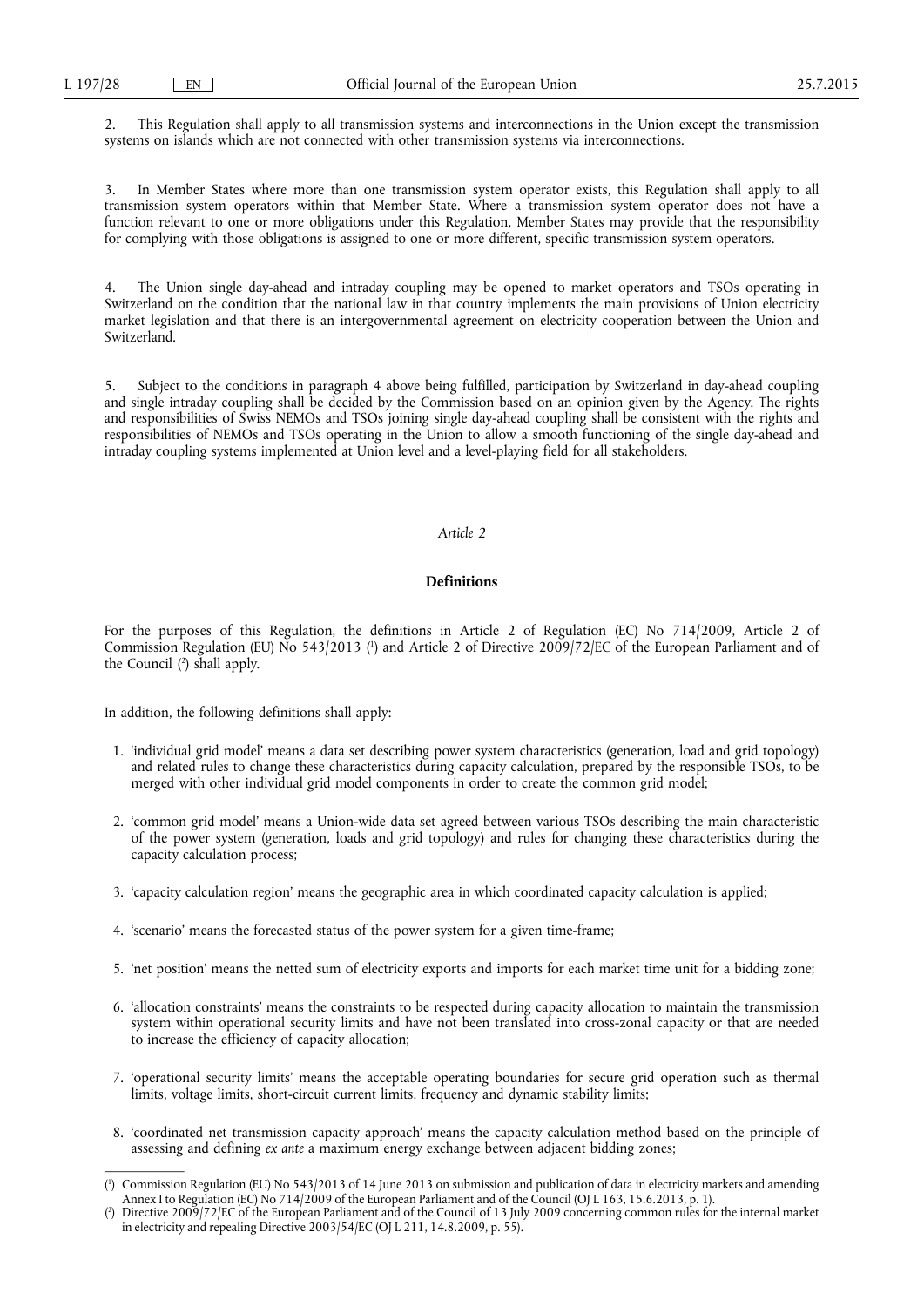- 9. 'flow-based approach' means a capacity calculation method in which energy exchanges between bidding zones are limited by power transfer distribution factors and available margins on critical network elements;
- 10. 'contingency' means the identified and possible or already occurred fault of an element, including not only the transmission system elements, but also significant grid users and distribution network elements if relevant for the transmission system operational security;
- 11. 'coordinated capacity calculator' means the entity or entities with the task of calculating transmission capacity, at regional level or above;
- 12. 'generation shift key' means a method of translating a net position change of a given bidding zone into estimated specific injection increases or decreases in the common grid model;
- 13. 'remedial action' means any measure applied by a TSO or several TSOs, manually or automatically, in order to maintain operational security;
- 14. 'reliability margin' means the reduction of cross-zonal capacity to cover the uncertainties within capacity calculation;
- 15. 'market time' means central European summer time or central European time, whichever is in effect;
- 16. 'congestion income' means the revenues received as a result of capacity allocation;
- 17. 'market congestion' means a situation in which the economic surplus for single day-ahead or intraday coupling has been limited by cross-zonal capacity or allocation constraints;
- 18. 'physical congestion' means any network situation where forecasted or realised power flows violate the thermal limits of the elements of the grid and voltage stability or the angle stability limits of the power system;
- 19. 'structural congestion' means congestion in the transmission system that can be unambiguously defined, is predictable, is geographically stable over time and is frequently reoccurring under normal power system conditions;
- 20. 'matching' means the trading mode through which sell orders are assigned to appropriate buy orders to ensure the maximisation of economic surplus for single day-ahead or intraday coupling;
- 21. 'order' means an intention to purchase or sell energy or capacity expressed by a market participant subject to specified execution conditions;
- 22. 'matched orders' means all buy and sell orders matched by the price coupling algorithm or the continuous trade matching algorithm;
- 23. 'nominated electricity market operator (NEMO)' means an entity designated by the competent authority to perform tasks related to single day-ahead or single intraday coupling;
- 24. 'shared order book' means a module in the continuous intraday coupling system collecting all matchable orders from the NEMOs participating in single intraday coupling and performing continuous matching of those orders;
- 25. 'trade' means one or more matched orders;
- 26. 'single day-ahead coupling' means the auctioning process where collected orders are matched and cross-zonal capacity is allocated simultaneously for different bidding zones in the day-ahead market;
- 27. 'single intraday coupling' means the continuous process where collected orders are matched and cross-zonal capacity is allocated simultaneously for different bidding zones in the intraday market;
- 28. 'price coupling algorithm' means the algorithm used in single day-ahead coupling for simultaneously matching orders and allocating cross-zonal capacities;
- 29. 'continuous trading matching algorithm' means the algorithm used in single intraday coupling for matching orders and allocating cross-zonal capacities continuously;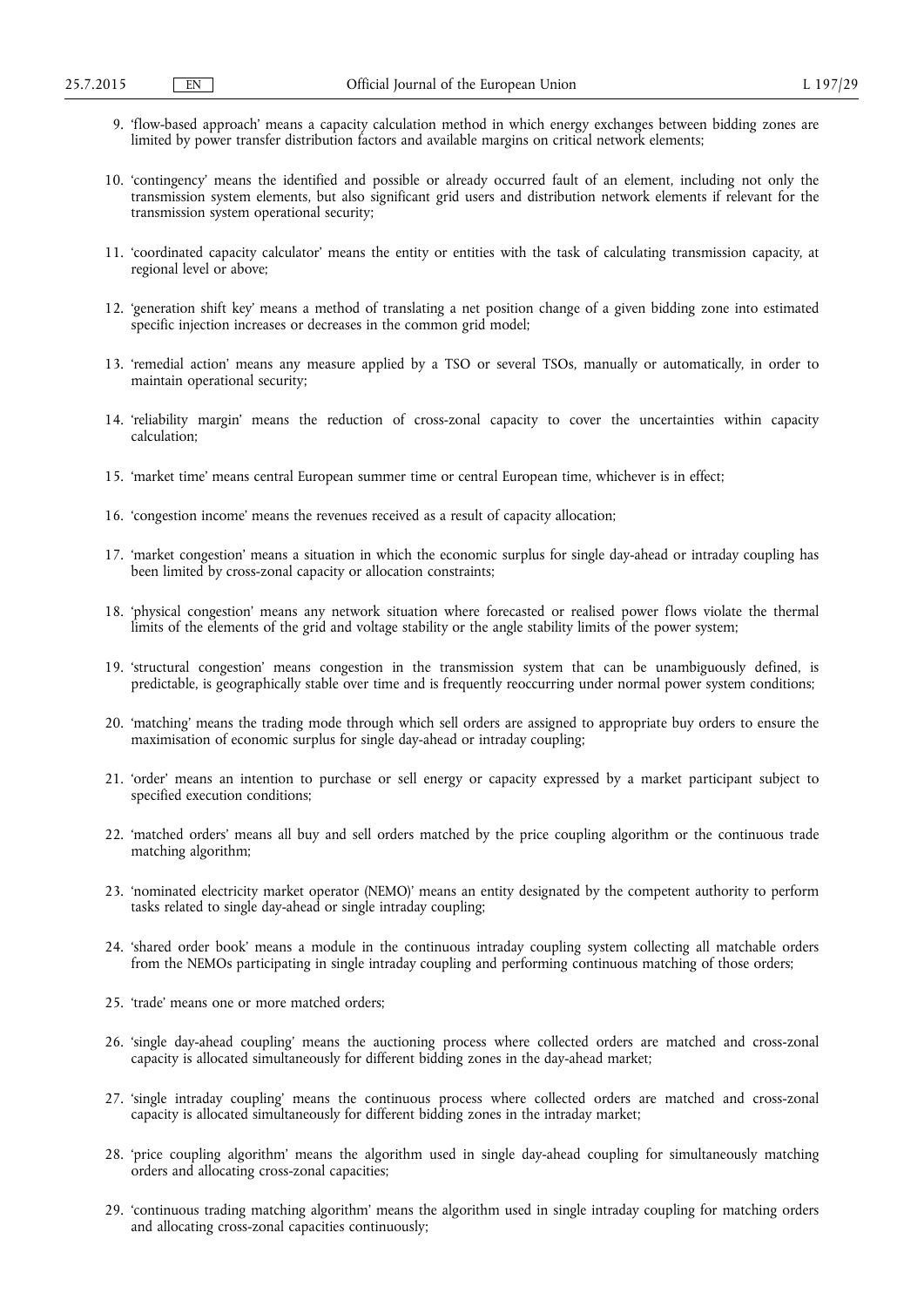- 30. 'market coupling operator (MCO) function' means the task of matching orders from the day-ahead and intraday markets for different bidding zones and simultaneously allocating cross-zonal capacities;
- 31. 'clearing price' means the price determined by matching the highest accepted selling order and the lowest accepted buying order in the electricity market;
- 32. 'scheduled exchange' means an electricity transfer scheduled between geographic areas, for each market time unit and for a given direction;
- 33. 'scheduled exchange calculator' means the entity or entities with the task of calculating scheduled exchanges;
- 34. 'day-ahead market time-frame' means the time-frame of the electricity market until the day-ahead market gate closure time, where, for each market time unit, products are traded the day prior to delivery;
- 35. 'day-ahead firmness deadline' means the point in time after which cross-zonal capacity becomes firm;
- 36. 'day-ahead market gate closure time' means the point in time until which orders are accepted in the day-ahead market;
- 37. 'intraday market time-frame' means the time-frame of the electricity market after intraday cross-zonal gate opening time and before intraday cross-zonal gate closure time, where for each market time unit, products are traded prior to the delivery of the traded products;
- 38. 'intraday cross-zonal gate opening time' means the point in time when cross-zonal capacity between bidding zones is released for a given market time unit and a given bidding zone border;
- 39. 'intraday cross-zonal gate closure time' means the point in time where cross-zonal capacity allocation is no longer permitted for a given market time unit;
- 40. 'capacity management module' means a system containing up-to-date information on available cross-zonal capacity for the purpose of allocating intra-day cross-zonal capacity;
- 41. 'non-standard intraday product' means a product for continuous intraday coupling not for constant energy delivery or for a period exceeding one market time unit with specific characteristics designed to reflect system operation practices or market needs, for example orders covering multiple market time units or products reflecting production unit start-up costs;
- 42. 'central counter party' means the entity or entities with the task of entering into contracts with market participants, by novation of the contracts resulting from the matching process, and of organising the transfer of net positions resulting from capacity allocation with other central counter parties or shipping agents;
- 43. 'shipping agent' means the entity or entities with the task of transferring net positions between different central counter parties;
- 44. 'firmness' means a guarantee that cross-zonal capacity rights will remain unchanged and that a compensation is paid if they are nevertheless changed;
- 45. '*force majeure*' means any unforeseeable or unusual event or situation beyond the reasonable control of a TSO, and not due to a fault of the TSO, which cannot be avoided or overcome with reasonable foresight and diligence, which cannot be solved by measures which are from a technical, financial or economic point of view reasonably possible for the TSO, which has actually happened and is objectively verifiable, and which makes it impossible for the TSO to fulfil, temporarily or permanently, its obligations in accordance with this Regulation;
- 46. 'economic surplus for the single day-ahead or intraday coupling' means the sum of (i) the supplier surplus for the single day-ahead or intraday coupling for the relevant time period, (ii) the consumer surplus for the single dayahead or intraday coupling, (iii) the congestion income and (iv) other related costs and benefits where these increase economic efficiency for the relevant time period, supplier and consumer surplus being the difference between the accepted orders and the clearing price per energy unit multiplied by the volume of energy of the orders.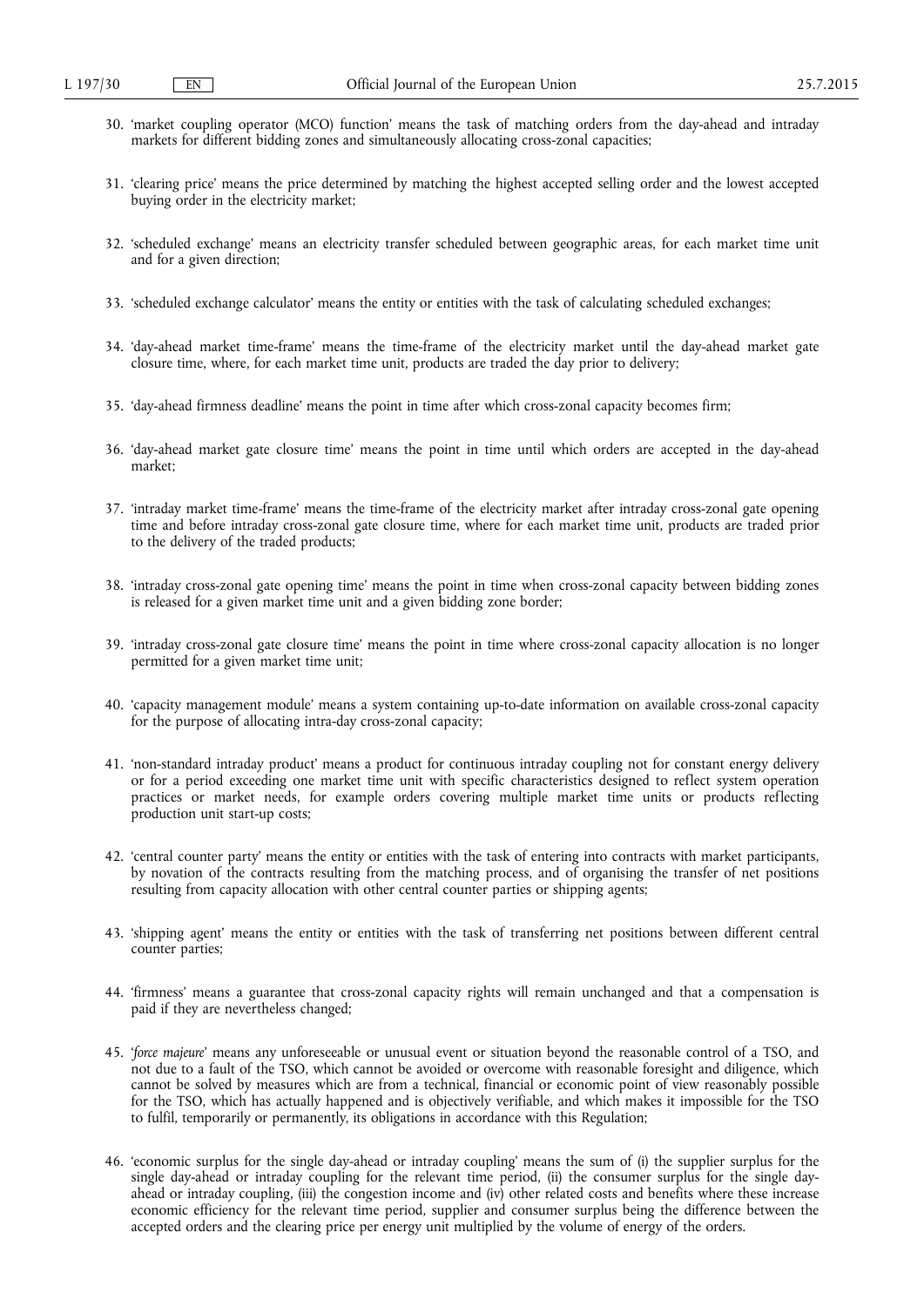## **Objectives of capacity allocation and congestion management cooperation**

This Regulation aims at:

- (a) promoting effective competition in the generation, trading and supply of electricity;
- (b) ensuring optimal use of the transmission infrastructure;
- (c) ensuring operational security;
- (d) optimising the calculation and allocation of cross-zonal capacity;
- (e) ensuring fair and non-discriminatory treatment of TSOs, NEMOs, the Agency, regulatory authorities and market participants;
- (f) ensuring and enhancing the transparency and reliability of information;
- (g) contributing to the efficient long-term operation and development of the electricity transmission system and electricity sector in the Union;
- (h) respecting the need for a fair and orderly market and fair and orderly price formation;
- (i) creating a level playing field for NEMOs;
- (j) providing non-discriminatory access to cross-zonal capacity.

# *Article 4*

## **NEMOs designation and revocation of the designation**

1. Each Member State electrically connected to a bidding zone in another Member State shall ensure that one or more NEMOs are designated by four months after the entry into force of this Regulation to perform the single dayahead and/or intraday coupling. For that purpose, domestic and non-domestic market operators may be invited to apply to be designated as a NEMO.

2. Each Member State concerned shall ensure that at least one NEMO is designated in each bidding zone on its territory. NEMOs shall be designated for an initial term of four years. Except where Article 5(1) applies, Member States shall allow applications for designation at least annually.

Unless otherwise provided by Member States, regulatory authorities shall be the designating authority, responsible for NEMO designation, monitoring of compliance with the designation criteria and, in the case of national legal monopolies, the approval of NEMO fees or the methodology to calculate NEMO fees. Member States may provide that authorities other than the regulatory authorities be the designating authority. In these circumstances Member States shall ensure that the designating authority has the same rights and obligations as the regulatory authorities in order to effectively carry out its tasks.

4. The designating authority shall assess whether NEMO candidates meet the criteria set out in Article 6. Those criteria shall apply regardless of whether one or more NEMOs are appointed. When deciding upon NEMO designations, any discrimination between applicants, notably between non-domestic and domestic applicants, shall be avoided. If the designating authority is not the regulatory authority, the regulatory authority shall give an opinion on the extent to which the applicant for designation meets the designation criteria laid down in Article 6. NEMO designations shall only be refused where the designation criteria in Article 6 are not met or in accordance with Article 5(1).

5. A NEMO designated in one Member State shall have the right to offer day-ahead and intraday trading services with delivery in another Member State. The trading rules in the latter Member State shall apply without the need for designation as a NEMO in that Member State. The designating authorities shall monitor all NEMOs performing single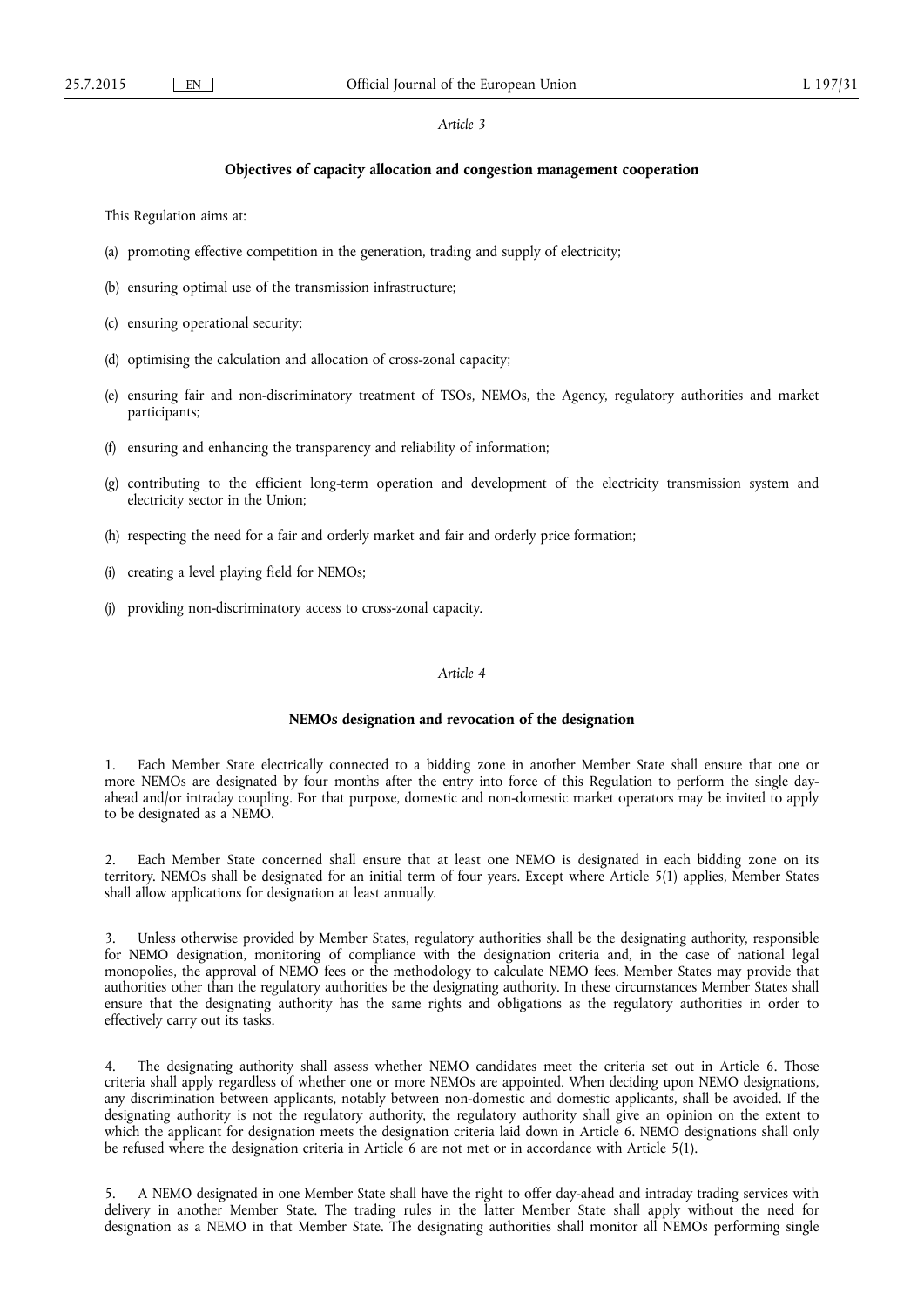day-ahead and/or intra-day coupling within their Member State. In accordance with Article 19 of Regulation (EC) No 714/2009 the designating authorities shall ensure compliance with this Regulation by all NEMOs performing single day-ahead and/or intra-day coupling within their Member State, regardless of where the NEMOs were designated. The authorities in charge of NEMO designation, monitoring and enforcement shall exchange all information necessary for an efficient supervision of NEMO activities.

A designated NEMO must notify the designating authority of another Member State if it proposes to perform single dayahead or intraday coupling in that Member State two months before commencing operation.

6. By way of exception to paragraph 5 of this Article, a Member State may refuse the trading services by a NEMO designated in another Member State if:

- (a) a national legal monopoly for day-ahead and intraday trading services exists in the Member State or bidding zone of the Member State where delivery takes place in accordance with Article 5(1); or
- (b) the Member State where delivery takes place can establish that there are technical obstacles to delivery into that Member State of electricity purchased on day-ahead and intraday markets using NEMOs designated in another Member State linked to the need to ensure the objectives of this Regulation are met while maintaining operational security; or
- (c) the trading rules in the Member State of delivery are not compatible with the delivery into that Member State of electricity purchased on the basis of day-ahead and intraday trading services provided by a NEMO designated in another Member State; or
- (d) the NEMO is a national legal monopoly in accordance with Article 5 in the Member State where it is designated.

7. In case of a decision to refuse day-ahead and/or intraday trading services with delivery in another Member State, the Member State of delivery shall notify its decision to the NEMO and to the designating authority of the Member State where the NEMO is designated, as well as to the Agency and the Commission. The refusal shall be duly justified. In the cases set out in subparagraphs 6(b) and 6(c), the decision to refuse trading services with delivery in another Member State shall also set out how and by when the technical obstacles to trading can be overcome or the domestic trading rules can be made compatible with trading services with delivery in another Member State. The designating authority of the Member State refusing the trading services shall investigate the decision and publish an opinion on how to remove the obstacles to the trading services or how to make the trading services and the trading rules compatible.

8. The Member State where the NEMO has been designated shall ensure that designation is revoked if the NEMO fails to maintain compliance with the criteria in Article 6 and is not able to restore compliance within six months of being notified of such failure by the designating authority. If the regulatory authority is not responsible for designation and monitoring, they shall be consulted on the revocation. The designating authority shall also notify the designating authority of the other Member States in which that NEMO is active of its failure to maintain compliance at the same time it notifies the NEMO.

9. If a designating authority of a Member State finds that a NEMO active but not designated in its country fails to maintain compliance with the criteria in Article 6 with respect to its activities in this country, it must notify the NEMO of its non-compliance. If the NEMO does not restore compliance within three months of being notified, the designating authority can suspend the right to offer intraday and day-ahead trading services in this Member State until such time as the NEMO restores compliance. The designating authority shall notify the designating authority of the Member State in which the NEMO is designated, the Agency and the Commission.

10. The designating authority shall inform the Agency of the designation and revocation of NEMOs. The Agency shall maintain a list of designated NEMOs, their status and where they operate on its website.

#### *Article 5*

## **NEMOs designation in case of a national legal monopoly for trading services**

1. If a national legal monopoly for day-ahead and intraday trading services which excludes the designation of more than one NEMO already exists in a Member State or Member State's bidding zone at the time of the entry into force of this Regulation, the Member State concerned must notify the Commission within two months after entry into force of this regulation and may refuse the designation of more than one NEMO per bidding zone.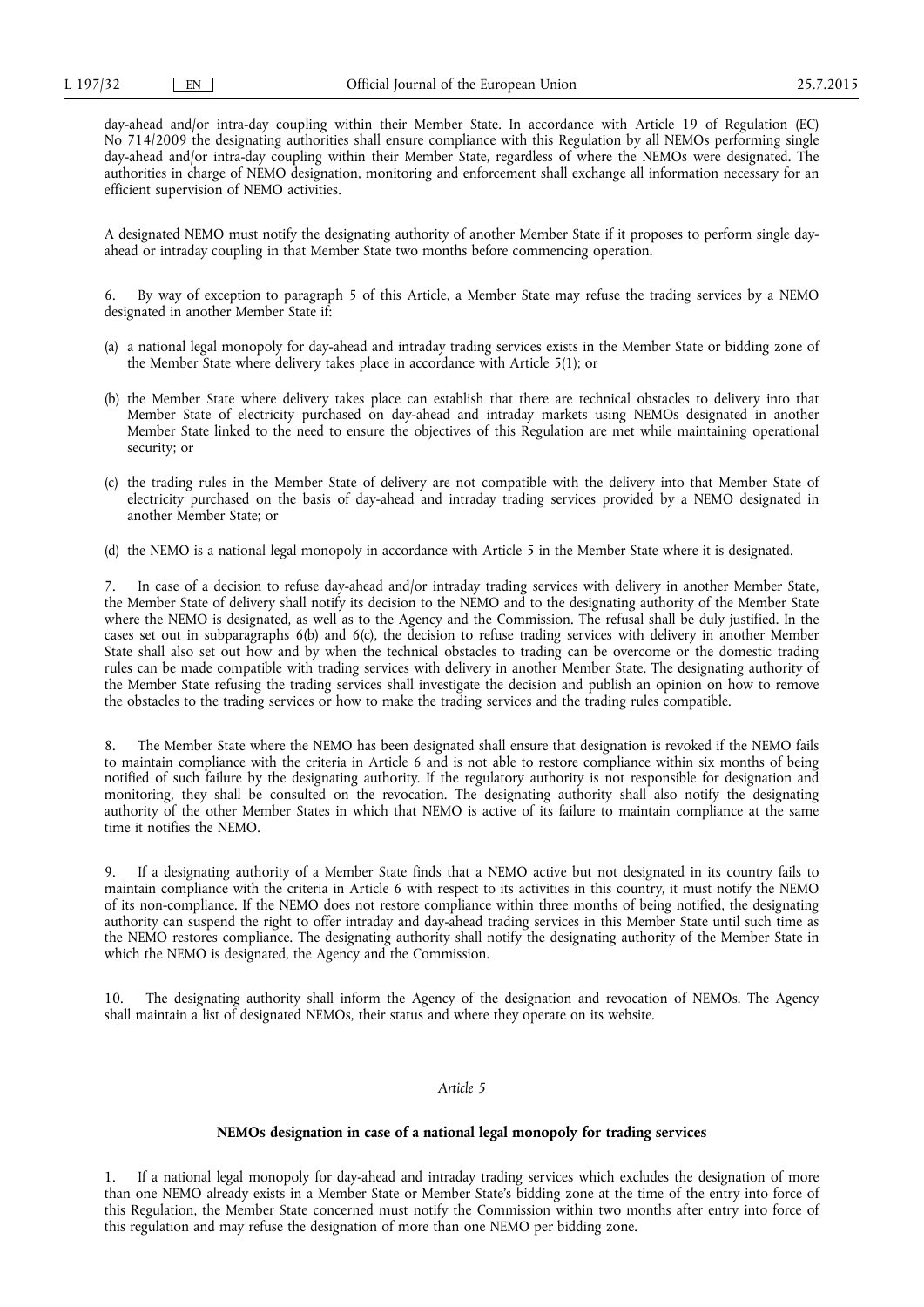If there are several applicants to be designated as the only NEMO, the Member State concerned shall designate the applicant which best meets the criteria listed in Article 6. If a Member State refuses the designation of more than one NEMO per bidding zone, the competent national authority shall fix or approve the NEMO fees for trading in the dayahead and intraday markets, sufficiently in advance of their entry into force, or specify the methodologies used to calculate them.

In accordance with Article 4(6), the Member State concerned may also refuse cross-border trading services offered by a NEMO designated in another Member State; however, the protection of existing power exchanges in that Member State from economic disadvantages through competition is not a valid reason for refusal.

2. For the purposes of this regulation, a national legal monopoly is deemed to exist where national law expressly provides that no more than one entity within a Member State or Member State bidding zone can carry out day-ahead and intraday trading services.

3. Two years after the entry into force of this Regulation, the Commission shall forward a report to the European Parliament and the Council in accordance with Article 24 of Regulation (EC) No 714/2009 on the development of single day-ahead and intraday coupling in the Member States, with particular emphasis on the development of competition between NEMOs. On the basis of that report, and if the Commission deems that there is no justification for the continuation of national legal monopolies or for the continued refusal of a Member State to allow cross-border trading by a NEMO designated in another Member State, the Commission may consider appropriate legislative or other appropriate measures to further increase competition and trade between and within Member States. The Commission shall also include an assessment in the report evaluating the governance of single day-ahead and intraday coupling established by this Regulation, with particular emphasis on the transparency of MCO functions carried jointly by the NEMOs. On the basis of that report, and if the Commission deems that there is ambiguity in carrying out the monopolistic MCO functions and other NEMO tasks, the Commission may consider appropriate legislative or other appropriate measures to further increase transparency and efficient functioning of single day-ahead and intraday coupling.

#### *Article 6*

#### **NEMO designation criteria**

- 1. An applicant shall only be designated as a NEMO if it complies with all of the following requirements:
- (a) it has contracted or contracts adequate resources for common, coordinated and compliant operation of single dayahead and/or intraday coupling, including the resources necessary to fulfil the NEMO functions, financial resources, the necessary information technology, technical infrastructure and operational procedures or it shall provide proof that it is able to make these resources available within a reasonable preparatory period before taking up its tasks in accordance with Article 7;
- (b) it shall be able to ensure that market participants have open access to information regarding the NEMO tasks in accordance with Article 7;
- (c) it shall be cost-efficient with respect to single day-ahead and intraday coupling and shall in its internal accounting keep separate accounts for MCO functions and other activities in order to prevent cross-subsidisation;
- (d) it shall have an adequate level of business separation from other market participants;
- (e) if designated as a national legal monopoly for day-ahead and intraday trading services in a Member State, it shall not use the fees in Article 5(1) to finance its day-ahead or intraday activities in a Member State other than the one where these fees are collected;
- (f) it shall be able to treat all market participants in a non-discriminatory way;
- (g) it shall have appropriate market surveillance arrangements in place;
- (h) it shall have in place appropriate transparency and confidentiality agreements with market participants and the TSOs;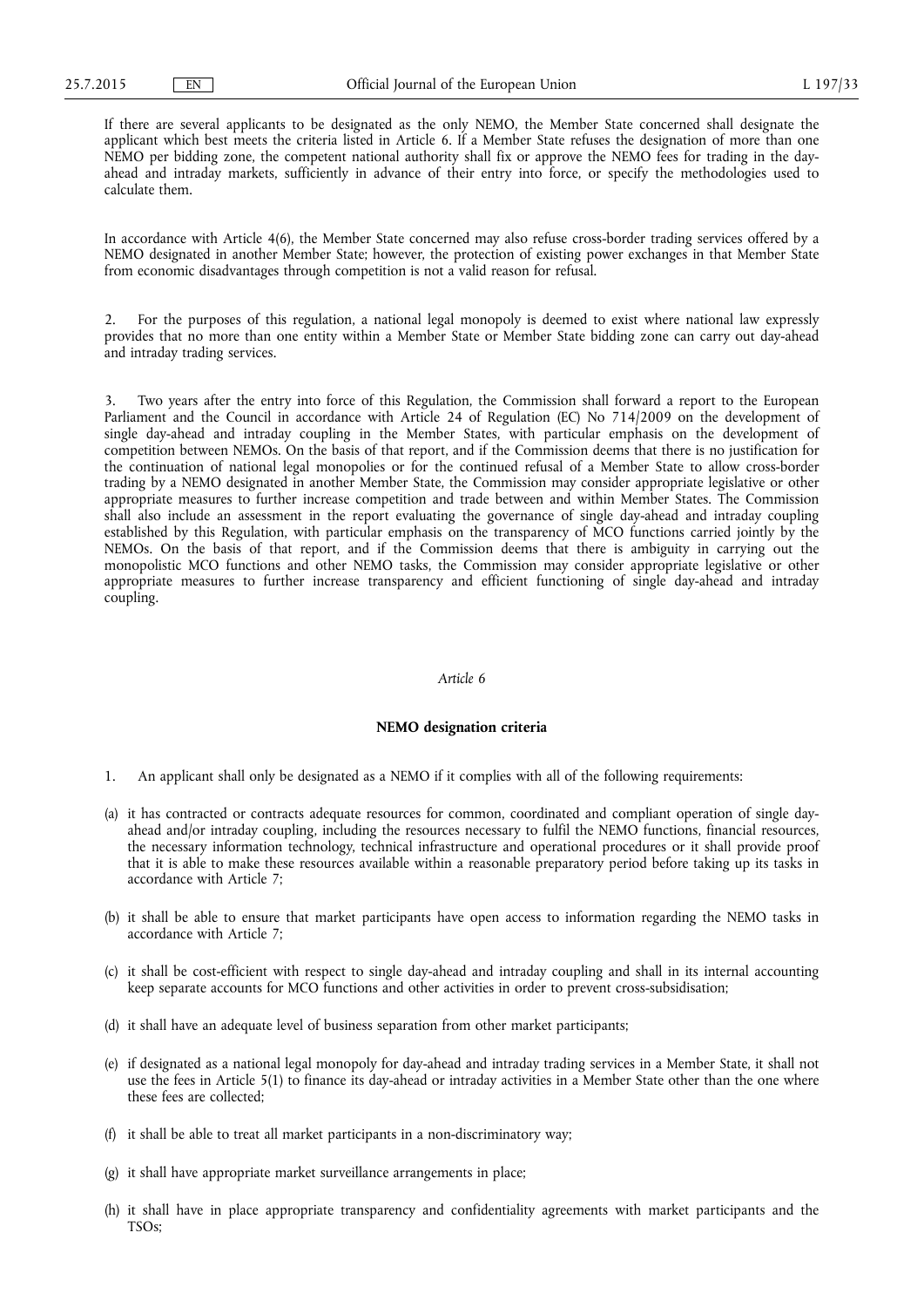- (i) it shall be able to provide the necessary clearing and settlement services;
- (j) it shall be able to put in place the necessary communication systems and routines for coordinating with the TSOs of the Member State.

2. The designation criteria set out in paragraph 1 shall be applied in such a way that competition between NEMOs is organised in a fair and non-discriminatory manner.

## *Article 7*

# **NEMO tasks**

NEMOs shall act as market operators in national or regional markets to perform in cooperation with TSOs single day-ahead and intraday coupling. Their tasks shall include receiving orders from market participants, having overall responsibility for matching and allocating orders in accordance with the single day-ahead and intraday coupling results, publishing prices and settling and clearing the contracts resulting from the trades according to relevant participant agreements and regulations.

With regard to single day-ahead and intraday coupling, NEMOs shall in particular be responsible for the following tasks:

- (a) implementing the MCO functions set out in paragraph 2 in coordination with other NEMOs;
- (b) establishing collectively the requirements for the single day-ahead and intraday coupling, requirements for MCO functions and the price coupling algorithm with respect to all matters related to electricity market functioning in accordance with paragraph 2 of this Article, and Articles 36 and 37;
- (c) determining maximum and minimum prices in accordance with Articles 41 and 54;
- (d) making anonymous and sharing the received order information necessary to perform the MCO functions provided for in paragraph 2 of this Article and Articles 40 and 53;
- (e) assessing the results calculated by the MCO functions set out in paragraph 2 of this Article allocating the orders based on these results, validating the results as final if they are considered correct and taking responsibility for them in accordance with Articles 48 and 60;
- (f) informing the market participants on the results of their orders in accordance with Articles 48 and 60;
- (g) acting as central counter parties for clearing and settlement of the exchange of energy resulting from single dayahead and intraday coupling in accordance with Article 68(3);
- (h) establishing jointly with relevant NEMOs and TSOs back-up procedures for national or regional market operation in accordance with Article 36(3) if no results are available from the MCO functions in accordance with Article 39(2), taking account of fallback procedures provided for in Article 44;
- (i) jointly providing single day-ahead and intraday coupling cost forecasts and cost information to competent regulatory authorities and TSOs where NEMO costs for establishing, amending and operating single day-ahead and intraday coupling are to be covered by the concerned TSOs' contribution in accordance with Articles 75 to 77 and Article 80:
- (j) Where applicable, in accordance with Article 45 and 57, coordinate with TSOs to establish arrangements concerning more than one NEMO within a bidding zone and perform single day-ahead and/or intraday coupling in line with the approved arrangements.
- 2. NEMOs shall carry out MCO functions jointly with other NEMOs. Those functions shall include the following:
- (a) developing and maintaining the algorithms, systems and procedures for single day-ahead and intraday coupling in accordance with Articles 36 and 51;
- (b) processing input data on cross-zonal capacity and allocation constraints provided by coordinated capacity calculators in accordance with Articles 46 and 58;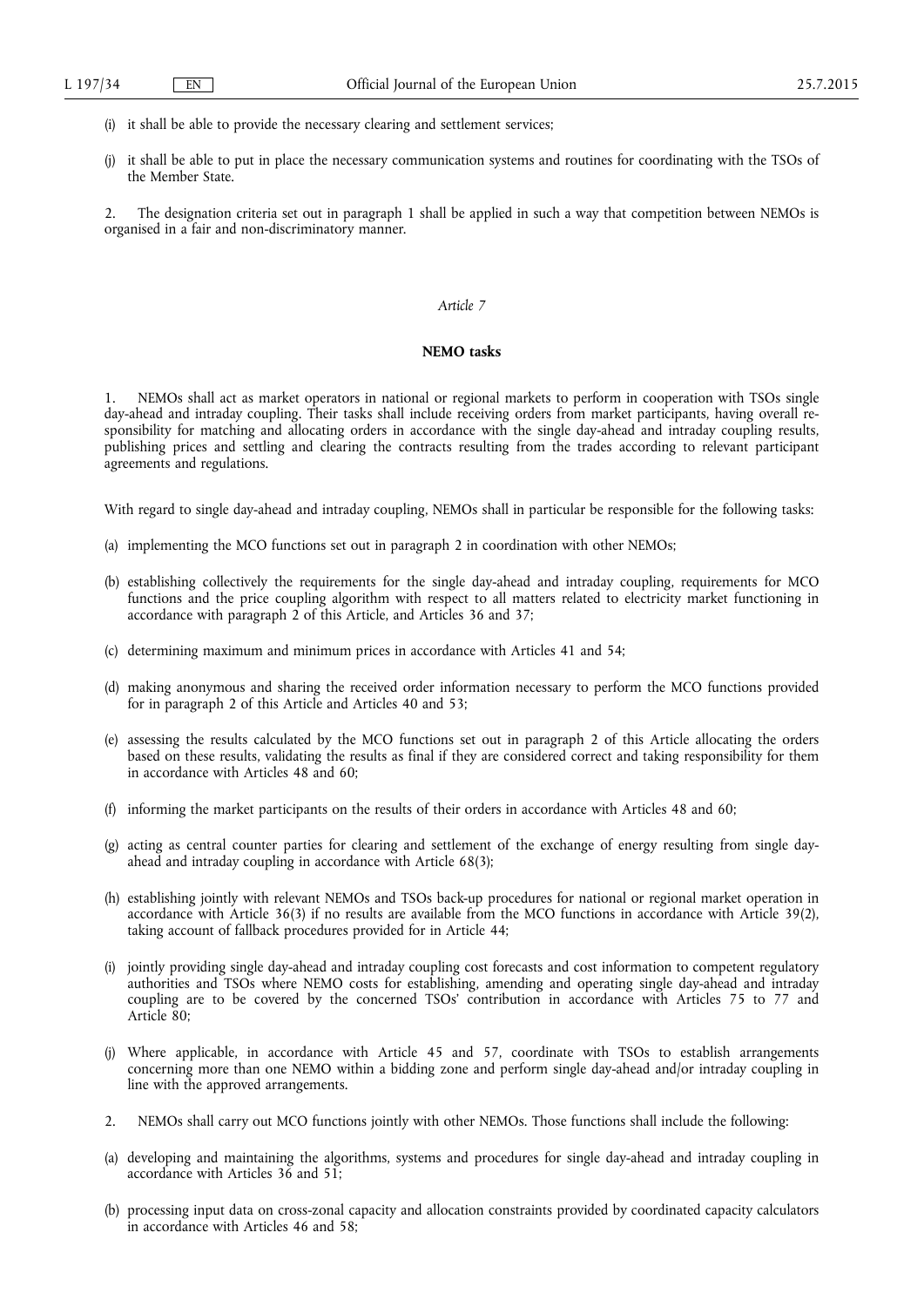- (c) operating the price coupling and continuous trading matching algorithms in accordance with Articles 48 and 60;
- (d) validating and sending single day-ahead and intraday coupling results to the NEMOs in accordance with Articles 48 and 60.

3. By eight months after the entry into force of this Regulation all NEMOs shall submit to all regulatory authorities and the Agency a plan that sets out how to jointly set up and perform the MCO functions set out in paragraph 2, including necessary draft agreements between NEMOs and with third parties. The plan shall include a detailed description and the proposed timescale for implementation, which shall not be longer than 12 months, and a description of the expected impact of the terms and conditions or methodologies on the establishment and performance of the MCO functions in paragraph 2.

4. Cooperation between NEMOs shall be strictly limited to what is necessary for the efficient and secure design, implementation and operation of single day-ahead and intraday coupling. The joint performance of MCO functions shall be based on the principle of non-discrimination and ensure that no NEMO can benefit from unjustified economic advantages through participation in MCO functions.

5. The Agency shall monitor NEMOs' progress in establishing and performing the MCO functions, in particular regarding the contractual and regulatory framework and regarding technical preparedness to fulfil the MCO functions. By 12 months after entry into force of this Regulation, the Agency shall report to the Commission whether progress in establishing and performing single day-ahead or intraday coupling is satisfactory.

The Agency may assess the effectiveness and efficiency of establishment and performance of the MCO function at any time. If that assessment demonstrates that the requirements are not fulfilled, the Agency may recommend to the Commission any further measures needed for timely effective and efficient delivery of single day-ahead and intraday coupling.

6. If NEMOs fail to submit a plan in accordance with Article 7(3) to establish the MCO functions referred to in paragraph 2 of this Article for either the intraday or the day-ahead market time-frames, the Commission may, in accordance with Article 9(4), propose an amendment to this Regulation, considering in particular appointing the ENTSO for Electricity or another entity to carry the MCO functions for single day-ahead coupling or for intraday coupling instead of the NEMOs.

#### *Article 8*

## **TSOs' tasks related to single day-ahead and intraday coupling**

1. In Member States electrically connected to another Member State all TSOs shall participate in the single day-ahead and intraday coupling.

- 2. TSOs shall:
- (a) jointly establish TSO requirements for the price coupling and continuous trading matching algorithms for all aspects related to capacity allocation in accordance with Article 37(1)(a);
- (b) jointly validate the matching algorithms against the requirements referred to in point (a) of this paragraph in accordance with Article 37(4);
- (c) establish and perform capacity calculation in accordance with Articles 14 to 30;
- (d) where necessary, establish cross zonal capacity allocation and other arrangements in accordance with Articles 45 and 57;
- (e) calculate and send cross zonal capacities and allocation constraints in accordance with Articles 46 and 58;
- (f) verify single day-ahead coupling results in terms of validated cross-zonal capacities and allocation constraints in accordance with Articles 48(2) and 52;
- (g) where required, establish scheduled exchange calculators for calculating and publishing scheduled exchanges on borders between bidding zones in accordance with Articles 49 and 56;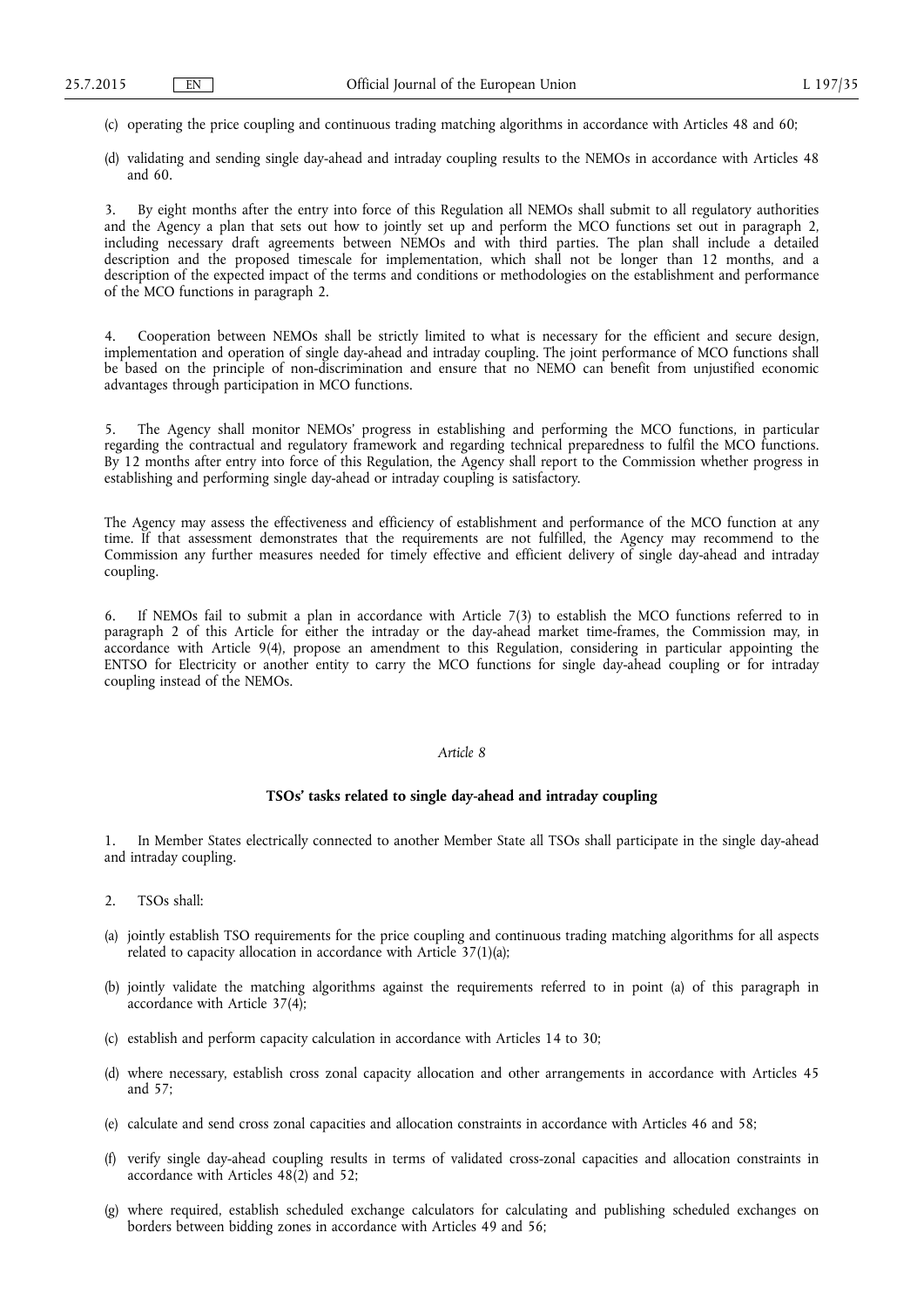- (h) respect the results from single day-ahead and intraday coupling calculated in accordance with Article 39 and Article 52;
- (i) establish and operate fallback procedures as appropriate for capacity allocation in accordance with Article 44;
- (j) propose the intraday cross-zonal gate opening and intraday cross-zonal gate closure times in accordance with Article 59;
- (k) share congestion income in accordance with the methodology jointly developed in accordance with Article 73;
- (l) where so agreed, act as shipping agents transferring net positions in accordance with Article 68(6).

## **Adoption of terms and conditions or methodologies**

1. TSOs and NEMOs shall develop the terms and conditions or methodologies required by this Regulation and submit them for approval to the competent regulatory authorities within the respective deadlines set out in this Regulation. Where a proposal for terms and conditions or methodologies pursuant to this Regulation needs to be developed and agreed by more than one TSO or NEMO, the participating TSOs and NEMOs shall closely cooperate. TSOs, with the assistance of ENTSO for Electricity, and all NEMOs shall regularly inform the competent regulatory authorities and the Agency about the progress of developing these terms and conditions or methodologies.

2. TSOs or NEMOs deciding on proposals for terms and conditions or methodologies in accordance with Article 9(6) shall decide with qualified majority if no consensus could be reached among them. The qualified majority shall be reached within each of the respective voting classes of TSOs and NEMOs. A qualified majority for proposals in accordance with Article 9(6) shall require a majority of:

(a) TSOs or NEMOs representing at least 55 % of the Member States; and

(b) TSOs or NEMOs representing Member States comprising at least 65 % of the population of the Union.

A blocking minority for decisions in accordance with Article 9(6) must include TSOs or NEMOs representing at least four Member States, failing of which the qualified majority shall be deemed attained.

For TSO decisions under Article 9(6), one vote shall be attributed per Member State. If there is more than one TSO in the territory of a Member State, the Member State shall allocate the voting powers among the TSOs.

For NEMO decisions in accordance with Article 9(6), one vote shall be attributed per Member State. Each NEMO shall have a number of votes equal to the number of Member States where it is designated. If more than one NEMO is designated in the territory of a Member State, the Member State shall allocate the voting powers among the NEMOs, taking into account their respective volume of transacted electricity in that particular Member State in the preceding financial year.

Except for Articles 43(1), 44, 56(1), 63 and 74(1) TSOs deciding on proposals for terms and conditions or methodologies in accordance with Article 9(7) shall decide with qualified majority if no consensus can be reached among them and where the regions concerned are composed of more than five Member States. The qualified majority shall be reached within each of the respective voting classes of TSOs and NEMOs. A qualified majority for proposals in accordance with Article 9(7), shall require a majority of:

(a) TSOs representing at least 72 % of the Member States concerned; and

(b) TSOs representing Member States comprising at least 65 % of the population of the concerned region.

A blocking minority for decisions in accordance with Article 9(7) must include at least the minimum number of TSOs representing more than 35 % of the population of the participating Member States, plus TSOs representing at least one additional Member State concerned, failing of which the qualified majority shall be deemed attained.

TSOs deciding on proposals for terms and conditions or methodologies in accordance with Article 9(7) in relation to regions composed of five Member States or less shall decide based on consensus.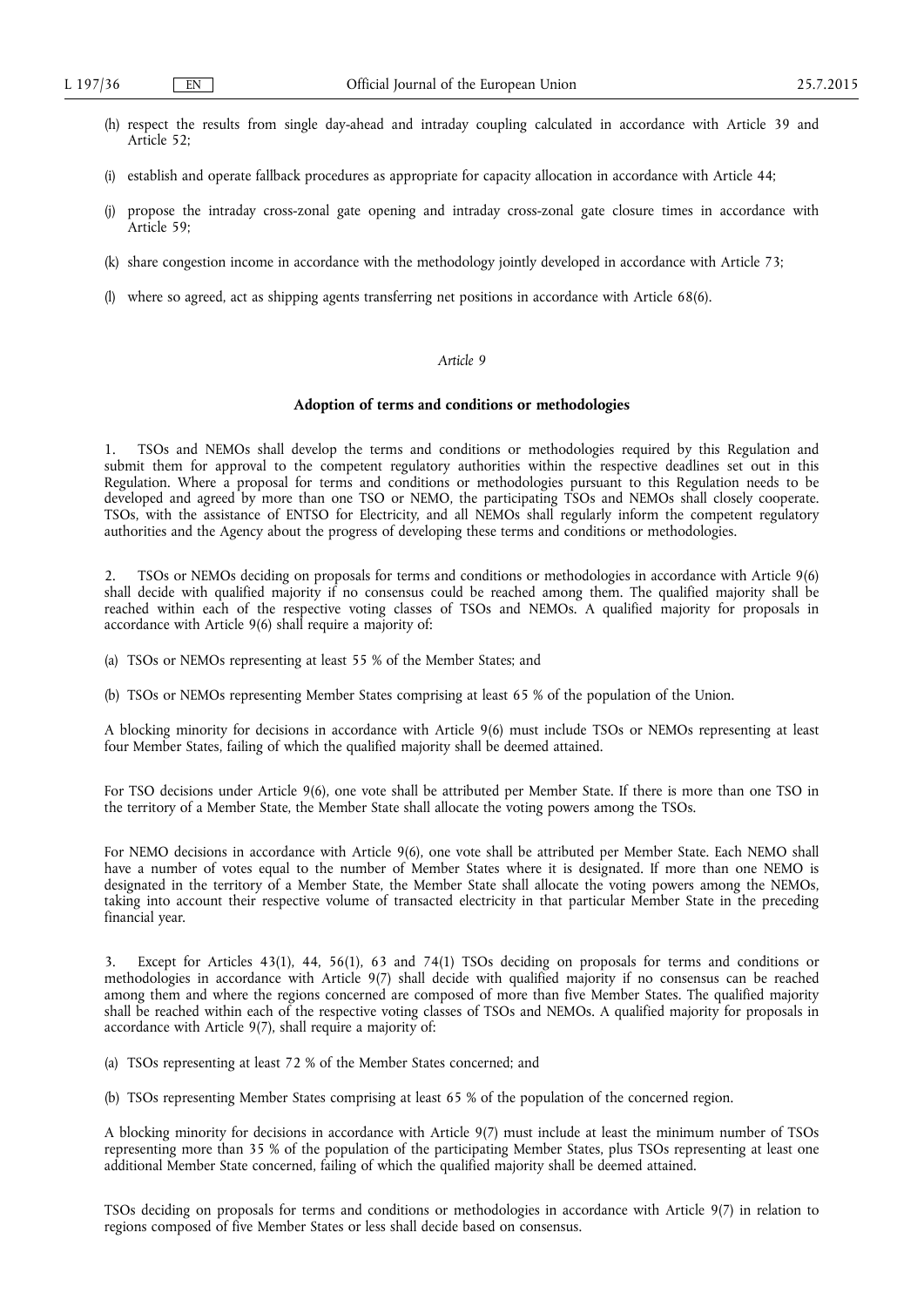For TSO decisions under Article 9(7), one vote shall be attributed per Member State. If there is more than one TSO in the territory of a Member State, the Member State shall allocate the voting powers among the TSOs.

NEMOs deciding on proposals for terms and conditions or methodologies in accordance with Article 9(7) shall decide based on consensus.

4. If TSOs or NEMOs fail to submit a proposal for terms and conditions or methodologies to the national regulatory authorities within the deadlines defined in this Regulation, they shall provide the competent regulatory authorities and the Agency with the relevant drafts of the terms and conditions or methodologies, and explain what has prevented an agreement. The Agency shall inform the Commission and shall, in cooperation with the competent regulatory authorities, at the Commission's request, investigate the reasons for the failure and inform the Commission thereof. The Commission shall take the appropriate steps to make possible the adoption of the required terms and conditions or methodologies within four months from the receipt of the Agency's information.

5. Each regulatory authority shall approve the terms and conditions or methodologies used to calculate or set out the single day-ahead and intraday coupling developed by TSOs and NEMOs. They shall be responsible for approving the terms and conditions or methodologies referred to in paragraphs 6, 7 and 8.

The proposals for the following terms and conditions or methodologies shall be subject to approval by all regulatory authorities:

- (a) the plan on joint performance of MCO functions in accordance with Article  $7(3)$ ;
- (b) the capacity calculation regions in accordance with Article 15(1);
- (c) the generation and load data provision methodology in accordance with Article 16(1);
- (d) the common grid model methodology in accordance with Article 17(1);
- (e) the proposal for a harmonised capacity calculation methodology in accordance with Article 21(4);
- (f) back-up methodology in accordance with Article 36(3);
- (g) the algorithm submitted by NEMOs in accordance with Article 37(5), including the TSOs' and NEMOs' sets of requirements for algorithm development in accordance with Article 37(1);
- (h) products that can be taken into account by NEMOs in the single day-ahead and intraday coupling process in accordance with Articles 40 and 53;
- (i) the maximum and minimum prices in accordance with Articles  $41(1)$  and  $54(2)$ ;
- (j) the intraday capacity pricing methodology to be developed in accordance with Article 55(1);
- (k) the intraday cross–zonal gate opening and intraday cross-zonal gate closure times in accordance with Article 59(1);
- (l) the day-ahead firmness deadline in accordance with Article 69;
- (m) the congestion income distribution methodology in accordance with Article 73(1);

7. The proposals for the following terms and conditions or methodologies shall be subject to approval by all regulatory authorities of the concerned region:

- (a) the common capacity calculation methodology in accordance with Article 20(2);
- (b) decisions on the introduction and postponement of flow-based calculation in accordance with Article 20(2) to (6) and on exemptions in accordance with Article 20(7);
- (c) the methodology for coordinated redispatching and countertrading in accordance with Article 35(1);
- (d) the common methodologies for the calculation of scheduled exchanges in accordance with Articles 43(1) and 56(1);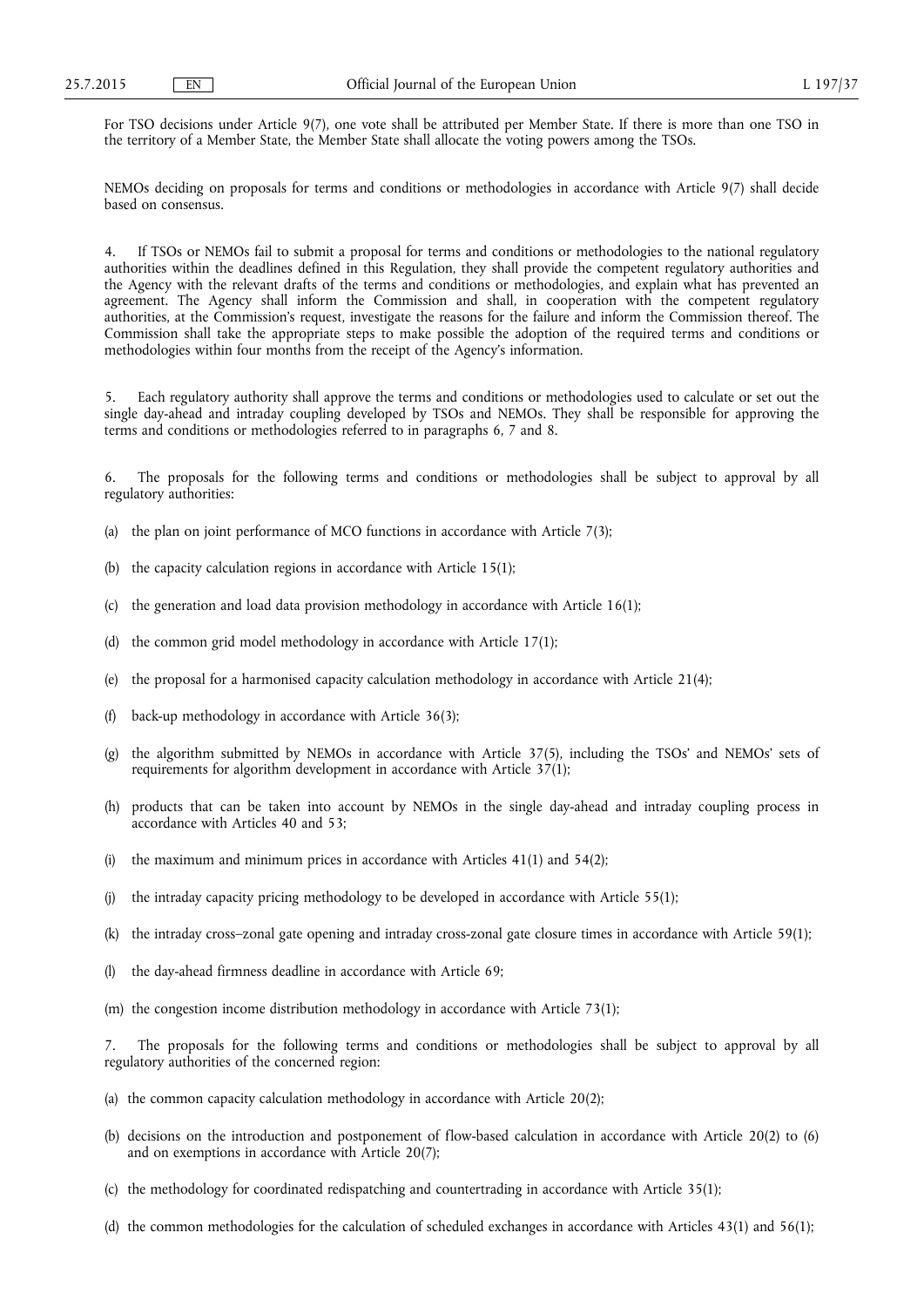- (e) the fallback procedures in accordance with Article 44;
- (f) complementary regional auctions in accordance with Article 63(1);
- (g) the conditions for the provision of explicit allocation in accordance with Article 64(2);
- (h) the redispatching or countertrading cost sharing methodology in accordance with Article 74(1).

8. The following terms and conditions or methodologies shall be subject to individual approval by each regulatory authority or other competent authority of the Member States concerned:

- (a) where applicable, NEMO designation and revocation or suspension of designation in accordance with Article 4(2), 4(8) and  $4(9)$ ;
- (b) if applicable, the fees or the methodologies used to calculate the fees of NEMOs relating to trading in the day-ahead and intraday markets in accordance with Article 5(1);
- (c) proposals of individual TSOs for a review of the bidding zone configuration in accordance with Article 32(1)(d);
- (d) where applicable, the proposal for cross-zonal capacity allocation and other arrangements in accordance with Articles 45 and 57;
- (e) capacity allocation and congestion management costs in accordance with Articles 75 to 79;
- (f) if applicable, cost sharing of regional costs of single day-ahead and intraday coupling in accordance with Article 80(4).

9. The proposal for terms and conditions or methodologies shall include a proposed timescale for their implementation and a description of their expected impact on the objectives of this Regulation. Proposals on terms and conditions or methodologies subject to the approval by several or all regulatory authorities shall be submitted to the Agency at the same time that they are submitted to regulatory authorities. Upon request by the competent regulatory authorities, the Agency shall issue an opinion within three months on the proposals for terms and conditions or methodologies.

10. Where the approval of the terms and conditions or methodologies requires a decision by more than one regulatory authority, the competent regulatory authorities shall consult and closely cooperate and coordinate with each other in order reach an agreement. Where applicable, the competent regulatory authorities shall take into account the opinion of the Agency. Regulatory authorities shall take decisions concerning the submitted terms and conditions or methodologies in accordance with paragraphs 6, 7 and 8, within six months following the receipt of the terms and conditions or methodologies by the regulatory authority or, where applicable, by the last regulatory authority concerned.

11. Where the regulatory authorities have not been able to reach agreement within the period referred to in paragraph 10, or upon their joint request, the Agency shall adopt a decision concerning the submitted proposals for terms and conditions or methodologies within six months, in accordance with Article 8(1) of Regulation (EC) No 713/2009.

12. In the event that one or several regulatory authorities request an amendment to approve the terms and conditions or methodologies submitted in accordance with paragraphs 6, 7 and 8, the relevant TSOs or NEMOs shall submit a proposal for amended terms and conditions or methodologies for approval within two months following the requirement from the regulatory authorities. The competent regulatory authorities shall decide on the amended terms and conditions or methodologies within two months following their submission. Where the competent regulatory authorities have not been able to reach an agreement on terms and conditions or methodologies pursuant to paragraphs (6) and (7) within the two-month deadline, or upon their joint request, the Agency shall adopt a decision concerning the amended terms and conditions or methodologies within six months, in accordance with Article 8(1) of Regulation (EC) No 713/2009. If the relevant TSOs or NEMOs fail to submit a proposal for amended terms and conditions or methodologies, the procedure provided for in paragraph 4 of this Article shall apply.

13. TSOs or NEMOs responsible for developing a proposal for terms and conditions or methodologies or regulatory authorities responsible for their adoption in accordance with paragraphs 6, 7 and 8, may request amendments of these terms and conditions or methodologies.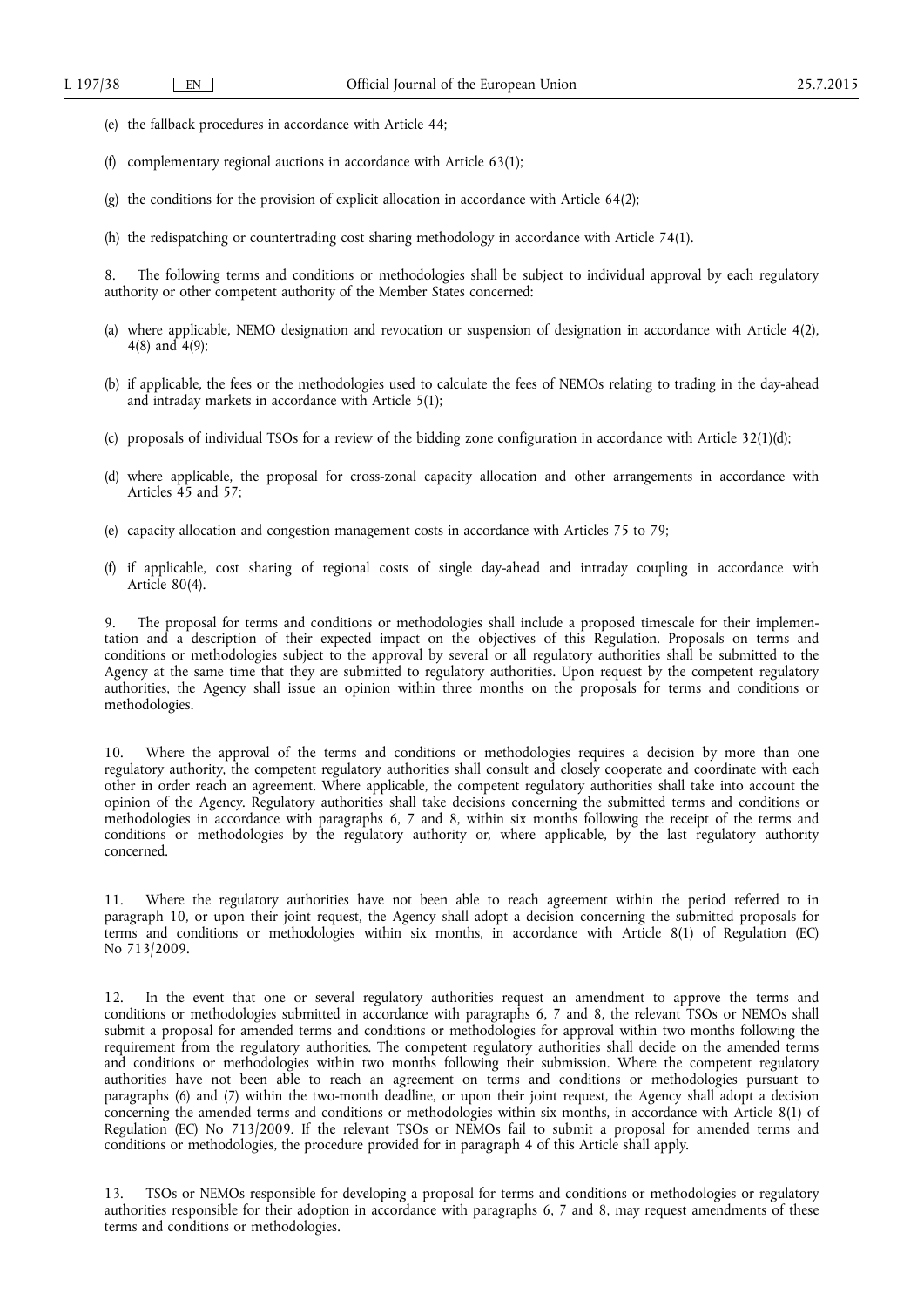The proposals for amendment to the terms and conditions or methodologies shall be submitted to consultation in accordance with the procedure set out in Article 12 and approved in accordance with the procedure set out in this Article.

14. TSOs and NEMOs responsible for establishing the terms and conditions or methodologies in accordance with this Regulation shall publish them on the internet after approval by the competent regulatory authorities or, if no such approval is required, after their establishment, except where such information is considered as confidential in accordance with Article 13.

## *Article 10*

## **Day-to-day management of the single day-ahead and intraday coupling**

TSOs and NEMOs shall jointly organise the day-to-day management of the single day-ahead and intraday coupling. They shall meet regularly to discuss and decide on day-to-day operational issues. TSOs and NEMOs shall invite the Agency and the Commission as observers to these meetings and shall publish summary minutes of the meetings.

## *Article 11*

#### **Stakeholder involvement**

The Agency, in close cooperation with ENTSO for Electricity, shall organise stakeholder involvement regarding single day-ahead and intraday coupling and other aspects of the implementation of this Regulation. This shall include regular meetings with stakeholders to identify problems and propose improvements notably related to the single day-ahead and intraday coupling. This shall not replace the stakeholder consultations in accordance with Article 12.

#### *Article 12*

## **Consultation**

1. TSOs and NEMOs responsible for submitting proposals for terms and conditions or methodologies or their amendments in accordance with this Regulation shall consult stakeholders, including the relevant authorities of each Member State, on the draft proposals for terms and conditions or methodologies where explicitly set out in this Regulation. The consultation shall last for a period of not less than one month.

2. The proposals for terms and conditions or methodologies submitted by the TSOs and NEMOs at Union level shall be published and submitted to consultation at Union level. Proposals submitted by the TSOs and NEMOs at regional level shall be submitted to consultation at least at regional level. Parties submitting proposals at bilateral or at multilateral level shall consult at least the Member States concerned.

3. The entities responsible for the proposal for terms and conditions or methodologies shall duly consider the views of stakeholders resulting from the consultations undertaken in accordance with paragraph 1, prior to its submission for regulatory approval if required in accordance with Article 9 or prior to publication in all other cases. In all cases, a clear and robust justification for including or not the views resulting from the consultation shall be developed in the submission and published in a timely manner before or simultaneously with the publication of the proposal for terms and conditions or methodologies.

# *Article 13*

## **Confidentiality obligations**

1. Any confidential information received, exchanged or transmitted pursuant to this Regulation shall be subject to the conditions of professional secrecy laid down in paragraphs 2, 3 and 4.

2. The obligation of professional secrecy shall apply to any person subject to the provisions of this Regulation.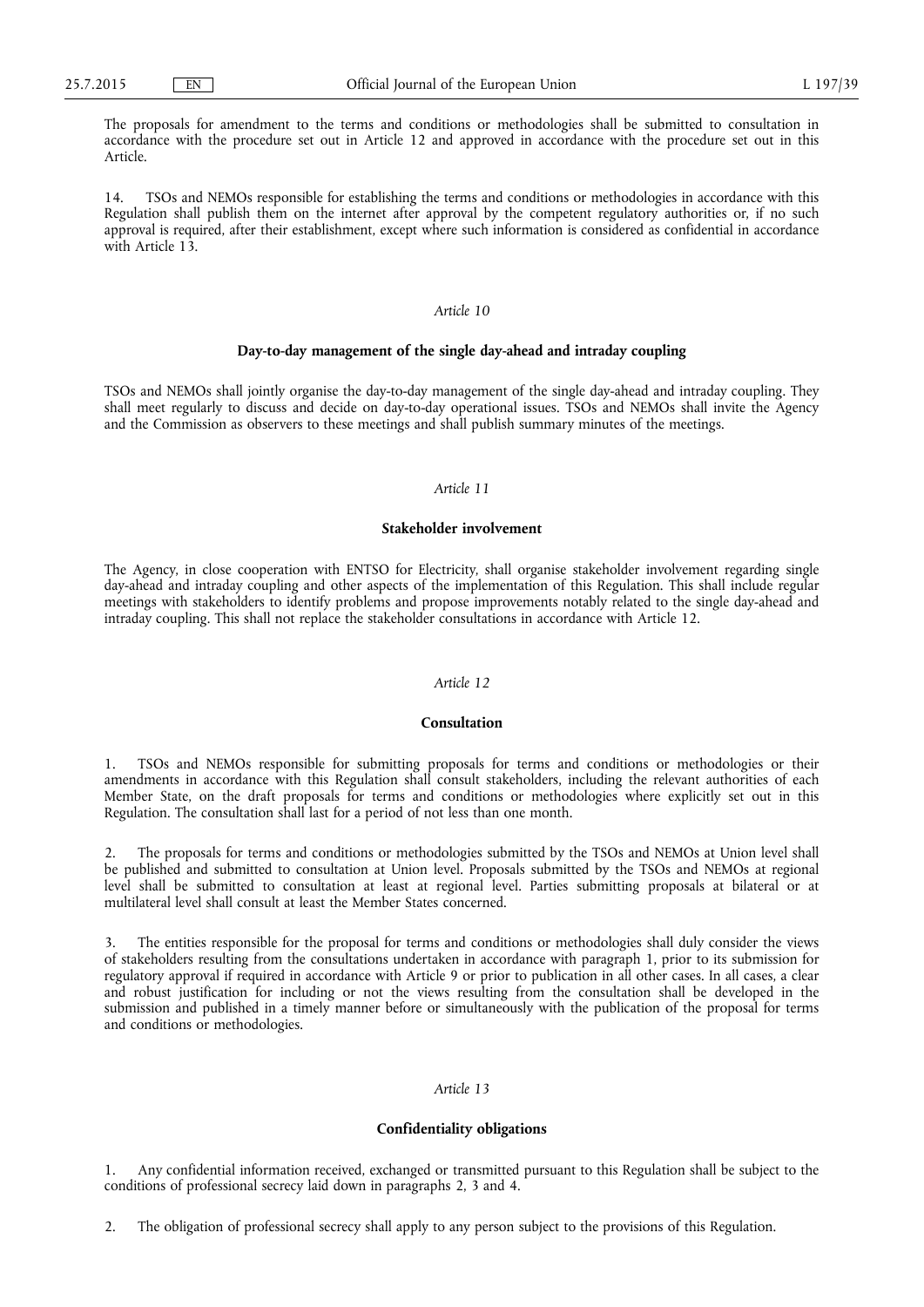3. Confidential information received by the persons referred to in paragraph 2 in the course of their duties may not be divulged to any other person or authority, without prejudice to cases covered by national law, the other provisions of this Regulation or other relevant Union legislation.

4. Without prejudice to cases covered by national law, regulatory authorities, bodies or persons which receive confidential information pursuant to this Regulation may use it only for the purpose of the performance of their functions under this Regulation.

#### TITLE II

## **REQUIREMENTS FOR TERMS, CONDITIONS AND METHODOLOGIES CONCERNING CAPACITY ALLOCATION AND CONGESTION MANAGEMENT**

#### *CHAPTER 1*

## *Capacity calculation*

Section 1

## **General requirements**

#### *Article 14*

#### **Capacity calculation time-frames**

1. All TSOs shall calculate cross-zonal capacity for at least the following time-frames:

(a) day-ahead, for the day-ahead market;

(b) intraday, for the intraday market.

2. For the day-ahead market time-frame, individual values for cross-zonal capacity for each day-ahead market time unit shall be calculated. For the intraday market time-frame, individual values for cross-zonal capacity for each remaining intraday market time unit shall be calculated.

3. For the day-ahead market time-frame, the capacity calculation shall be based on the latest available information. The information update for the day-ahead market time-frame shall not start before 15:00 market time two days before the day of delivery.

All TSOs in each capacity calculation region shall ensure that cross-zonal capacity is recalculated within the intraday market time-frame based on the latest available information. The frequency of this recalculation shall take into consideration efficiency and operational security.

## *Article 15*

## **Capacity calculation regions**

1. By three months after the entry into force of this Regulation all TSOs shall jointly develop a common proposal regarding the determination of capacity calculation regions. The proposal shall be subject to consultation in accordance with Article 12.

2. The proposal referred to in paragraph 1 shall define the bidding zone borders attributed to TSOs who are members of each capacity calculation region. The following requirements shall be met:

(a) it shall take into consideration the regions specified in point 3(2) of Annex I to Regulation (EC) No 714/2009;

(b) each bidding zone border, or two separate bidding zone borders if applicable, through which interconnection between two bidding zones exists, shall be assigned to one capacity calculation region;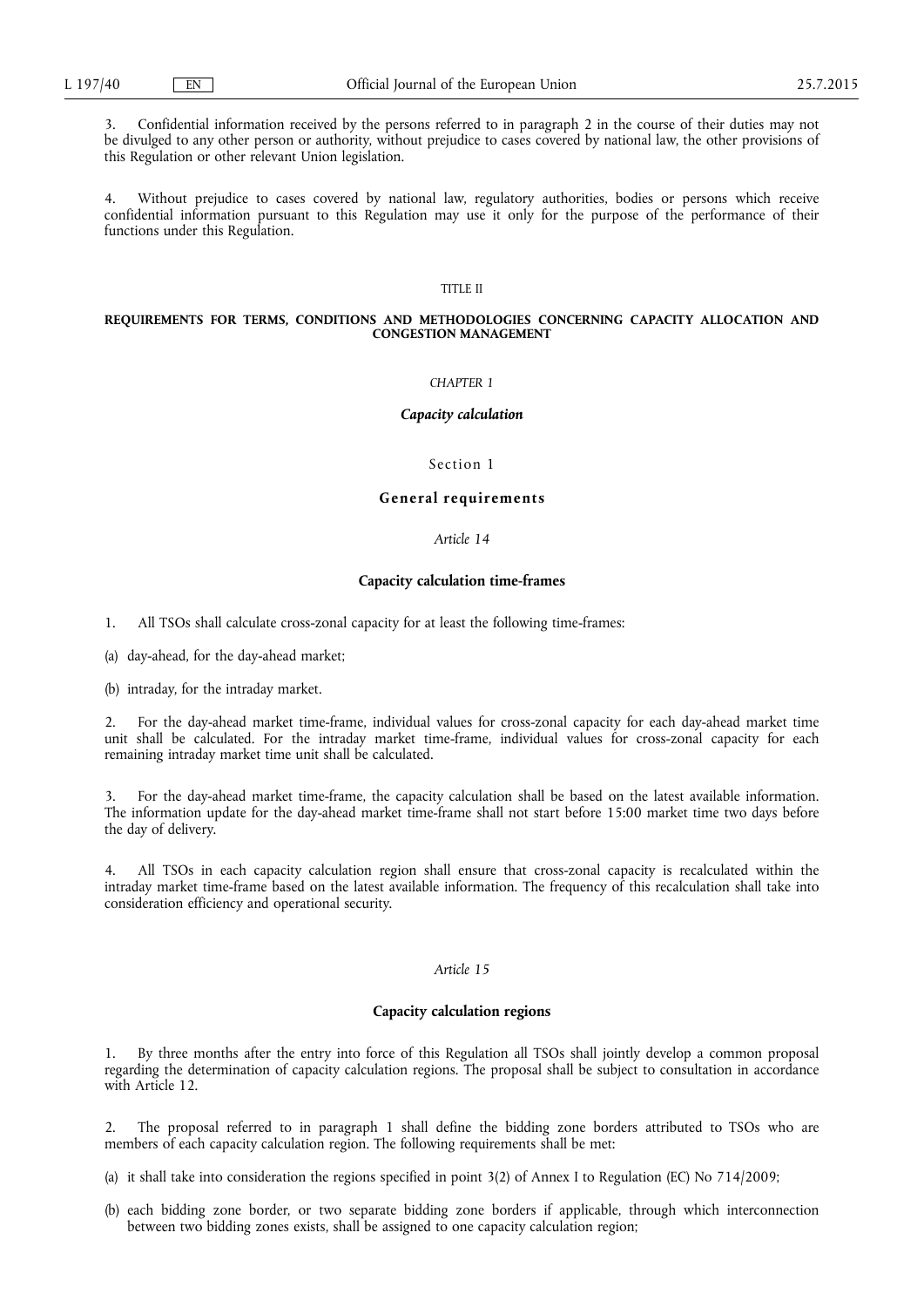(c) at least those TSOs shall be assigned to all capacity calculation regions in which they have bidding zone borders.

3. Capacity calculation regions applying a flow-based approach shall be merged into one capacity calculation region if the following cumulative conditions are fulfilled:

(a) their transmission systems are directly linked to each other;

- (b) they participate in the same single day-ahead or intraday coupling area;
- (c) merging them is more efficient than keeping them separate. The competent regulatory authorities may request a joint cost-benefit analysis from the TSOs concerned to assess the efficiency of the merger.

## Section 2

## **The common grid model**

#### *Article 16*

#### **Generation and load data provision methodology**

1. By 10 months after the entry into force of this Regulation all TSOs shall jointly develop a proposal for a single methodology for the delivery of the generation and load data required to establish the common grid model, which shall be subject to consultation in accordance with Article 12. The proposal shall include a justification based on the objectives of this Regulation for requiring the information.

2. The proposal for the generation and load data provision methodology shall specify which generation units and loads are required to provide information to their respective TSOs for the purposes of capacity calculation.

3. The proposal for a generation and load data provision methodology shall specify the information to be provided by generation units and loads to TSOs. The information shall at least include the following:

(a) information related to their technical characteristics;

(b) information related to the availability of generation units and loads;

(c) information related to the schedules of generation units;

(d) relevant available information relating to how generation units will be dispatched.

4. The methodology shall specify the deadlines applicable to generation units and loads for providing the information referred to in paragraph 3.

5. Each TSO shall use and share with other TSOs the information referred to in paragraph 3. The information referred to in paragraph 3(d) shall be used for capacity calculation purposes only.

6. No later than two months after the approval of the generation and load data provision methodology by all regulatory authorities, ENTSO for Electricity shall publish:

(a) a list of the entities required to provide information to the TSOs;

- (b) a list of the information referred to in paragraph 3 to be provided;
- (c) deadlines for providing information.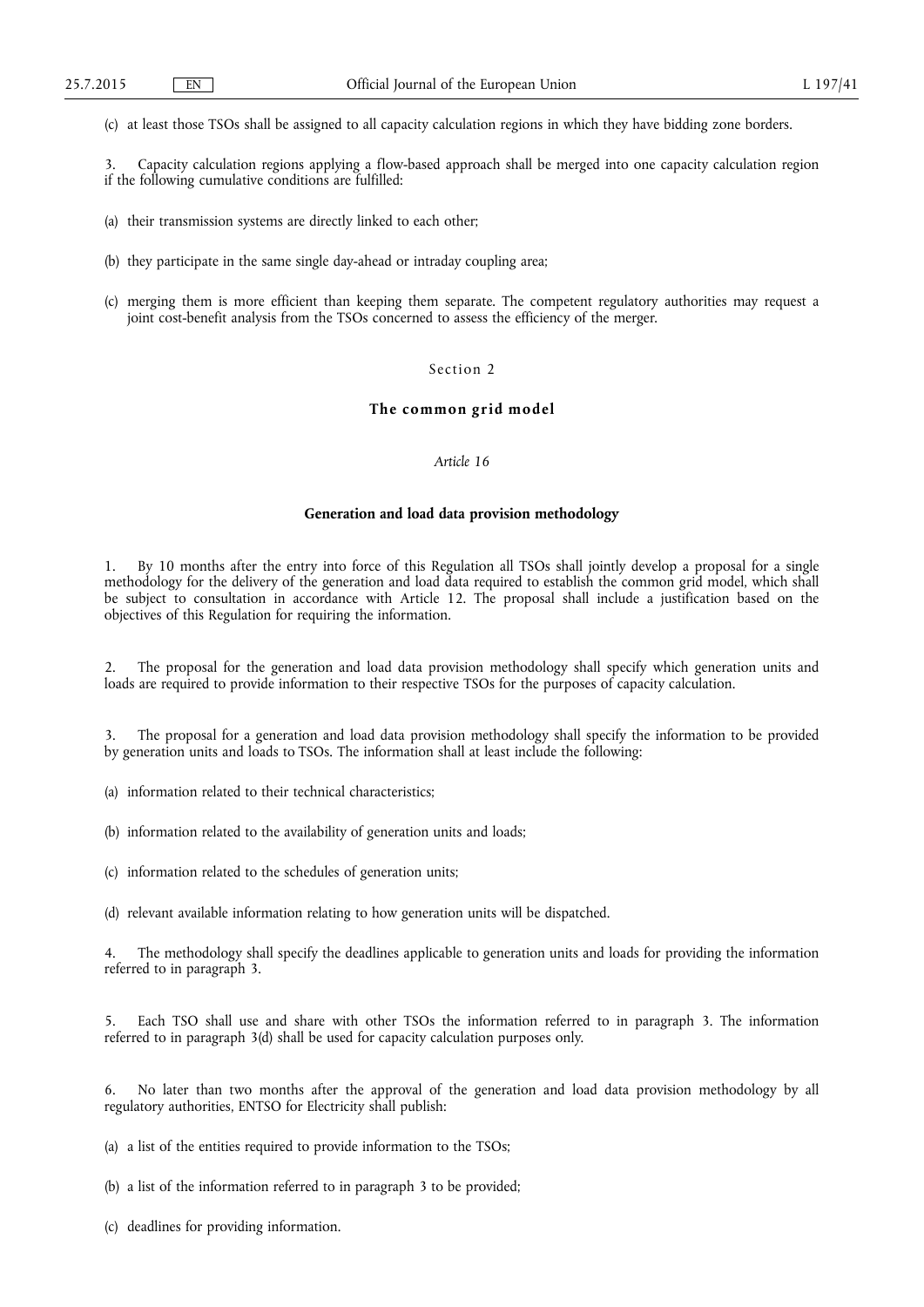## **Common grid model methodology**

1. By 10 months after the entering into force of this Regulation all TSOs shall jointly develop a proposal for a common grid model methodology. The proposal shall be subject to consultation in accordance with Article 12.

2. The common grid model methodology shall enable a common grid model to be established. It shall contain at least the following items:

- (a) a definition of scenarios in accordance with Article 18;
- (b) a definition of individual grid models in accordance with Article 19;
- (c) a description of the process for merging individual grid models to form the common grid model.

## *Article 18*

#### **Scenarios**

1. All TSOs shall jointly develop common scenarios for each capacity calculation time-frame referred to in Article 14(1)(a) and (b). The common scenarios shall be used to describe a specific forecast situation for generation, load and grid topology for the transmission system in the common grid model.

2. One scenario per market time unit shall be developed both for the day-ahead and the intraday capacity calculation time-frames.

3. For each scenario, all TSOs shall jointly draw up common rules for determining the net position in each bidding zone and the flow for each direct current line. These common rules shall be based on the best forecast of the net position for each bidding zone and on the best forecast of the flows on each direct current line for each scenario and shall include the overall balance between load and generation for the transmission system in the Union. There shall be no undue discrimination between internal and cross-zonal exchanges when defining scenarios, in line with point 1.7 of Annex I to Regulation (EC) No 714/2009.

#### *Article 19*

## **Individual grid model**

- 1. For each bidding zone and for each scenario:
- (a) all TSOs in the bidding zone shall jointly provide a single individual grid model which complies with Article 18(3); or
- (b) each TSO in the bidding zone shall provide an individual grid model for its control area, including interconnections, provided that the sum of net positions in the control areas, including interconnections, covering the bidding zone complies with Article 18(3).

2. Each individual grid model shall represent the best possible forecast of transmission system conditions for each scenario specified by the TSO(s) at the time when the individual grid model is created.

3. Individual grid models shall cover all network elements of the transmission system that are used in regional operational security analysis for the concerned time-frame.

4. All TSOs shall harmonise to the maximum possible extent the way in which individual grid models are built.

5. Each TSO shall provide all necessary data in the individual grid model to allow active and reactive power flow and voltage analyses in steady state.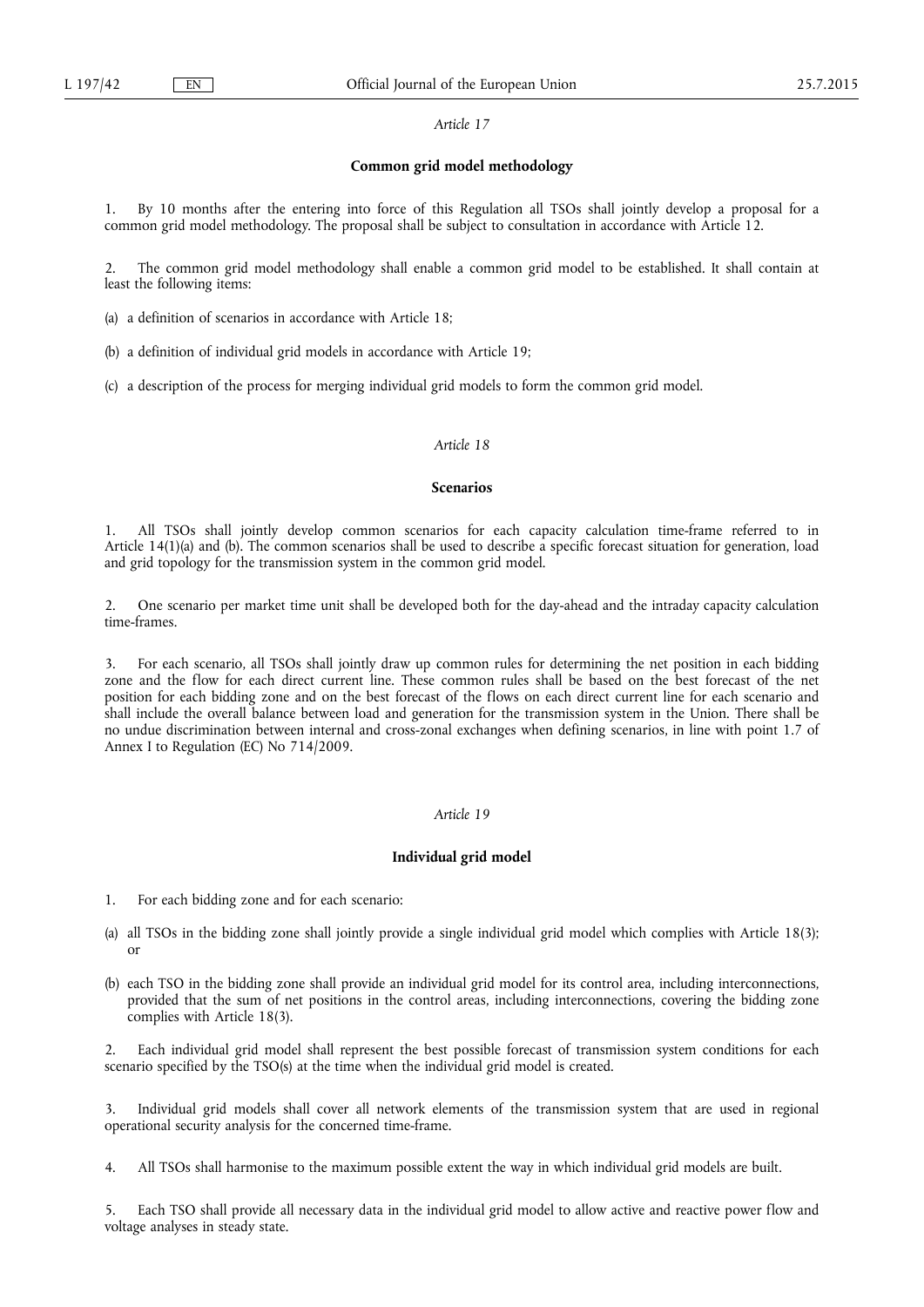6. Where appropriate, and upon agreement between all TSOs within a capacity calculation region, each TSO in that capacity calculation region shall exchange data between each other to enable voltage and dynamic stability analyses.

#### Section 3

#### **Capacity calculation methodologies**

## *Article 20*

## **Introduction of flow-based capacity calculation methodology**

1. For the day-ahead market time-frame and intraday market time-frame the approach used in the common capacity calculation methodologies shall be a flow-based approach, except where the requirement under paragraph 7 is met.

2. No later than 10 months after the approval of the proposal for a capacity calculation region in accordance with Article 15(1), all TSOs in each capacity calculation region shall submit a proposal for a common coordinated capacity calculation methodology within the respective region. The proposal shall be subject to consultation in accordance with Article 12. The proposal for the capacity calculation methodology within regions pursuant to this paragraph in capacity calculation regions based on the 'North-West Europe' ('NWE') and 'Central Eastern Europe' ('CEE') as defined in points (b), and (d) of point 3.2 of Annex I to Regulation (EC) No 714/2009 as well as in regions referred to in paragraph 3 and 4, shall be complemented with a common framework for coordination and compatibility of flow-based methodologies across regions to be developed in accordance with paragraph 5.

The TSOs from the capacity calculation region where Italy, as defined in point (c) of point 3.2 of Annex I to Regulation (EC) No 714/2009, is included, may extend the deadline without prejudice to the obligation in paragraph 1 for submitting the proposal for a common coordinated capacity calculation methodology using flow-based approach for the respective region pursuant to paragraph 2 up to six months after Switzerland joins the single day-ahead coupling. The proposal does not have to include bidding zone borders within Italy and between Italy and Greece.

4. No later than six months after at least all South East Europe Energy Community Contracting Parties participate in the single day-ahead coupling, the TSOs from at least Croatia, Romania, Bulgaria and Greece shall jointly submit a proposal to introduce a common capacity calculation methodology using the flow-based approach for the day-ahead and intraday market time-frame. The proposal shall provide for an implementation date of the common capacity calculation methodology using the flow-based approach of no longer than two years after the participation of all SEE Energy Community Contracting Parties in the single day-ahead coupling. The TSOs from Member States which have borders with other regions are encouraged to join the initiatives to implement a common flow-based capacity calculation methodology with these regions.

5. At the time when two or more adjacent capacity calculation regions in the same synchronous area implement a capacity calculation methodology using the flow-based approach for the day-ahead or the intraday market time-frame, they shall be considered as one region for this purpose and the TSOs from this region shall submit within six months a proposal for applying a common capacity calculation methodology using the flow-based approach for the day-ahead or intraday market time-frame. The proposal shall provide for an implementation date of the common cross regional capacity calculation methodology of no longer than 12 months after the implementation of the flow-based approach in these regions for the methodology for the day-ahead market time-frame, and 18 months for the methodology for the intraday time-frame. The timelines indicated in this paragraph may be adapted in accordance with paragraph 6.

The methodology in the two capacity calculation regions which have initiated developing a common capacity calculation methodology may be implemented first before developing a common capacity calculation methodology with any further capacity calculation region.

6. If the TSOs concerned are able to demonstrate that the application of common flow-based methodologies in accordance with paragraphs 4 and 5 would not yet be more efficient assuming the same level of operational security, they may jointly request the competent regulatory authorities to postpone the deadlines.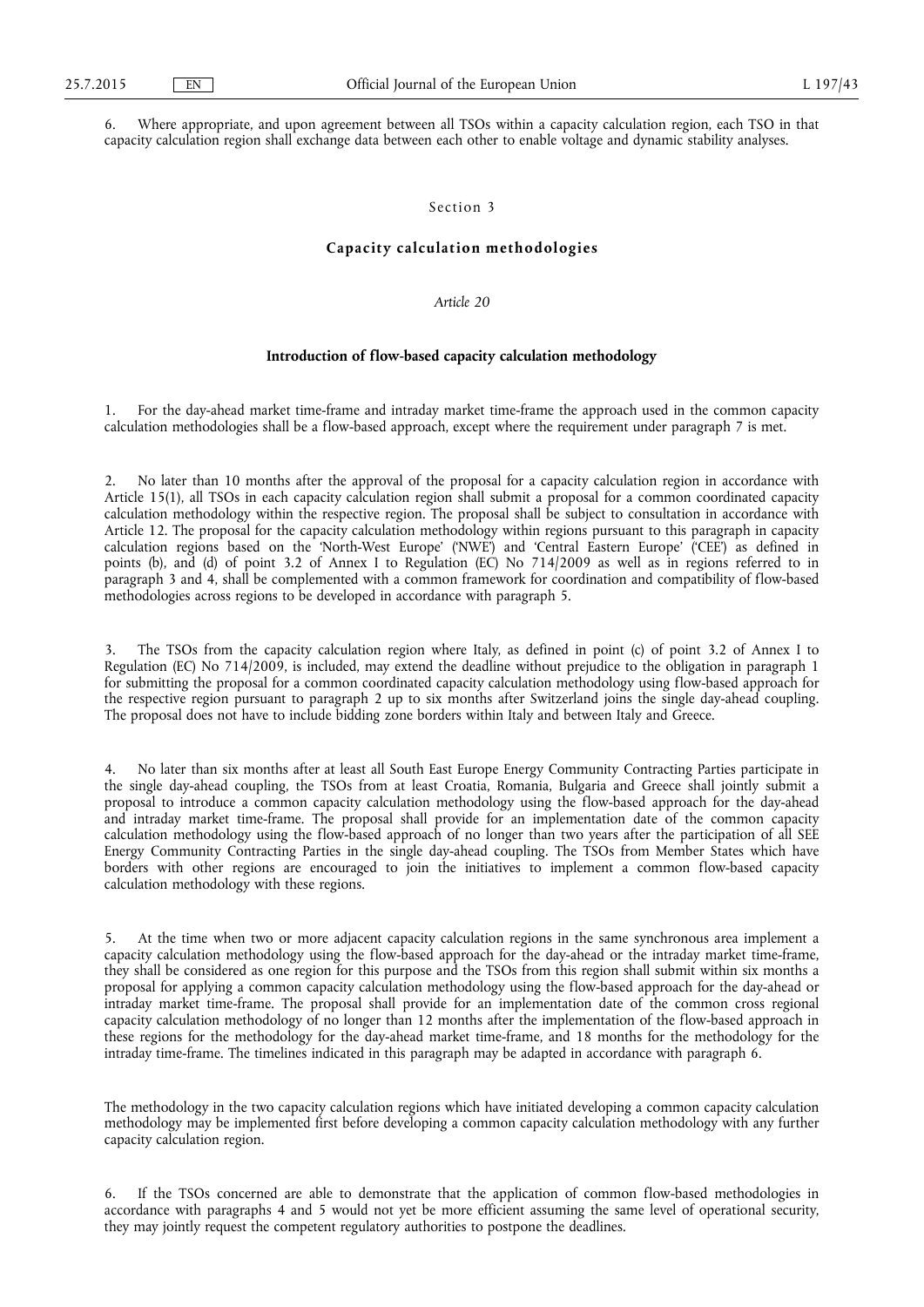7. TSOs may jointly request the competent regulatory authorities to apply the coordinated net transmission capacity approach in regions and bidding zone borders other than those referred to in paragraphs 2 to 4, if the TSOs concerned are able to demonstrate that the application of the capacity calculation methodology using the flow-based approach would not yet be more efficient compared to the coordinated net transmission capacity approach and assuming the same level of operational security in the concerned region.

8. To enable market participants to adapt to any change in the capacity calculation approach, the TSOs concerned shall test the new approach alongside the existing approach and involve market participants for at least six months before implementing a proposal for changing their capacity calculation approach.

9. The TSOs of each capacity calculation region applying the flow-based approach shall establish and make available a tool which enables market participants to evaluate the interaction between cross-zonal capacities and cross-zonal exchanges between bidding zones.

#### *Article 21*

#### **Capacity calculation methodology**

1. The proposal for a common capacity calculation methodology for a capacity calculation region determined in accordance with Article 20(2) shall include at least the following items for each capacity calculation time-frame:

- (a) methodologies for the calculation of the inputs to capacity calculation, which shall include the following parameters:
	- (i) a methodology for determining the reliability margin in accordance with Article 22;
	- (ii) the methodologies for determining operational security limits, contingencies relevant to capacity calculation and allocation constraints that may be applied in accordance with Article 23;
	- (iii) the methodology for determining the generation shift keys in accordance with Article 24;
	- (iv) the methodology for determining remedial actions to be considered in capacity calculation in accordance with Article 25.
- (b) a detailed description of the capacity calculation approach which shall include the following:
	- (i) a mathematical description of the applied capacity calculation approach with different capacity calculation inputs;
	- (ii) rules for avoiding undue discrimination between internal and cross-zonal exchanges to ensure compliance with point 1.7 of Annex I to Regulation (EC) No 714/2009;
	- (iii) rules for taking into account, where appropriate, previously allocated cross-zonal capacity;
	- (iv) rules on the adjustment of power flows on critical network elements or of cross-zonal capacity due to remedial actions in accordance with Article 25;
	- (v) for the flow-based approach, a mathematical description of the calculation of power transfer distribution factors and of the calculation of available margins on critical network elements;
	- (vi) for the coordinated net transmission capacity approach, the rules for calculating cross-zonal capacity, including the rules for efficiently sharing the power flow capabilities of critical network elements among different bidding zone borders;
	- (vii) where the power flows on critical network elements are influenced by cross-zonal power exchanges in different capacity calculation regions, the rules for sharing the power flow capabilities of critical network elements among different capacity calculation regions in order to accommodate these flows.
- (c) a methodology for the validation of cross-zonal capacity in accordance with Article 26.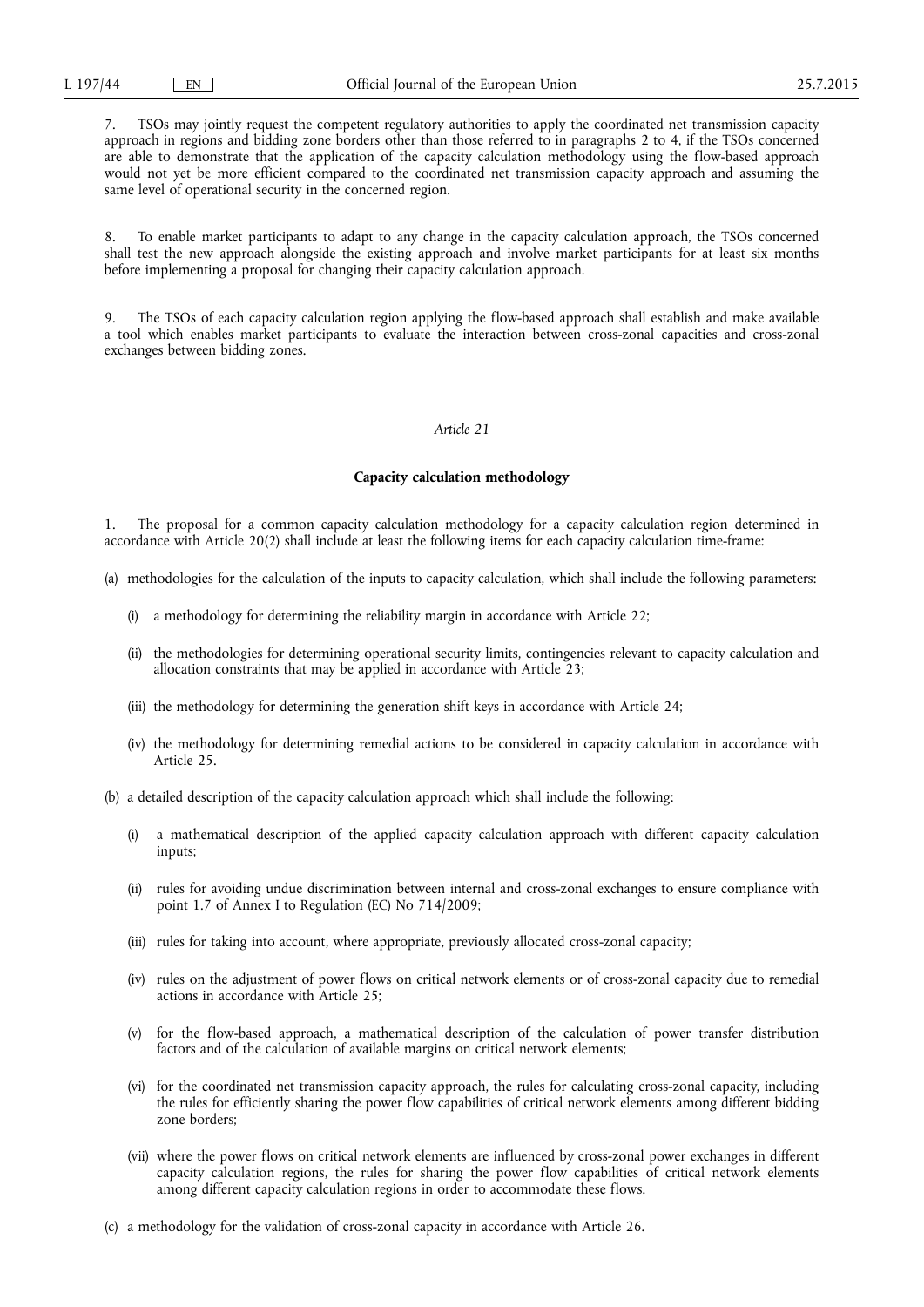2. For the intraday capacity calculation time-frame, the capacity calculation methodology shall also state the frequency at which capacity will be reassessed in accordance with Article 14(4), giving reasons for the chosen frequency.

3. The capacity calculation methodology shall include a fallback procedure for the case where the initial capacity calculation does not lead to any results.

4. All TSOs in each capacity calculation region shall, as far as possible, use harmonised capacity calculation inputs. By 31 December 2020, all regions shall use a harmonised capacity calculation methodology which shall in particular provide for a harmonised capacity calculation methodology for the flow-based and for the coordinated net transmission capacity approach. The harmonisation of capacity calculation methodology shall be subject to an efficiency assessment concerning the harmonisation of the flow-based methodologies and the coordinated net transmission capacity methodologies that provide for the same level of operational security. All TSOs shall submit the assessment with a proposal for the transition towards a harmonised capacity calculation methodology to all regulatory authorities within 12 months after at least two capacity calculation regions have implemented common capacity calculation methodology in accordance with Article 20(5).

#### *Article 22*

#### **Reliability margin methodology**

1. The proposal for a common capacity calculation methodology shall include a methodology to determine the reliability margin. The methodology to determine the reliability margin shall consist of two steps. First, the relevant TSOs shall estimate the probability distribution of deviations between the expected power flows at the time of the capacity calculation and realised power flows in real time. Second, the reliability margin shall be calculated by deriving a value from the probability distribution.

2. The methodology to determine the reliability margin shall set out the principles for calculating the probability distribution of the deviations between the expected power flows at the time of the capacity calculation and realised power flows in real time, and specify the uncertainties to be taken into account in the calculation. To determine those uncertainties, the methodology shall in particular take into account:

- (a) unintended deviations of physical electricity flows within a market time unit caused by the adjustment of electricity flows within and between control areas, to maintain a constant frequency;
- (b) uncertainties which could affect capacity calculation and which could occur between the capacity calculation timeframe and real time, for the market time unit being considered.

In the methodology to determine the reliability margin, TSOs shall also set out common harmonised principles for deriving the reliability margin from the probability distribution.

4. On the basis of the methodology adopted in accordance with paragraph 1, TSOs shall determine the reliability margin respecting the operational security limits and taking into account uncertainties between the capacity calculation time-frame and real time, and the remedial actions available after capacity calculation.

5. For each capacity calculation time-frame, the TSOs concerned shall determine the reliability margin for critical network elements, where the flow-based approach is applied, and for cross-zonal capacity, where the coordinated net transmission capacity approach is applied.

# *Article 23*

# **Methodologies for operational security limits, contingencies and allocation constraints**

1. Each TSO shall respect the operational security limits and contingencies used in operational security analysis.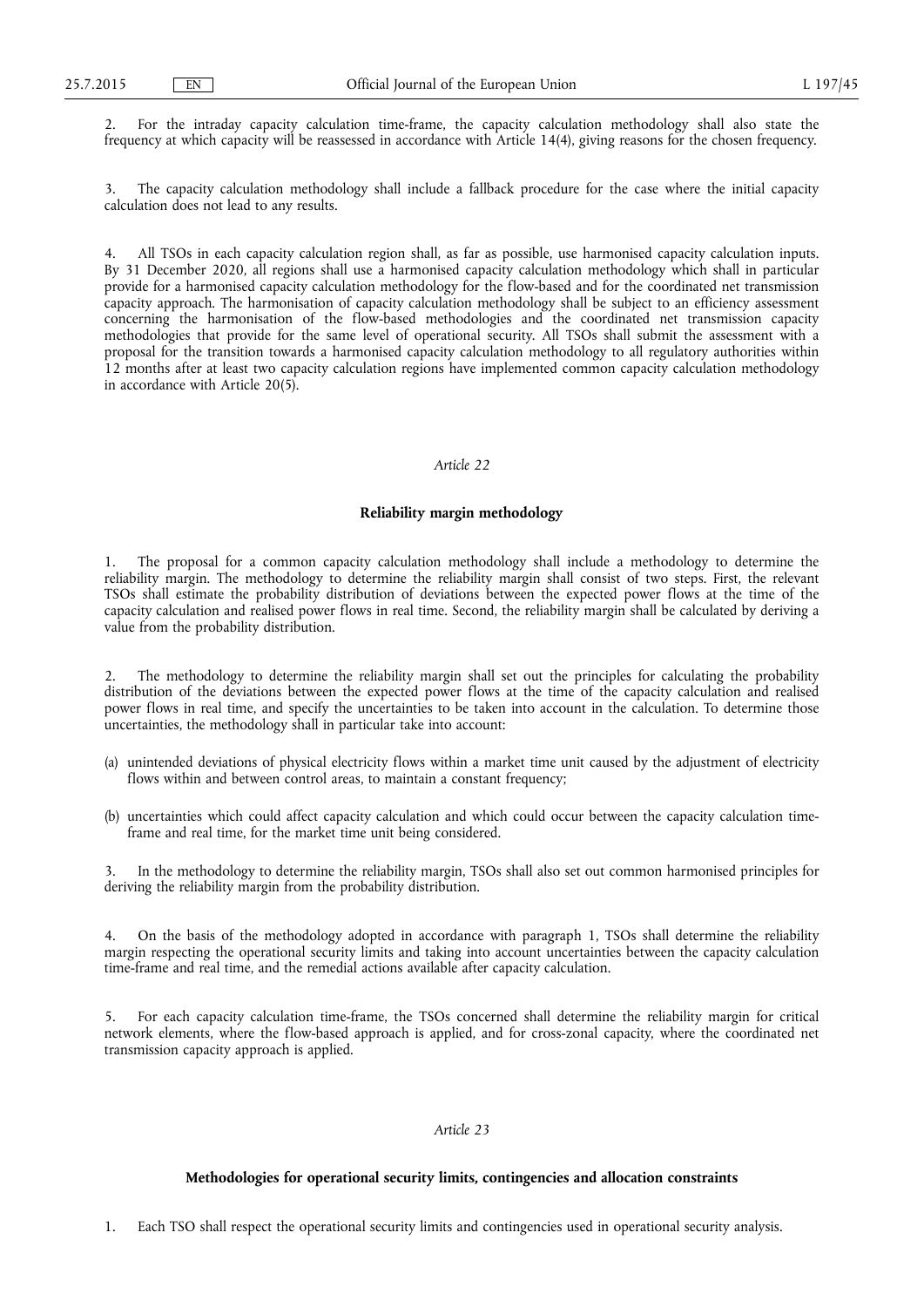2. If the operational security limits and contingencies used in capacity calculation are not the same as those used in operational security analysis, TSOs shall describe in the proposal for the common capacity calculation methodology the particular method and criteria they have used to determine the operational security limits and contingencies used for capacity calculation.

3. If TSOs apply allocation constraints, they can only be determined using:

- (a) constraints that are needed to maintain the transmission system within operational security limits and that cannot be transformed efficiently into maximum flows on critical network elements; or
- (b) constraints intended to increase the economic surplus for single day-ahead or intraday coupling.

# *Article 24*

## **Generation shift keys methodology**

1. The proposal for a common capacity calculation methodology shall include a proposal for a methodology to determine a common generation shift key for each bidding zone and scenario developed in accordance with Article 18.

2. The generation shift keys shall represent the best forecast of the relation of a change in the net position of a bidding zone to a specific change of generation or load in the common grid model. That forecast shall notably take into account the information from the generation and load data provision methodology.

#### *Article 25*

## **Methodology for remedial actions in capacity calculation**

1. Each TSO within each capacity calculation region shall individually define the available remedial actions to be taken into account in capacity calculation to meet the objectives of this Regulation.

Each TSO within each capacity calculation region shall coordinate with the other TSOs in that region the use of remedial actions to be taken into account in capacity calculation and their actual application in real time operation.

3. To enable remedial actions to be taken into account in capacity calculation, all TSOs in each capacity calculation region shall agree on the use of remedial actions that require the action of more than one TSO.

4. Each TSO shall ensure that remedial actions are taken into account in capacity calculation under the condition that the available remedial actions remaining after calculation, taken together with the reliability margin referred to in Article 22, are sufficient to ensure operational security.

5. Each TSO shall take into account remedial actions without costs in capacity calculation.

Each TSO shall ensure that the remedial actions to be taken into account in capacity calculation are the same for all capacity calculation time-frames, taking into account their technical availabilities for each capacity calculation timeframe.

## *Article 26*

## **Cross-zonal capacity validation methodology**

Each TSO shall validate and have the right to correct cross-zonal capacity relevant to the TSO's bidding zone borders or critical network elements provided by the coordinated capacity calculators in accordance with Articles 27 to 31.

2. Where a coordinated net transmission capacity approach is applied, all TSOs in the capacity calculation region shall include in the capacity calculation methodology referred to in Article 21 a rule for splitting the correction of crosszonal capacity between the different bidding zone borders.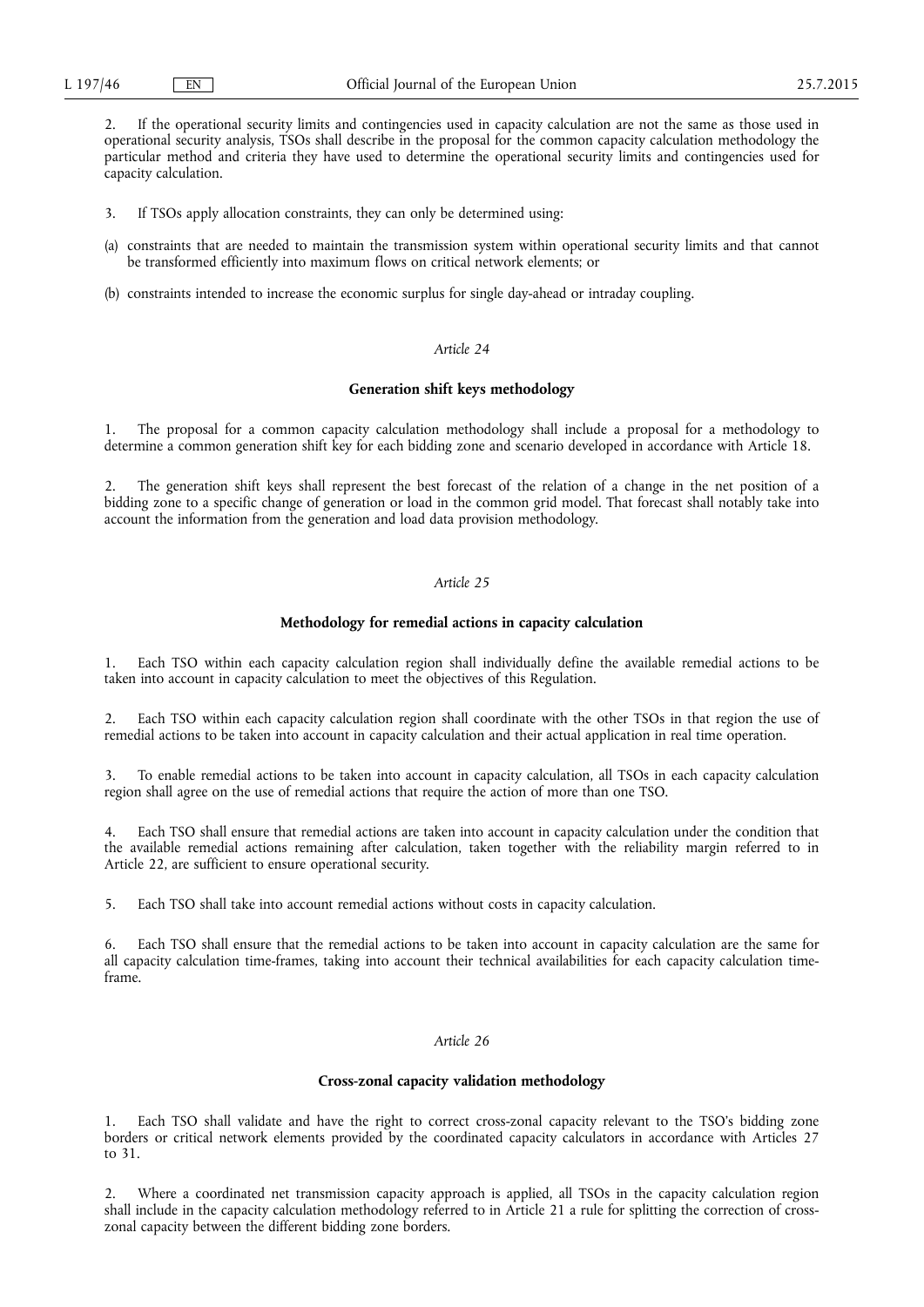3. Each TSO may reduce cross-zonal capacity during the validation of cross-zonal capacity referred to in paragraph 1 for reasons of operational security.

4. Each coordinated capacity calculator shall coordinate with the neighbouring coordinated capacity calculators during capacity calculation and validation.

5. Each coordinated capacity calculator shall, every three months, report all reductions made during the validation of cross-zonal capacity in accordance with paragraph 3 to all regulatory authorities of the capacity calculation region. This report shall include the location and amount of any reduction in cross-zonal capacity and shall give reasons for the reductions.

6. All the regulatory authorities of the capacity calculation region shall decide whether to publish all or part of the report referred to in paragraph 5.

## Section 4

## **The capacity calculation process**

## *Article 27*

## **General provisions**

1. No later than six months after the decision on the generation and load data provision methodology referred to in Article 16 and the common grid model methodology referred to in Article 17, all TSOs shall organise the process of merging the individual grid models.

2. No later than four months after the decisions on the capacity calculation methodologies referred to in Articles 20 and 21, all the TSOs in each capacity calculation region shall jointly set up the coordinated capacity calculators and establish rules governing their operations.

3. All TSOs of each capacity calculation region shall review the quality of data submitted within the capacity calculation every second year as part of the biennial report on capacity calculation and allocation produced in accordance with Article 31.

- 4. Using the latest available information, all TSOs shall regularly and at least once a year review and update:
- (a) the operational security limits, contingencies and allocation constraints used for capacity calculation;
- (b) the probability distribution of the deviations between expected power flows at the time of capacity calculation and realised power flows in real time used for calculation of reliability margins;
- (c) the remedial actions taken into account in capacity calculation;
- (d) the application of the methodologies for determining generation shift keys, critical network elements and contingencies referred to in Articles 22 to 24.

# *Article 28*

## **Creation of a common grid model**

1. For each capacity calculation time-frame referred to in Article 14(1), each generator or load unit subject to Article 16 shall provide the data specified in the generation and load data provision methodology to the TSO responsible for the respective control area within the specified deadlines.

2. Each generator or load unit providing information pursuant to Article 16(3) shall deliver the most reliable set of estimations practicable.

3. For each capacity calculation time-frame, each TSO shall establish the individual grid model for each scenario in accordance with Article 19, in order to merge individual grid models into a common grid model.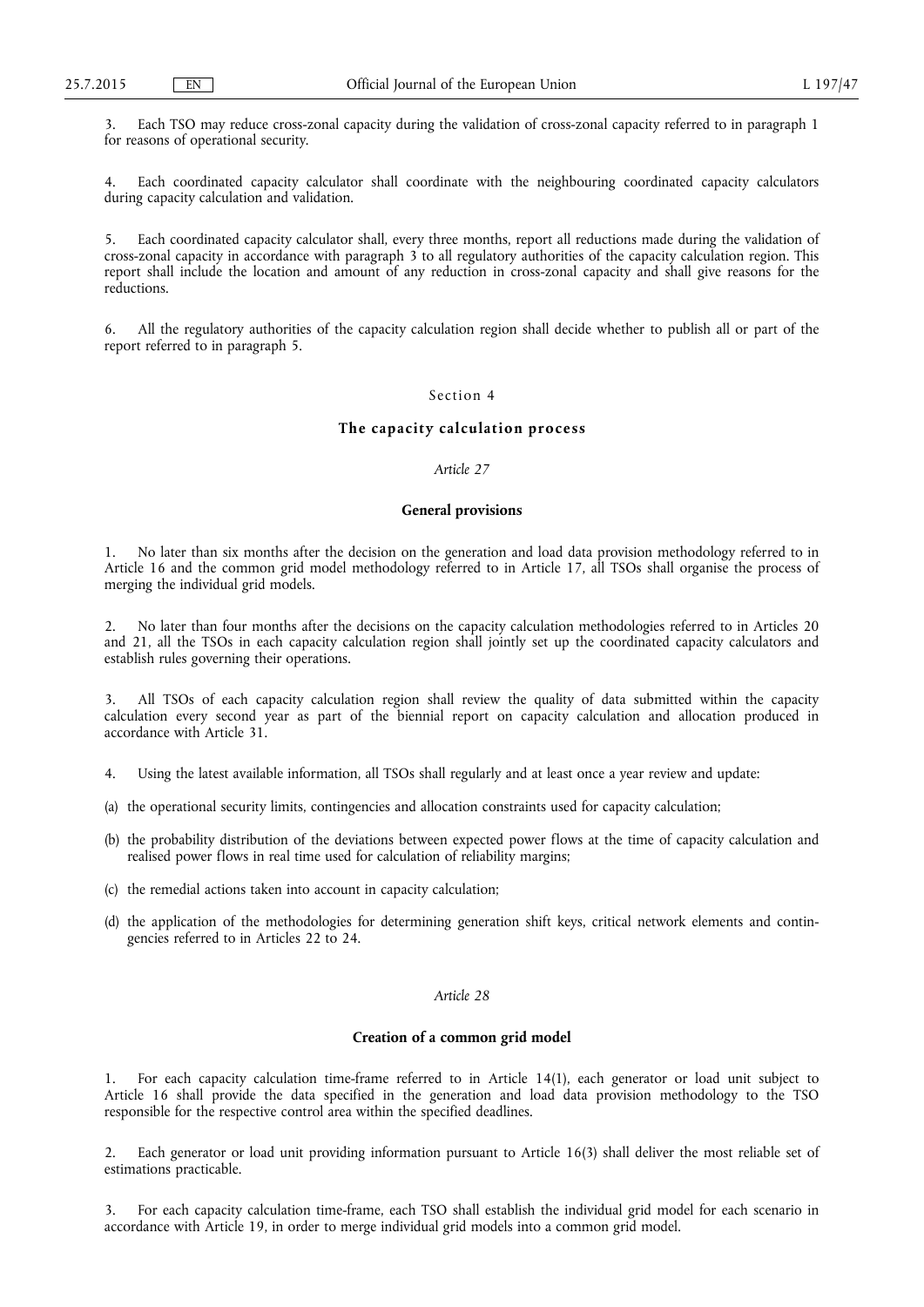4. Each TSO shall deliver to the TSOs responsible for merging the individual grid models into a common grid model the most reliable set of estimations practicable for each individual grid model.

5. For each capacity calculation time-frame a single, Union-wide common grid model shall be created for each scenario as set out in Article 18 by merging inputs from all TSOs applying the capacity calculation process as set out in paragraph 3 of this Article.

## *Article 29*

## **Regional calculation of cross-zonal capacity**

1. For each capacity calculation time-frame, each TSO shall provide the coordinated capacity calculators and all other TSOs in the capacity calculation region with the following items: operational security limits, generation shift keys, remedial actions, reliability margins, allocation constraints and previously allocated cross-zonal capacity.

2. Each coordinated capacity calculator shall perform an operational security analysis applying operational security limits by using the common grid model created for each scenario in accordance with Article 28(5).

- 3. When calculating cross-zonal capacity, each coordinated capacity calculator shall:
- (a) use generation shift keys to calculate the impact of changes in bidding zone net positions and of flows on direct current lines;
- (b) ignore those critical network elements that are not significantly influenced by the changes in bidding zone net positions according to the methodology set out in Article 21; and,
- (c) ensure that all sets of bidding zone net positions and flows on direct current lines not exceeding cross-zonal capacity comply with reliability margins and operational security limits in accordance with Article  $21(1)(a)(i)$  and (ii), and take into account previously allocated cross-zonal capacity in accordance with Article 21(1)(b)(iii).

4. Each coordinated capacity calculator shall optimise cross-zonal capacity using available remedial actions taken into account in capacity calculation in accordance with Article 21(1)(a)(iv).

5. Each coordinated capacity calculator shall apply the sharing rules established in accordance with Article 21(1)(b)(vi).

6. Each coordinated capacity calculator shall respect the mathematical description of the applied capacity calculation approach established in accordance with Article 21(1)(b)(i).

- 7. Each coordinated capacity calculator applying the flow-based approach shall:
- (a) use data on operational security limits to calculate the maximum flows on critical network elements;
- (b) use the common grid model, generation shift keys and contingencies to calculate the power transfer distribution factors;
- (c) use power transfer distribution factors to calculate the flows resulting from previously allocated cross-zonal capacity in the capacity calculation region;
- (d) calculate flows on critical network elements for each scenario (taking into account contingencies), and adjust them by assuming no cross-zonal power exchanges within the capacity calculation region, applying the rules for avoiding undue discrimination between internal and cross-zonal power exchanges established in accordance with Article 21(1)(b)(ii);
- (e) calculate the available margins on critical network elements, taking into account contingencies, which shall equal the maximum flows reduced by adjusted flows referred to in point (d), reliability margins, and flows resulting from previously allocated cross-zonal capacity;
- (f) adjust the available margins on critical network elements or power transfer distribution factors using available remedial actions to be considered in capacity calculation in accordance with Article 25.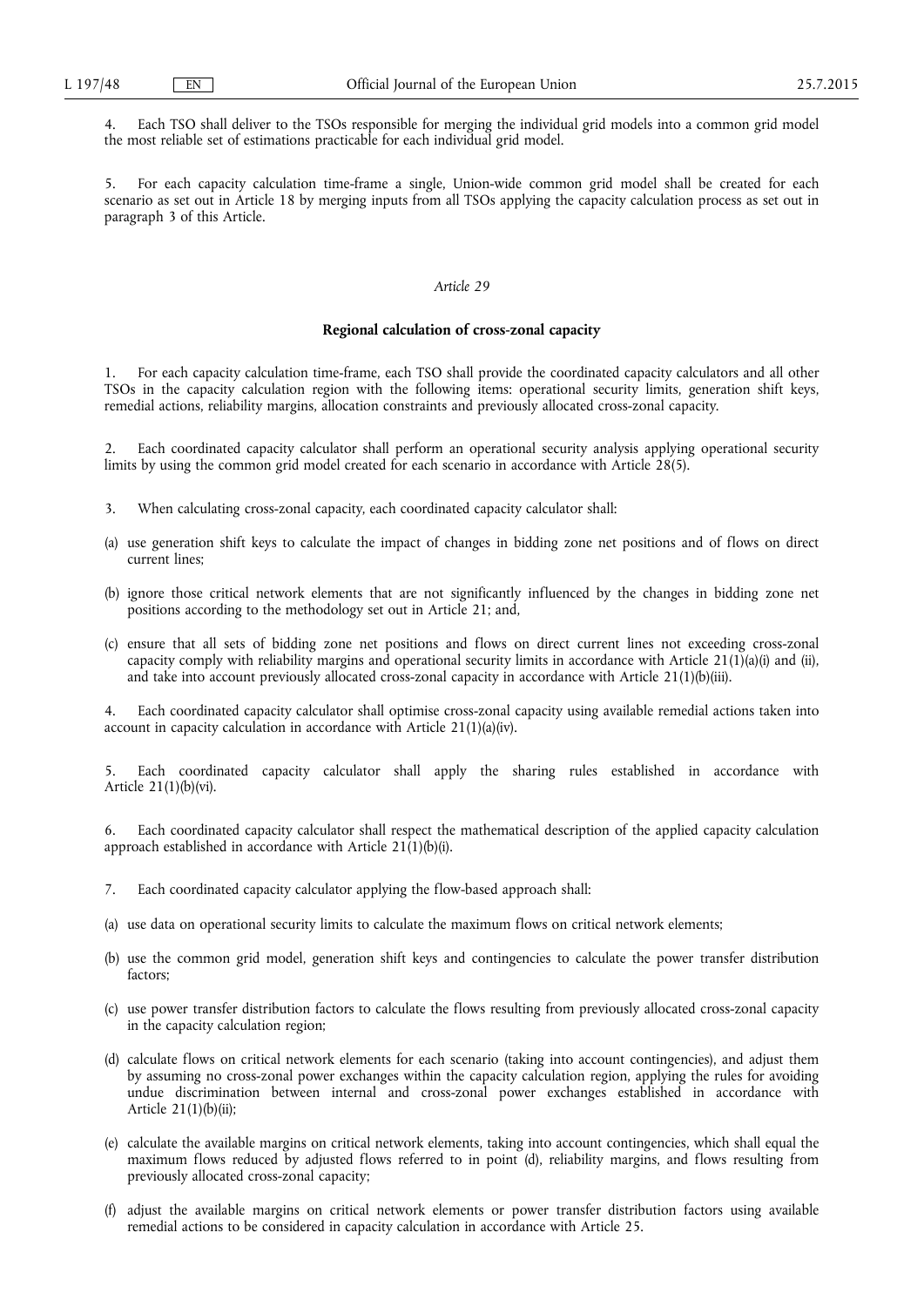- 8. Each coordinated capacity calculator applying the coordinated net transmission capacity approach shall:
- (a) use the common grid model, generation shift keys and contingencies to calculate maximum power exchange on bidding zone borders, which shall equal the maximum calculated exchange between two bidding zones on either side of the bidding zone border respecting operational security limits;
- (b) adjust maximum power exchange using remedial actions taken into account in capacity calculation in accordance with Article 25;
- (c) adjust maximum power exchange, applying rules for avoiding undue discrimination between internal and crosszonal exchanges in accordance with Article 21(1)(b)(ii);
- (d) apply the rules set out in accordance with Article 21(1)(b)(vi) for efficiently sharing the power flow capabilities of critical network elements among different bidding zone borders;
- (e) calculate cross-zonal capacity, which shall be equal to maximum power exchange adjusted for the reliability margin and previously allocated cross-zonal capacity.

Each coordinated capacity calculator shall cooperate with the neighbouring coordinated capacity calculators. Neighbouring TSOs shall ensure such cooperation by exchanging and confirming information on interdependency with the relevant regional coordinated capacity calculators, for the purposes of capacity calculation and validation. Neighbouring TSOs shall provide information on interdependency to the coordinated capacity calculators before capacity calculation. An assessment of the accuracy of this information and corrective measures shall be included in the biennial report drafted in accordance with Article 31, where appropriate.

- 10. Each coordinated capacity calculator shall set:
- (a) flow-based parameters for each bidding zone within the capacity calculation region, if applying the flow-based approach; or
- (b) cross-zonal capacity values for each bidding zone border within the capacity calculation region, if applying the coordinated net transmission capacity approach.

Each coordinated capacity calculator shall submit the cross-zonal capacity to each TSO within its capacity calculation region for validation in accordance with Article 21(1)(c).

# *Article 30*

## **Validation and delivery of cross-zonal capacity**

1. Each TSO shall validate the results of the regional capacity calculation for its bidding zone borders or critical network elements, in accordance with Article 26.

2. Each TSO shall send its capacity validation and allocation constraints to the relevant coordinated capacity calculators and to the other TSOs of the relevant capacity calculation regions.

3. Each coordinated capacity calculator shall provide the validated cross-zonal capacities and allocation constraints for the purposes of allocating capacity in accordance with Articles 46 and 58.

# Section 5

## **Biennial report on capacity calculation and allocation**

## *Article 31*

#### **Biennial report on capacity calculation and allocation**

1. By two years after the entry into force of this Regulation, ENTSO for Electricity shall draft a report on capacity calculation and allocation and submit it to the Agency.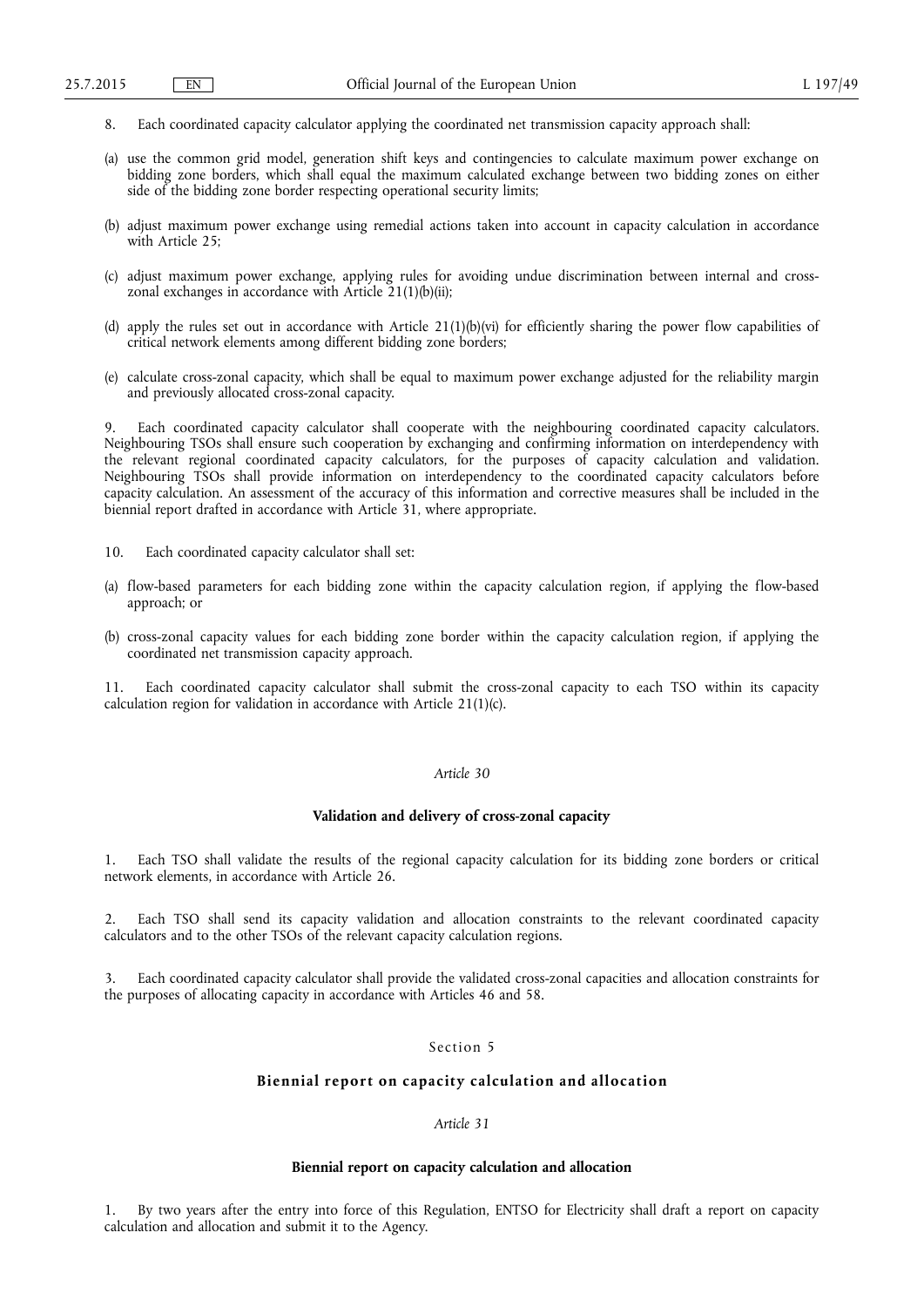2. If the Agency requests it, in every second subsequent year ENTSO for Electricity shall draft a report on capacity calculation and allocation and submit it to the Agency.

For each bidding zone, bidding zone border and capacity calculation region, the report on capacity calculation and allocation shall contain at least:

- (a) the capacity calculation approach used;
- (b) statistical indicators on reliability margins;
- (c) statistical indicators of cross-zonal capacity, including allocation constraints where appropriate for each capacity calculation time-frame;
- (d) quality indicators for the information used for the capacity calculation;
- (e) where appropriate, proposed measures to improve capacity calculation;
- (f) for regions where the coordinated net transmission capacity approach is applied, an analysis of whether the conditions specified in Article 20(7) are still fulfilled;
- (g) indicators for assessing and following in the longer term the efficiency of single day-ahead and intraday coupling, including the merging of capacity calculation regions in accordance with Article 15(3) where relevant;
- (h) recommendations for further development of single day-ahead and intraday coupling, including further harmonisation of methodologies, processes and governance arrangements.

4. After consulting the Agency, all TSOs shall jointly agree on the statistical and quality indicators for the report. The Agency may require the amendment of those indicators, prior to the agreement by the TSOs or during their application.

5. The Agency shall decide whether to publish all or part of the biennial report.

## *CHAPTER 2*

## *Bidding zone configuration*

## *Article 32*

#### **Reviewing existing bidding zone configurations**

- A review of an existing bidding zone configuration may be launched by:
- (a) the Agency, in accordance with Article 34(7);
- (b) several regulatory authorities, pursuant to a recommendation from the Agency in accordance with Article 34;
- (c) TSOs of a capacity calculation region, together with all concerned TSOs whose control areas, including interconnectors, are within the geographic area in which the bidding zone configuration shall be assessed in accordance with paragraph 2(a);
- (d) one single regulatory authority or TSO with the approval of its competent regulatory authority, for the bidding zones inside the TSO's control area, if the bidding zone configuration has negligible impact on neighbouring TSOs' control areas, including interconnectors, and the review of bidding zone configuration is necessary to improve efficiency, or to maintain operational security;
- (e) Member States in a capacity calculation region.

2. If a review is launched in accordance with paragraph  $1(a)$ , (b), (c) or (e), the entity launching the review shall specify:

- (a) the geographic area in which bidding zone configuration shall be assessed and the neighbouring geographic areas for which impacts shall be taken into account;
- (b) the participating TSOs;
- (c) the participating regulatory authorities.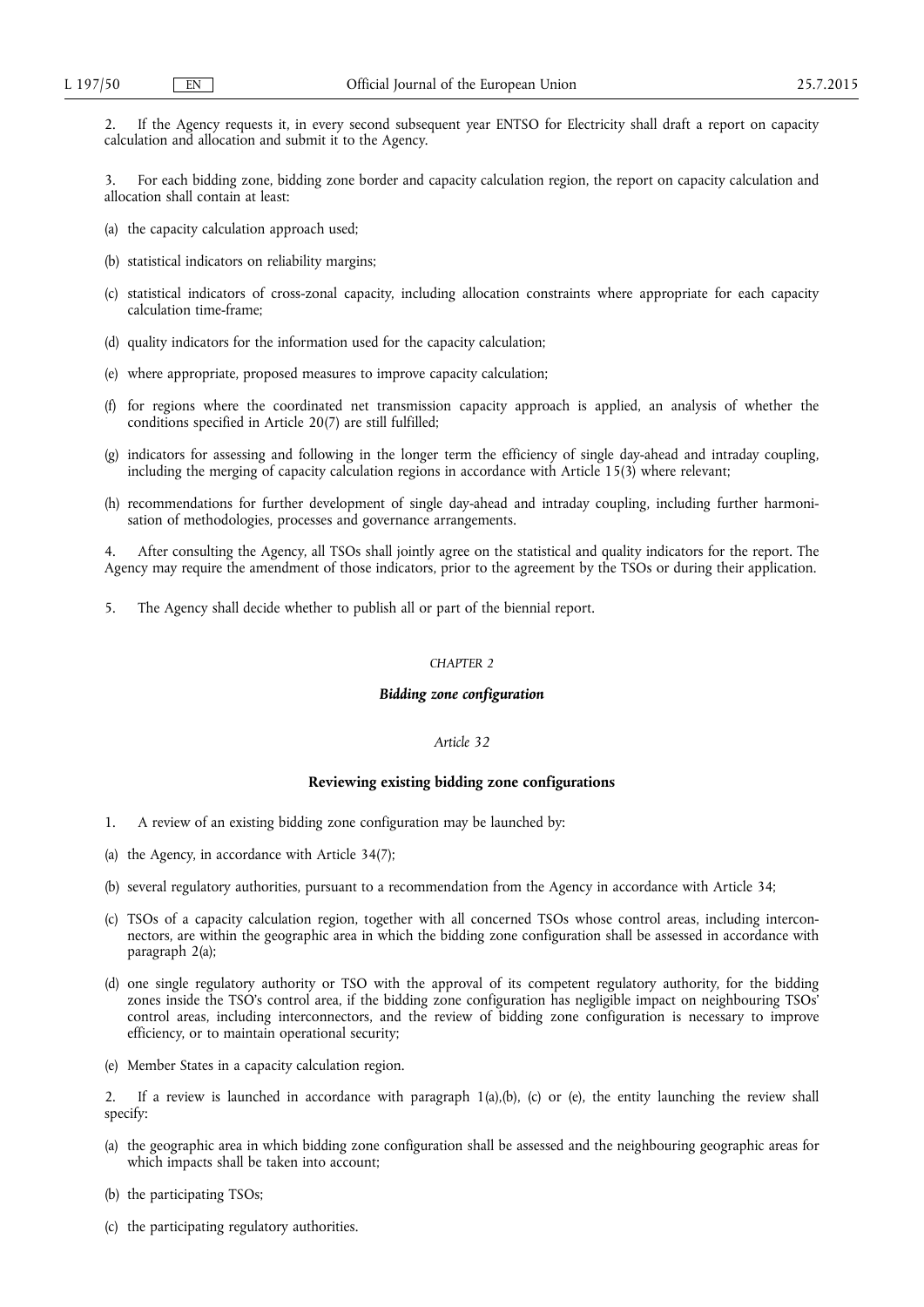- 3. If a review is launched in accordance with paragraph 1(d), the following conditions shall apply:
- (a) the geographic area in which bidding zone configuration is assessed shall be limited to the control area of the relevant TSO, including interconnectors;
- (b) the TSO of the relevant control area shall be the only TSO participating in the review;
- (c) the competent regulatory authority shall be the only regulatory authority participating in the review;
- (d) the relevant TSO and regulatory authority, respectively, shall give the neighbouring TSOs and regulatory authorities mutually agreed prior notice of the launch of the review, giving reasons; and
- (e) the conditions for the review shall be specified, and the results of the review and proposal for the relevant regulatory authorities shall be published.
- 4. The review process shall consist of two steps.
- (a) In the first step, the TSOs participating in a review of bidding zone configuration shall develop the methodology and assumptions that will be used in the review process and propose alternative bidding zone configurations for the assessment.

The proposal on methodology and assumptions and alternative bidding zone configuration shall be submitted to the participating regulatory authorities, which shall be able to require coordinated amendments within three months.

- (b) In the second step, the TSOs participating in a review of bidding zone configuration shall:
	- (i) assess and compare the current bidding zone configuration and each alternative bidding zone configuration using the criteria specified in Article 33;
	- (ii) hold a consultation in accordance with Article 12 and a workshop regarding the alternative bidding zone configuration proposals compared to the existing bidding zone configuration, including timescales for implementation, unless the bidding zone configuration has negligible impact on neighbouring TSOs' control areas;
	- (iii) submit a joint proposal to maintain or amend the bidding zone configuration to the participating Member States and the participating regulatory authorities within 15 months of the decision to launch a review.
- (c) On receiving the joint proposal to maintain or to amend the bidding zone configuration in accordance with point (iii) above, the participating Member States or, where provided by Member States, the regulatory authorities shall within six months reach an agreement on the proposal to maintain or amend the bidding zone configuration.

5. NEMOs or market participants shall, if requested by TSOs, provide the TSOs participating in a review of a bidding zone with information to enable them to assess bidding zone configurations. This information shall be shared only between the participating TSOs for the sole purpose of assessing bidding zone configurations.

6. The initiative for the review of the bidding zones configuration and its results shall be published by ENTSO for Electricity, or if the review was launched in accordance with paragraph 1(d), by the participating TSO.

# *Article 33*

# **Criteria for reviewing bidding zone configurations**

1. If a review of bidding zone configuration is carried out in accordance with Article 32, at least the following criteria shall be considered:

- (a) in respect of network security:
	- (i) the ability of bidding zone configurations to ensure operational security and security of supply;
	- (ii) the degree of uncertainty in cross–zonal capacity calculation.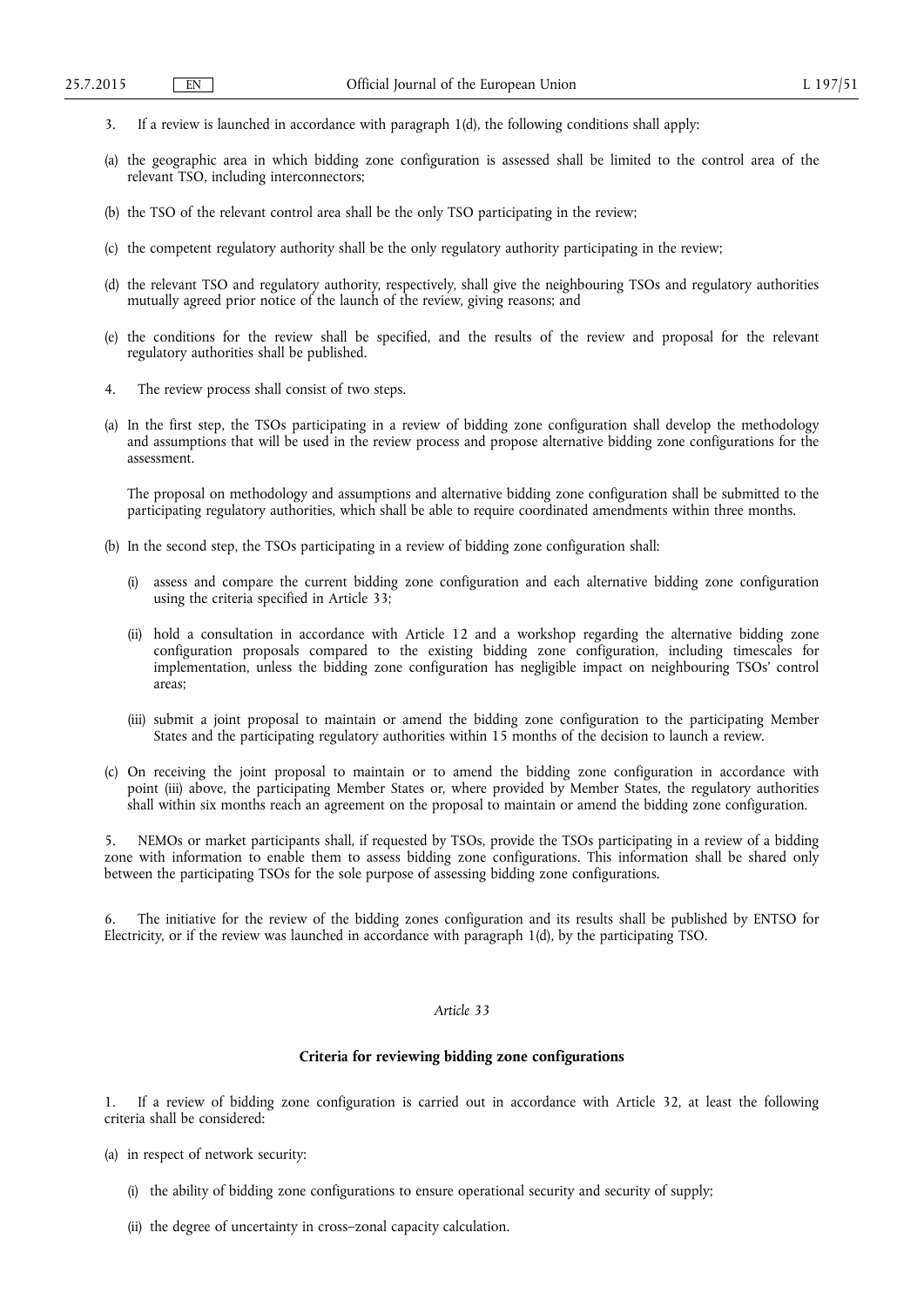- (b) in respect of overall market efficiency:
	- (i) any increase or decrease in economic efficiency arising from the change;
	- (ii) market efficiency, including, at least the cost of guaranteeing firmness of capacity, market liquidity, market concentration and market power, the facilitation of effective competition, price signals for building infrastructure, the accuracy and robustness of price signals;
	- (iii) transaction and transition costs, including the cost of amending existing contractual obligations incurred by market participants, NEMOs and TSOs;
	- (iv) the cost of building new infrastructure which may relieve existing congestion;
	- (v) the need to ensure that the market outcome is feasible without the need for extensive application of economically inefficient remedial actions;
	- (vi) any adverse effects of internal transactions on other bidding zones to ensure compliance with point 1.7 of Annex I to Regulation (EC) No 714/2009;
	- (vii) the impact on the operation and efficiency of the balancing mechanisms and imbalance settlement processes.
- (c) in respect of the stability and robustness of bidding zones:
	- (i) the need for bidding zones to be sufficiently stable and robust over time;
	- (ii) the need for bidding zones to be consistent for all capacity calculation time-frames;
	- (iii) the need for each generation and load unit to belong to only one bidding zone for each market time unit;
	- (iv) the location and frequency of congestion, if structural congestion influences the delimitation of bidding zones, taking into account any future investment which may relieve existing congestion.

2. A bidding zone review in accordance with Article 32 shall include scenarios which take into account a range of likely infrastructure developments throughout the period of 10 years starting from the year following the year in which the decision to launch the review was taken.

## *Article 34*

# **Regular reporting on current bidding zone configuration by ENTSO for Electricity and the Agency**

1. The Agency shall assess the efficiency of current bidding zone configuration every three years.

It shall:

- (a) request ENTSO for Electricity to draft a technical report on current bidding zone configuration; and
- (b) draft a market report evaluating the impact of current bidding zone configuration on market efficiency.
- 2. The technical report referred to in paragraph 1 second subparagraph point (a) shall include at least:
- (a) a list of structural congestion and other major physical congestion, including locations and frequency;
- (b) an analysis of the expected evolution or removal of physical congestion resulting from investment in networks or from significant changes in generation or in consumption patterns;
- (c) an analysis of the share of power flows that do not result from the capacity allocation mechanism, for each capacity calculation region, where appropriate;
- (d) congestion incomes and firmness costs;
- (e) a scenario encompassing a ten year time-frame.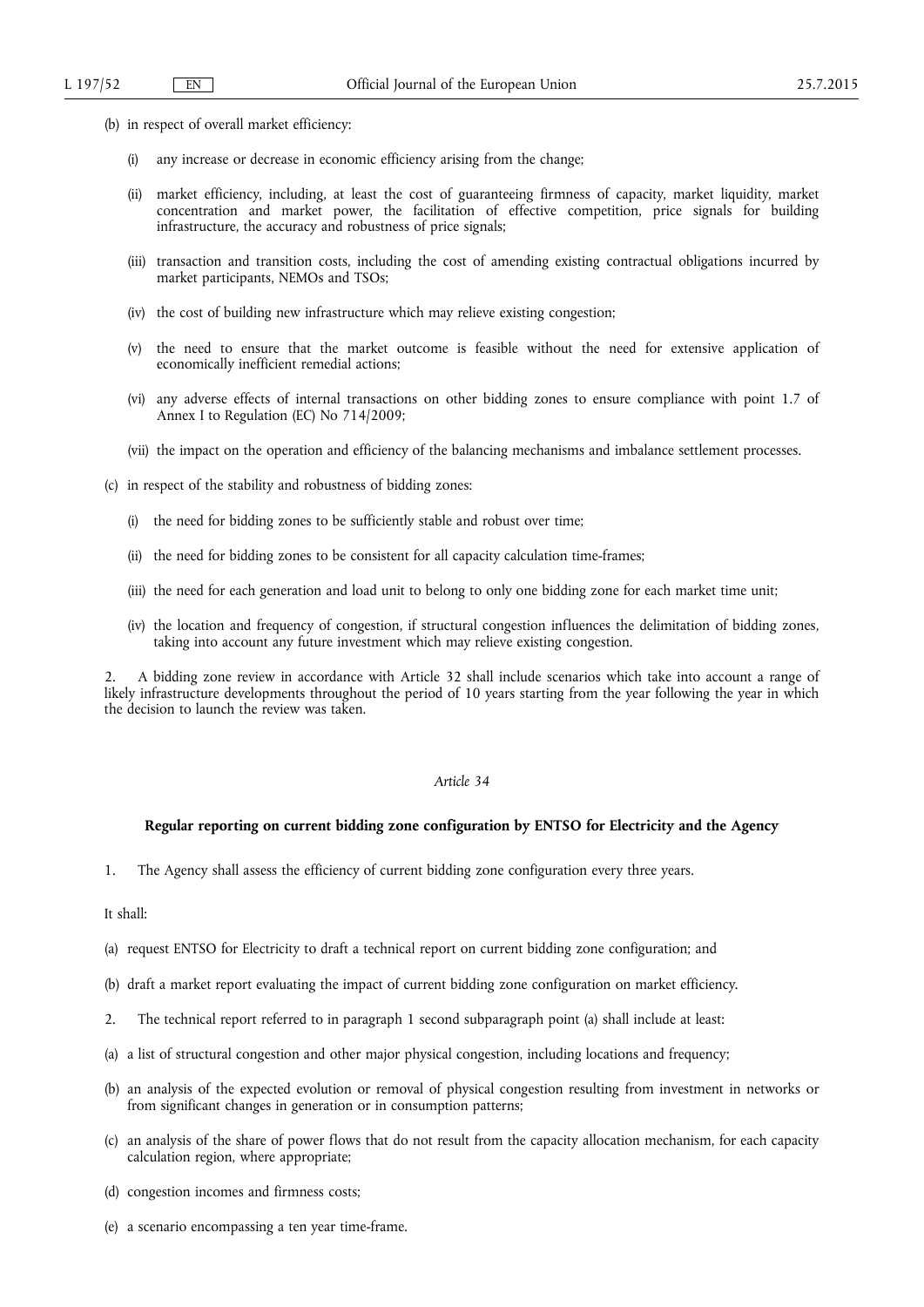3. Each TSO shall provide data and analysis to allow the technical report on current bidding zone configuration to be produced in a timely manner.

4. ENTSO for Electricity shall deliver to the Agency the technical report on current bidding zone configuration no later than nine months after the request by the Agency.

The technical report on current bidding zone configuration shall cover the last three full calendar years preceding the request by the Agency.

6. Without prejudice to the confidentiality obligations provided for in Article 13, ENTSO for Electricity shall make the technical report available to the public.

7. If the technical or market report reveals inefficiencies in the current bidding zone configuration, the Agency may request TSOs to launch a review of an existing bidding zone configuration in accordance with Article 32(1).

## *CHAPTER 3*

## *Redispatching and countertrading*

## *Article 35*

## **Coordinated redispatching and countertrading**

Within 16 months after the regulatory approval on capacity calculation regions referred to in Article 15, all the TSOs in each capacity calculation region shall develop a proposal for a common methodology for coordinated redispatching and countertrading. The proposal shall be subject to consultation in accordance with Article 12.

2. The methodology for coordinated redispatching and countertrading shall include actions of cross-border relevance and shall enable all TSOs in each capacity calculation region to effectively relieve physical congestion irrespective of whether the reasons for the physical congestion fall mainly outside their control area or not. The methodology for coordinated redispatching and countertrading shall address the fact that its application may significantly influence flows outside the TSO's control area.

Each TSO may redispatch all available generation units and loads in accordance with the appropriate mechanisms and agreements applicable to its control area, including interconnectors.

By 26 months after the regulatory approval of capacity calculation regions, all TSOs in each capacity calculation region shall develop a report, subject to consultation in accordance with Article 12, assessing the progressive coordination and harmonisation of those mechanisms and agreements and including proposals. The report shall be submitted to their respective regulatory authorities for their assessment. The proposals in the report shall prevent these mechanisms and agreements from distorting the market.

4. Each TSO shall abstain from unilateral or uncoordinated redispatching and countertrading measures of crossborder relevance. Each TSO shall coordinate the use of redispatching and countertrading resources taking into account their impact on operational security and economic efficiency.

5. The relevant generation units and loads shall give TSOs the prices of redispatching and countertrading before redispatching and countertrading resources are committed.

Pricing of redispatching and countertrading shall be based on:

(a) prices in the relevant electricity markets for the relevant time-frame; or

(b) the cost of redispatching and countertrading resources calculated transparently on the basis of incurred costs.

6. Generation units and loads shall *ex-ante* provide all information necessary for calculating the redispatching and countertrading cost to the relevant TSOs. This information shall be shared between the relevant TSOs for redispatching and countertrading purposes only.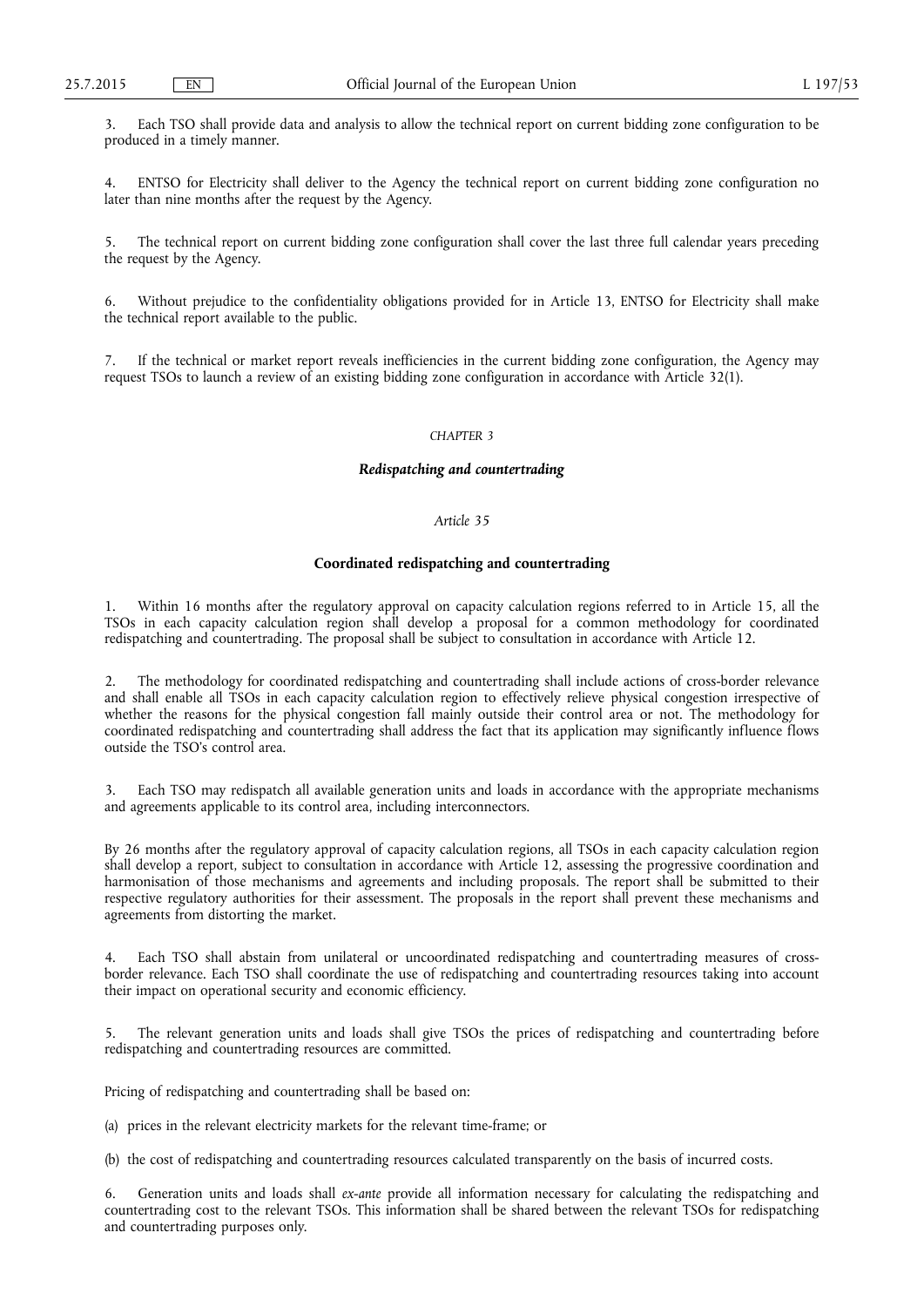*CHAPTER 4* 

# *Algorithm development*

## *Article 36*

#### **General provisions**

1. All NEMOs shall develop, maintain and operate the following algorithms:

(a) a price coupling algorithm;

(b) a continuous trading matching algorithm.

NEMOs shall ensure that the price coupling algorithm and the continuous trading matching algorithm meet the requirements provided for in Articles 39 and 52 respectively.

3. By 18 months after the entry into force of this Regulation, all NEMOs shall in cooperation with TSOs develop a proposal for a back-up methodology to comply with the obligations set out in Articles 39 and 52 respectively. The proposal for a methodology shall be subject to consultation in accordance with Article 12.

Where possible, NEMOs shall use already agreed solutions to efficiently implement the objectives of this Regulation.

# *Article 37*

#### **Algorithm development**

1. By eight months after the entry into force of this Regulation:

- (a) all TSOs shall jointly provide all NEMOs with a proposal for a common set of requirements for efficient capacity allocation to enable the development of the price coupling algorithm and of the continuous trading matching algorithm. These requirements shall specify functionalities and performance, including deadlines for the delivery of single day-ahead and intraday coupling results and details of the cross-zonal capacity and allocation constraints to be respected;
- (b) all NEMOs shall jointly propose a common set of requirements for efficient matching to enable the development of the price coupling algorithm and of the continuous trading matching algorithm.

2. No later than three months after the submission of the TSO and NEMO proposals for a common set of requirements in accordance with paragraph 1, all NEMOs shall develop a proposal for the algorithm in accordance with these requirements. This proposal shall indicate the time limit for the submission of received orders by NEMOs required to perform the MCO functions in accordance with Article 7(1)(b).

3. The proposal referred to in paragraph 2 shall be submitted to all TSOs. If additional time is required to prepare this proposal, all NEMOs shall work together supported by all TSOs for a period of not more than two months to ensure that the proposal complies with paragraphs 1 and 2.

4. The proposals referred to in paragraphs 1 and 2 shall be subject to consultation in accordance with Article 12.

5. All NEMOs shall submit the proposal developed in accordance with paragraphs 2 and 3 to the regulatory authorities for approval by no later than 18 months after the entry into force of this Regulation.

6. No later than two years after the approval of the proposal in accordance with paragraph 5, all TSOs and all NEMOs shall review the operation of the price coupling algorithm and continuous trading matching algorithm and submit the report to the Agency. If requested by the Agency, the review shall then be repeated every second year.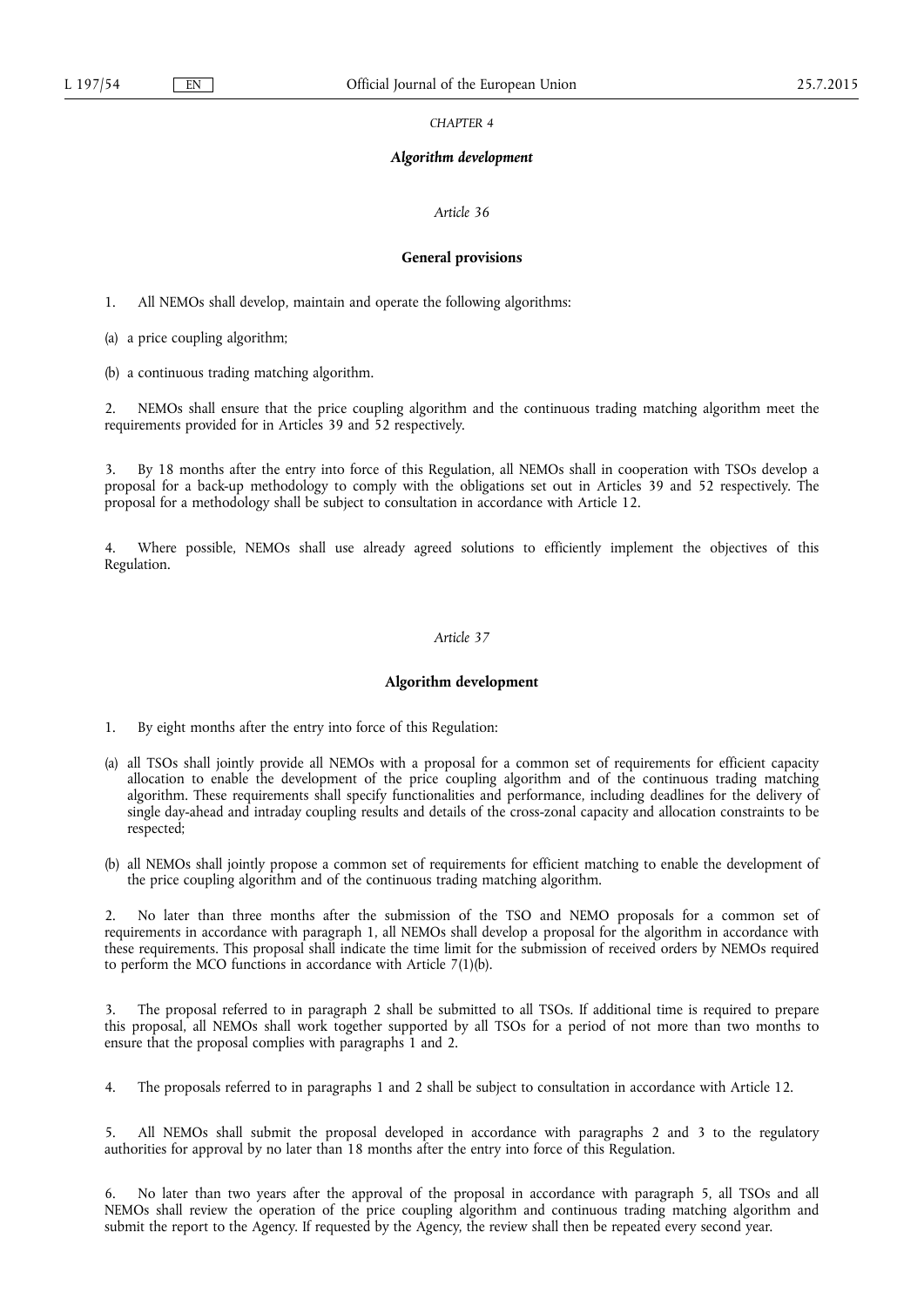#### *CHAPTER 5*

#### *Single day-ahead coupling*

## Section 1

## **The p rice coupling algorithm**

# *Article 38*

#### **Objectives of the price coupling algorithm**

- 1. The price coupling algorithm shall produce the results set out in Article 39(2), in a manner which:
- (a) aims at maximising economic surplus for single day-ahead coupling for the price-coupled region for the next trading day;
- (b) uses the marginal pricing principle according to which all accepted bids will have the same price per bidding zone per market time unit;
- (c) facilitates efficient price formation;
- (d) respects cross-zonal capacity and allocation constraints;
- (e) is repeatable and scalable.

2. The price coupling algorithm shall be developed in such a way that it would be possible to apply it to a larger or smaller number of bidding zones.

#### *Article 39*

# **Inputs and results of the price coupling algorithm**

- 1. In order to produce results, the price coupling algorithm shall use:
- (a) allocation constraints established in accordance with Article 23(3);
- (b) cross-zonal capacity results validated in accordance with Article 30;
- (c) orders submitted in accordance with Article 40.
- 2. The price coupling algorithm shall produce at least the following results simultaneously for each market time unit:
- (a) a single clearing price for each bidding zone and market time unit in EUR/MWh;
- (b) a single net position for each bidding zone and each market time unit;
- (c) the information which enables the execution status of orders to be determined.
- 3. All NEMOs shall ensure the accuracy and efficiency of results produced by the single price coupling algorithm.

4. All TSOs shall verify that the results of the price coupling algorithm are consistent with cross-zonal capacity and allocation constraints.

# *Article 40*

#### **Products accommodated**

1. No later than 18 months after the entry into force of this Regulation NEMOs shall submit a joint proposal concerning products that can be taken into account in the single day-ahead coupling. NEMOs shall ensure that orders resulting from these products submitted to the price coupling algorithm are expressed in euros and make reference to the market time.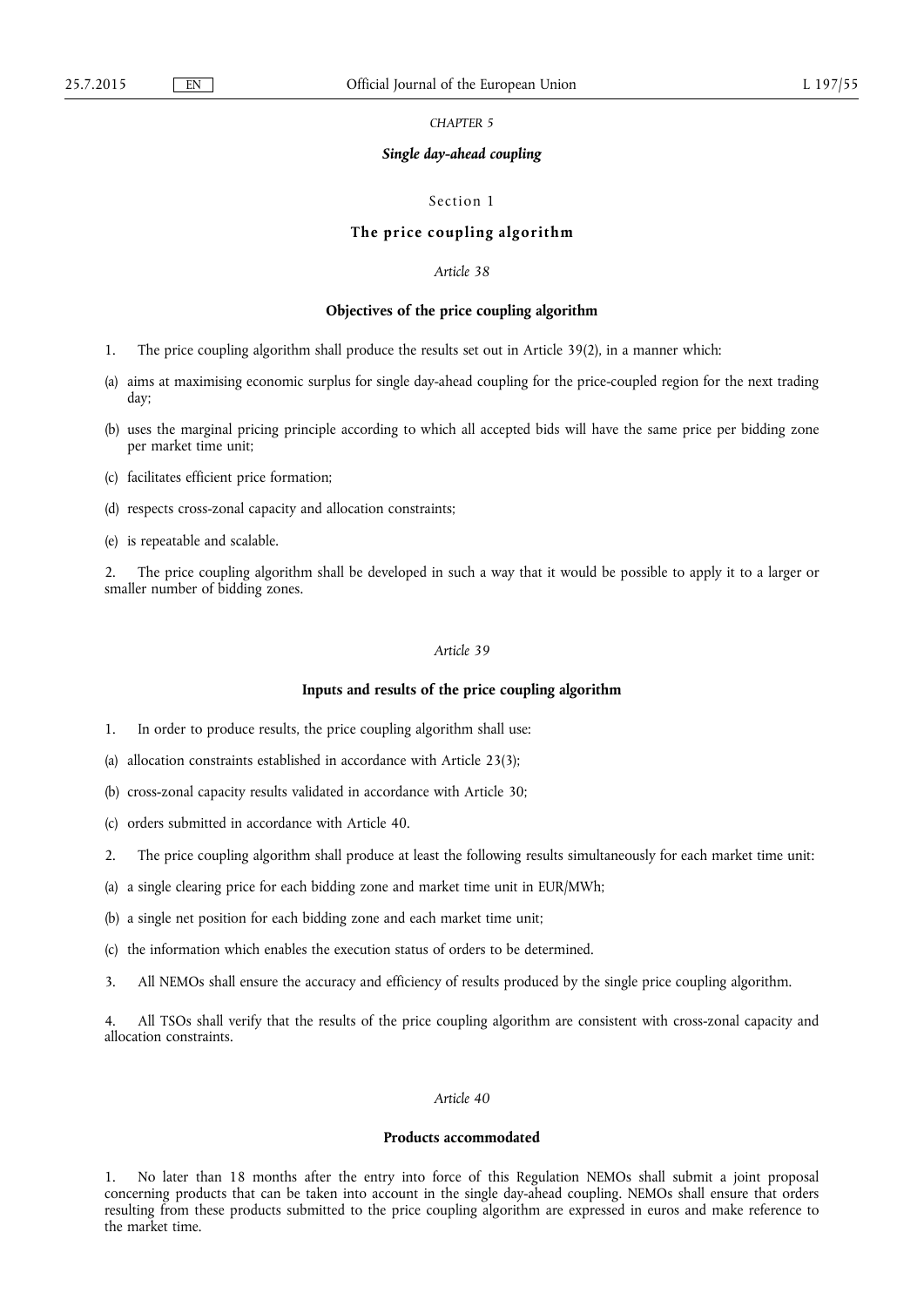2. All NEMOs shall ensure that the price coupling algorithm is able to accommodate orders resulting from these products covering one market time unit and multiple market time units.

3. By two years after the entry into force of this Regulation and in every second subsequent year, all NEMOs shall consult, in accordance with Article 12:

(a) market participants, to ensure that available products reflect their needs;

(b) all TSOs, to ensure products take due account of operational security;

(c) all regulatory authorities, to ensure that the available products comply with the objectives of this Regulation.

All NEMOs shall amend the products if needed pursuant to the results of the consultation referred to in paragraph 3.

## *Article 41*

## **Maximum and minimum prices**

1. By 18 months after the entry into force of this Regulation, all NEMOs shall, in cooperation with the relevant TSOs, develop a proposal on harmonised maximum and minimum clearing prices to be applied in all bidding zones which participate in single day-ahead coupling. The proposal shall take into account an estimation of the value of lost load.

The proposal shall be subject to consultation in accordance with Article 12.

2. All NEMOs shall submit the proposal to the regulatory authorities for approval.

Where a Member State has provided that an authority other than the national regulatory authority has the power to approve maximum and minimum clearing prices at the national level, the regulatory authority shall consult the proposal with the relevant authority as regards its impact on national markets.

After receiving a decision for approval from all regulatory authorities, all NEMOs shall inform the concerned TSOs of that decision without undue delay.

## *Article 42*

## **Pricing of day-ahead cross-zonal capacity**

1. The day-ahead cross-zonal capacity charge shall reflect market congestion and shall amount to the difference between the corresponding day-ahead clearing prices of the relevant bidding zones.

2. No charges, such as imbalance fees or additional fees, shall be applied to day-ahead cross-zonal capacity except for the pricing in accordance with paragraph 1.

#### *Article 43*

# **Methodology for calculating scheduled exchanges resulting from single day-ahead coupling**

1. By 16 months after the entry into force of this Regulation, TSOs which intend to calculate scheduled exchanges resulting from single day-ahead coupling shall develop a proposal for a common methodology for this calculation. The proposal shall be subject to consultation in accordance with Article 12.

2. The methodology shall describe the calculation and shall list the information which shall be provided by the relevant NEMOs to the scheduled exchange calculator established in accordance with Article 8(2)(g) and the time limits for delivering this information. The time limit for delivering information shall be no later than 15.30 market time dayahead.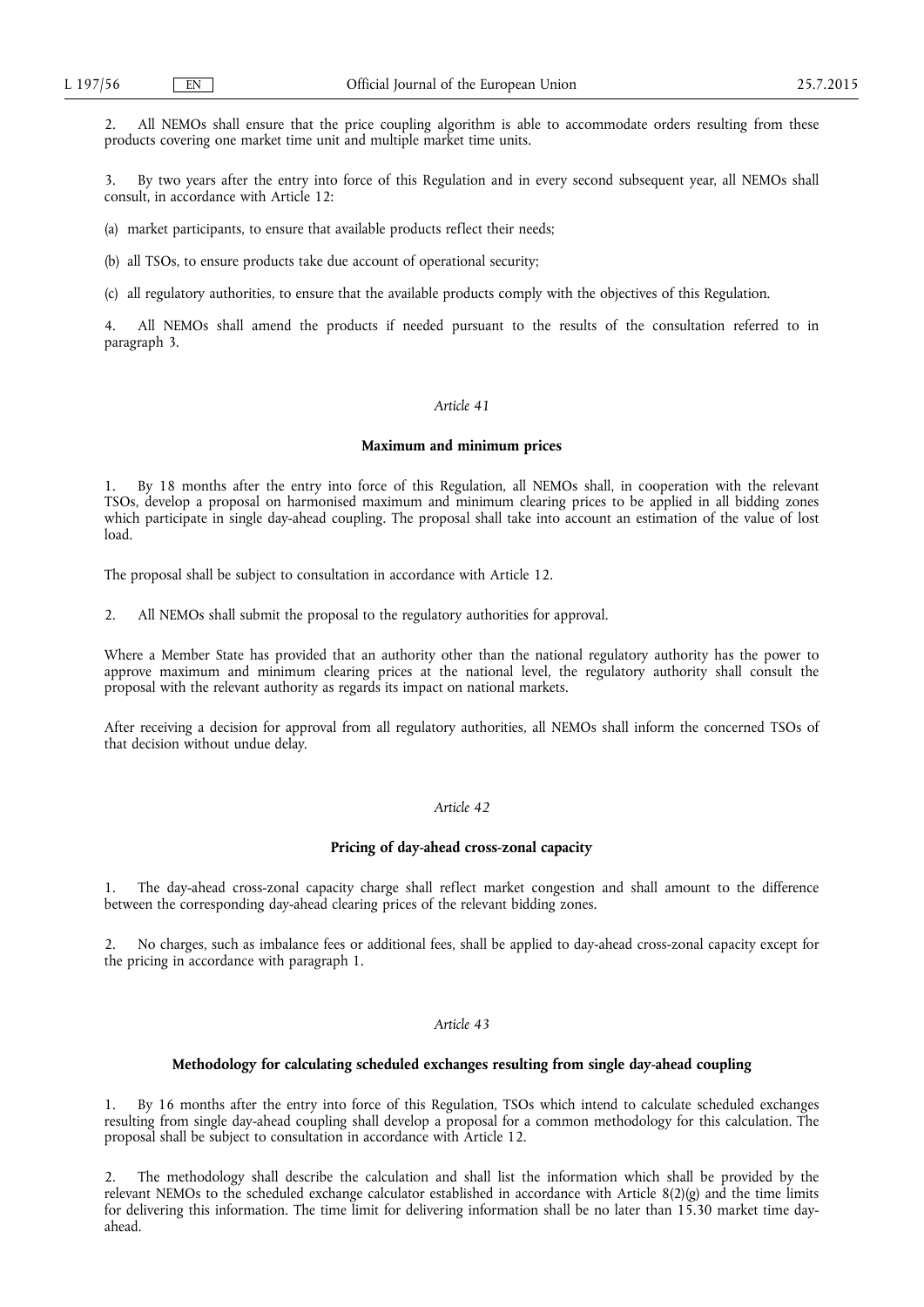3. The calculation shall be based on net positions for each market time unit.

4. No later than two years after the approval by the regulatory authorities of the concerned region of the proposal referred to in paragraph 1, TSOs applying scheduled exchanges shall review the methodology. Thereafter, if requested by the competent regulatory authorities, the methodology shall be reviewed every two years.

## *Article 44*

## **Establishment of fallback procedures**

By 16 months after the entry into force of this Regulation, each TSO, in coordination with all the other TSOs in the capacity calculation region, shall develop a proposal for robust and timely fallback procedures to ensure efficient, transparent and non-discriminatory capacity allocation in the event that the single day-ahead coupling process is unable to produce results.

The proposal for the establishment of fallback procedures shall be subject to consultation in accordance with Article 12.

#### *Article 45*

# **Arrangements concerning more than one NEMO in one bidding zone and for interconnectors which are not operated by certified TSOs**

1. TSOs in bidding zones where more than one NEMO is designated and/or offers trading services, or where interconnectors which are not operated by TSOs certified according to Article 3 of Regulation (EC) No 714/2009 exist, shall develop a proposal for cross-zonal capacity allocation and other necessary arrangements for such bidding zones in cooperation with concerned TSOs, NEMOs and operators of interconnectors who are not certified as TSOs to ensure that the relevant NEMOs and interconnectors provide the necessary data and financial coverage for such arrangements. These arrangements must allow additional TSOs and NEMOs to join these arrangements.

2. The proposal shall be submitted to the relevant national regulatory authorities for approval within 4 months after more than one NEMO has been designated and/or allowed to offer trading services in a bidding zone or if a new interconnector is not operated by a certified TSO. For existing interconnectors which are not operated by certified TSOs the proposal shall be submitted within four months after entry into force of this Regulation.

## Section 2

# **The single day-ahead coupling process**

## *Article 46*

# **Provision of input data**

1. Each coordinated capacity calculator shall ensure that cross-zonal capacity and allocation constraints shall be provided to relevant NEMOs in time to ensure the publication of cross-zonal capacity and of allocation constraints to the market no later than 11.00 market time day-ahead.

2. If a coordinated capacity calculator is unable to provide for cross-zonal capacity and allocation constraints one hour prior to the day-ahead market gate closure time, that coordinated capacity calculator shall notify the relevant NEMOs. These NEMOs shall immediately publish a notice for market participants.

In such cases, cross-zonal capacity and allocation constraints shall be provided by the coordinated capacity calculator no later than 30 minutes before the day-ahead market gate closure time.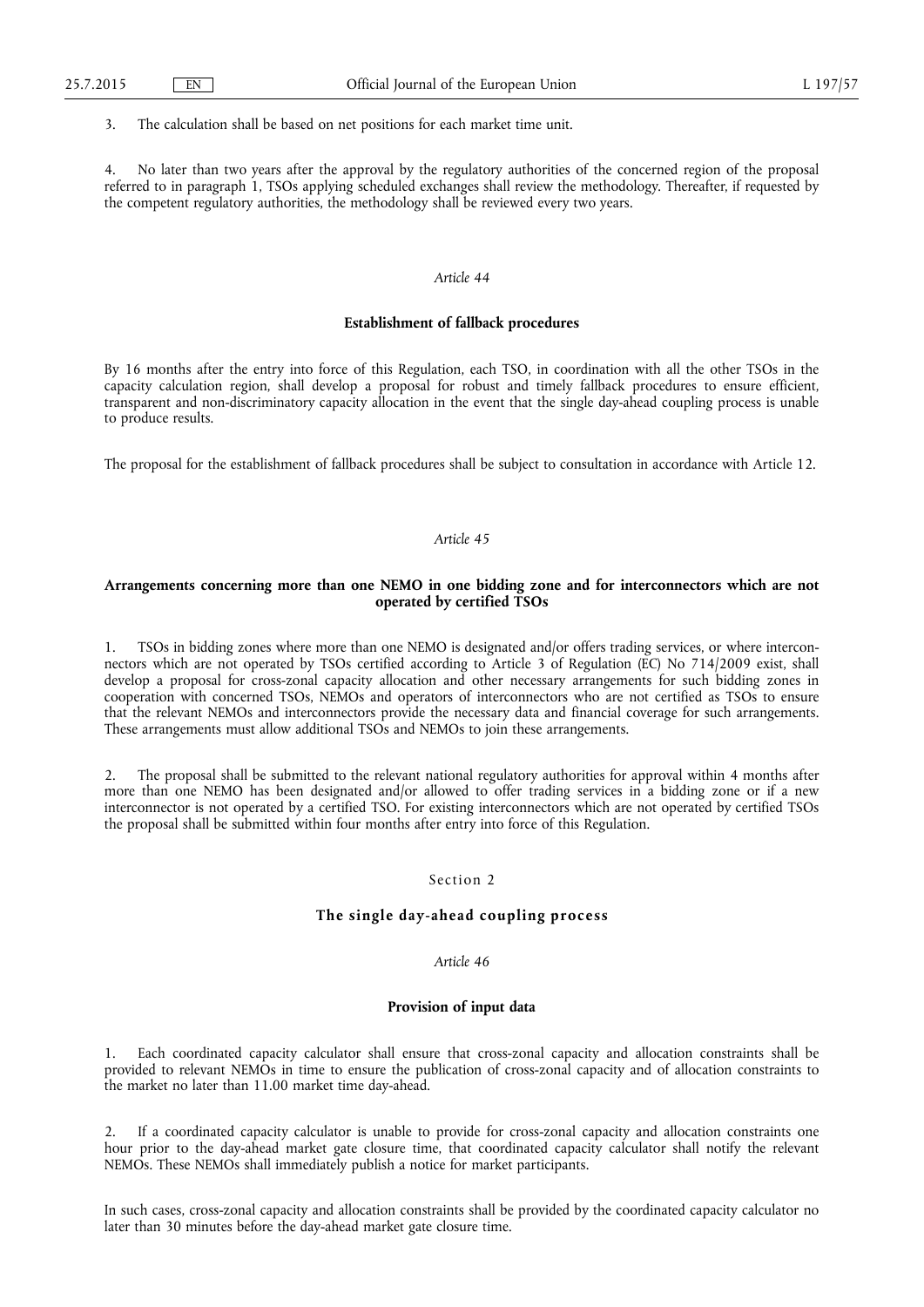## **Operation of single day-ahead coupling**

1. The day-ahead market gate opening time shall be at the latest 11:00 market time day-ahead.

2. The day-ahead market gate closure time in each bidding zone shall be noon market time day-ahead. TSOs or NEMOs in the region based on the CEE region or its neighbouring countries may set a different gate closure time until this region has joined single day-ahead coupling.

3. Market participants shall submit all orders to the relevant NEMOs before day-ahead market gate closure time, in accordance with Articles 39 and 40.

4. Each NEMO shall submit the orders received in accordance with paragraph 3 to perform the MCO functions in accordance with Article 7(2) by no later than a time specified by all NEMOs in the proposal for a single price coupling algorithm set out in Article 37(5).

5. Orders matched in single day-ahead coupling shall be considered firm.

6. MCO functions shall ensure anonymity of submitted orders.

## *Article 48*

## **Delivery of results**

1. No later than by the time specified by all TSOs in the requirements set out in Article 37(1)(a), all NEMOs performing MCO functions shall deliver the single day-ahead coupling results:

(a) to all TSOs, all coordinated capacity calculators and all NEMOs, for the results specified in Article 39(2)(a) and (b);

(b) to all NEMOs, for the results specified in Article 39(2)(c).

Each TSO shall verify that the single day-ahead coupling results of the price coupling algorithm referred to in Article 39(2)(b) have been calculated in accordance with the allocation constraints and validated cross-zonal capacity.

3. Each NEMO shall verify that the single day-ahead coupling results of the price coupling algorithm referred to in Article 39(2)(c) have been calculated in accordance with the orders.

4. Each NEMO shall inform market participants on the execution status of their orders without unjustifiable delay.

## *Article 49*

## **Calculation of scheduled exchanges resulting from single day-ahead coupling**

1. Each scheduled exchange calculator shall calculate scheduled exchanges between bidding zones for each market time unit in accordance with the methodology established in Article 43.

2. Each scheduled exchange calculator shall notify relevant NEMOs, central counter parties, shipping agents and TSOs of the agreed scheduled exchanges.

## *Article 50*

#### **Initiation of fallback procedures**

1. In the event that all NEMOs performing MCO functions are unable to deliver part or all of the results of the price coupling algorithm by the time specified in Article 37(1)(a), the fallback procedures established in accordance with Article 44 shall apply.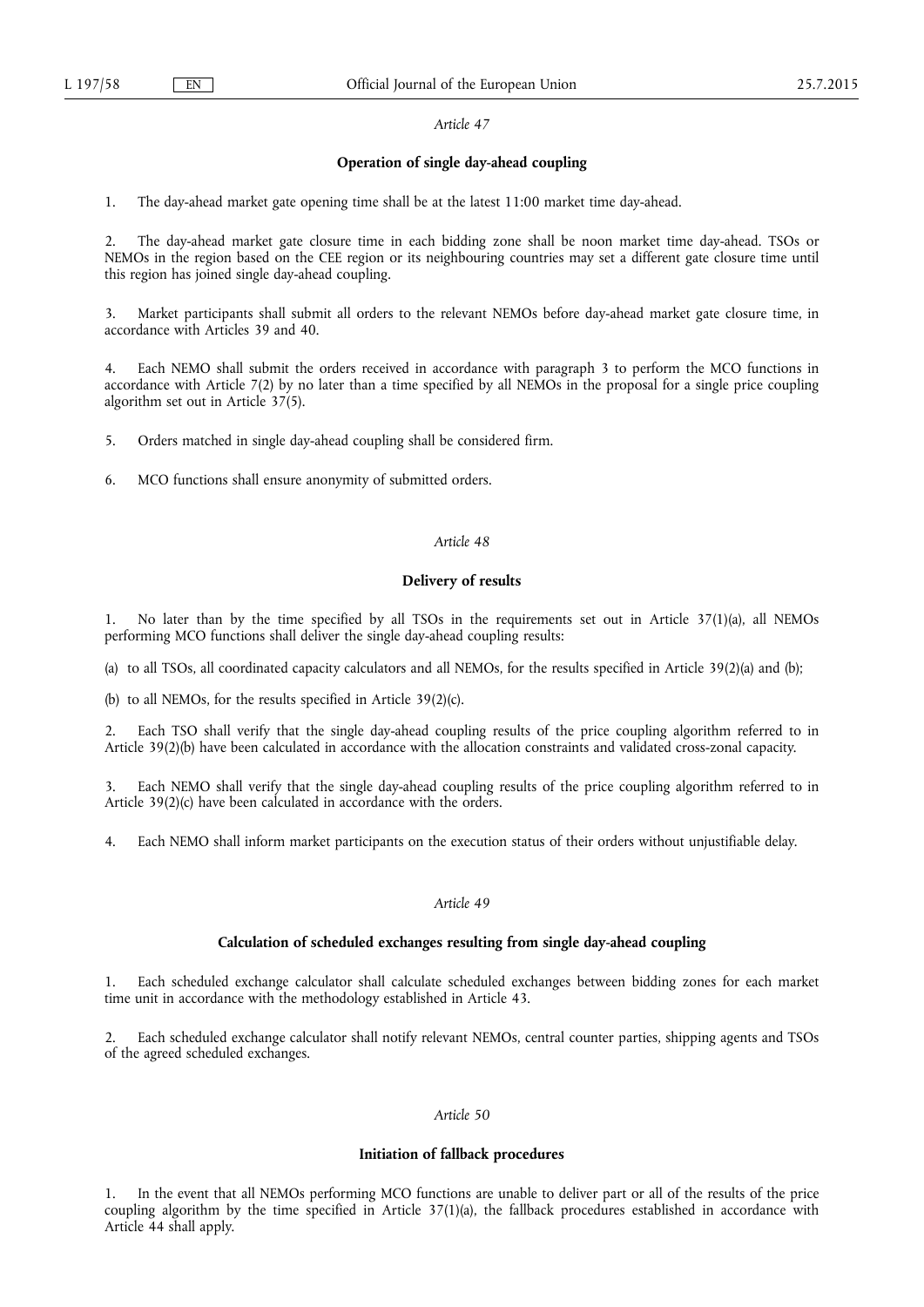2. In cases where there is a risk that all NEMOs performing MCO functions are unable to deliver part or all of the results within the deadline, all NEMOs shall notify all TSOs as soon as the risk is identified. All NEMOs performing MCO functions shall immediately publish a notice to market participants that fallback procedures may be applied.

#### *CHAPTER 6*

#### *Single intraday coupling*

## Section 1

## **Objectives, conditions and results of single intraday coupling**

# *Article 51*

#### **Objectives of the continuous trading matching algorithm**

1. From the intraday cross-zonal gate opening time until the intraday cross-zonal gate closure time, the continuous trading matching algorithm shall determine which orders to select for matching such that matching:

(a) aims at maximising economic surplus for single intraday coupling per trade for the intraday market time-frame by allocating capacity to orders for which it is feasible to match in accordance with the price and time of submission;

(b) respects the allocation constraints provided in accordance with Article 58(1);

(c) respects the cross-zonal capacity provided in accordance with Article 58(1);

(d) respects the requirements for the delivery of results set out in Article 60;

(e) is repeatable and scalable.

2. The continuous trading matching algorithm shall produce the results provided for in Article 52 and correspond to the product capabilities and functionalities set out in Article 53.

## *Article 52*

#### **Results of the continuous trading matching algorithm**

1. All NEMOs, as part of their MCO function, shall ensure that the continuous trading matching algorithm produces at least the following results:

(a) the execution status of orders and prices per trade;

(b) a single net position for each bidding zone and market time unit within the intraday market.

2. All NEMOs shall ensure the accuracy and efficiency of results produced by the continuous trading matching algorithm.

3. All TSOs shall verify that the results of the continuous trading matching algorithm are consistent with cross-zonal capacity and allocation constraints in accordance with Article 58(2).

# *Article 53*

#### **Products accommodated**

1. No later than 18 months after the entry into force of this Regulation NEMOs shall submit a joint proposal concerning products that can be taken into account in the single intraday coupling. NEMOs shall ensure that all orders resulting from these products submitted to enable the MCO functions to be performed in accordance with Article 7 are expressed in euros and make reference to the market time and the market time unit.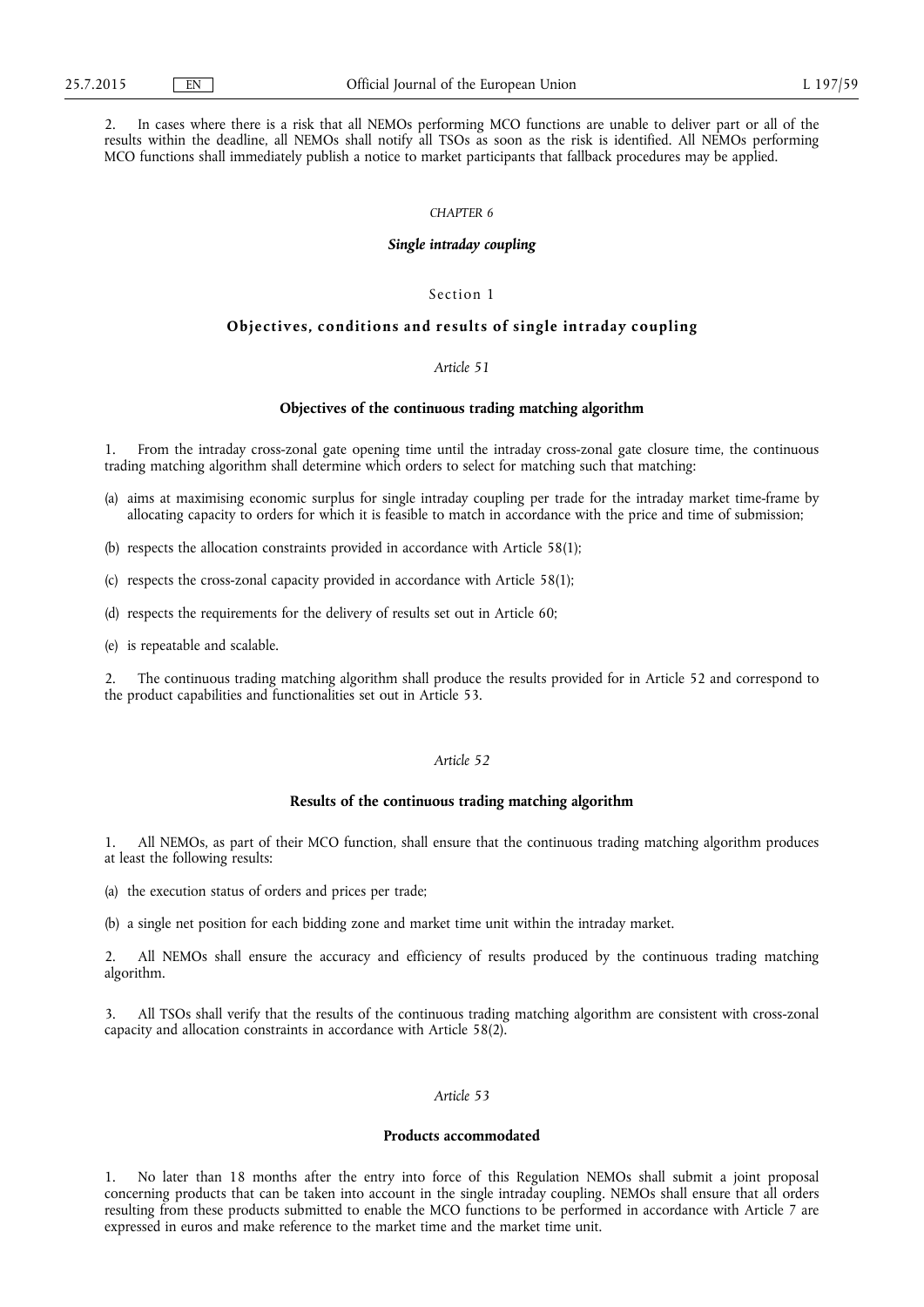2. All NEMOs shall ensure that orders resulting from these products are compatible with the characteristics of crosszonal capacity, allowing them to be matched simultaneously.

3. All NEMOs shall ensure that the continuous trading matching algorithm is able to accommodate orders covering one market time unit and multiple market time units.

4. By two years after the entry into force of this Regulation and in every second subsequent year, all NEMOs shall consult in accordance with Article 12:

(a) market participants, to ensure that available products reflect their needs;

(b) all TSOs, to ensure products take due account of operational security;

(c) all regulatory authorities, to ensure that the available products comply with the objectives of this Regulation.

All NEMOs shall amend the products if needed pursuant to the results of the consultation referred to in paragraph 4.

## *Article 54*

#### **Maximum and minimum prices**

1. By 18 months after the entry into force of this Regulation, all NEMOs shall, in cooperation with the relevant TSOs, develop a proposal on harmonised maximum and minimum clearing prices to be applied in all bidding zones which participate in single intraday coupling. The proposal shall take into account an estimation of the value of lost load.

The proposal shall be subject to consultation in accordance with Article 12.

All NEMOs shall submit the proposal to all regulatory authorities for approval. Where a Member State has provided that an authority other than the national regulatory authority has the power to approve maximum and minimum clearing prices at the national level, the regulatory authority shall consult the proposal with the relevant authority as regards its impact on national markets.

3. After receiving a decision from the regulatory authorities, all NEMOs shall inform the concerned TSOs of that decision without unjustifiable delay.

## *Article 55*

# **Pricing of intraday capacity**

1. Once applied, the single methodology for pricing intraday cross-zonal capacity developed in accordance with Article 55(3) shall reflect market congestion and shall be based on actual orders.

Prior to the approval of the single methodology for pricing intraday cross-zonal capacity set out in paragraph 3, TSOs may propose an intraday cross-zonal capacity allocation mechanism with reliable pricing consistent with the requirements of paragraph 1 for approval by the regulatory authorities of the relevant Member States. This mechanism shall ensure that the price of intraday cross-zonal capacity is available to the market participants at the time of matching the orders.

3. By 24 months after the entry into force of this Regulation, all TSOs shall develop a proposal for a single methodology for pricing intraday cross-zonal capacity. The proposal shall be subject to consultation in accordance with Article 12.

4. No charges, such as imbalance fees or additional fees, shall be applied to intraday cross-zonal capacity except for the pricing in accordance with paragraphs 1, 2 and 3.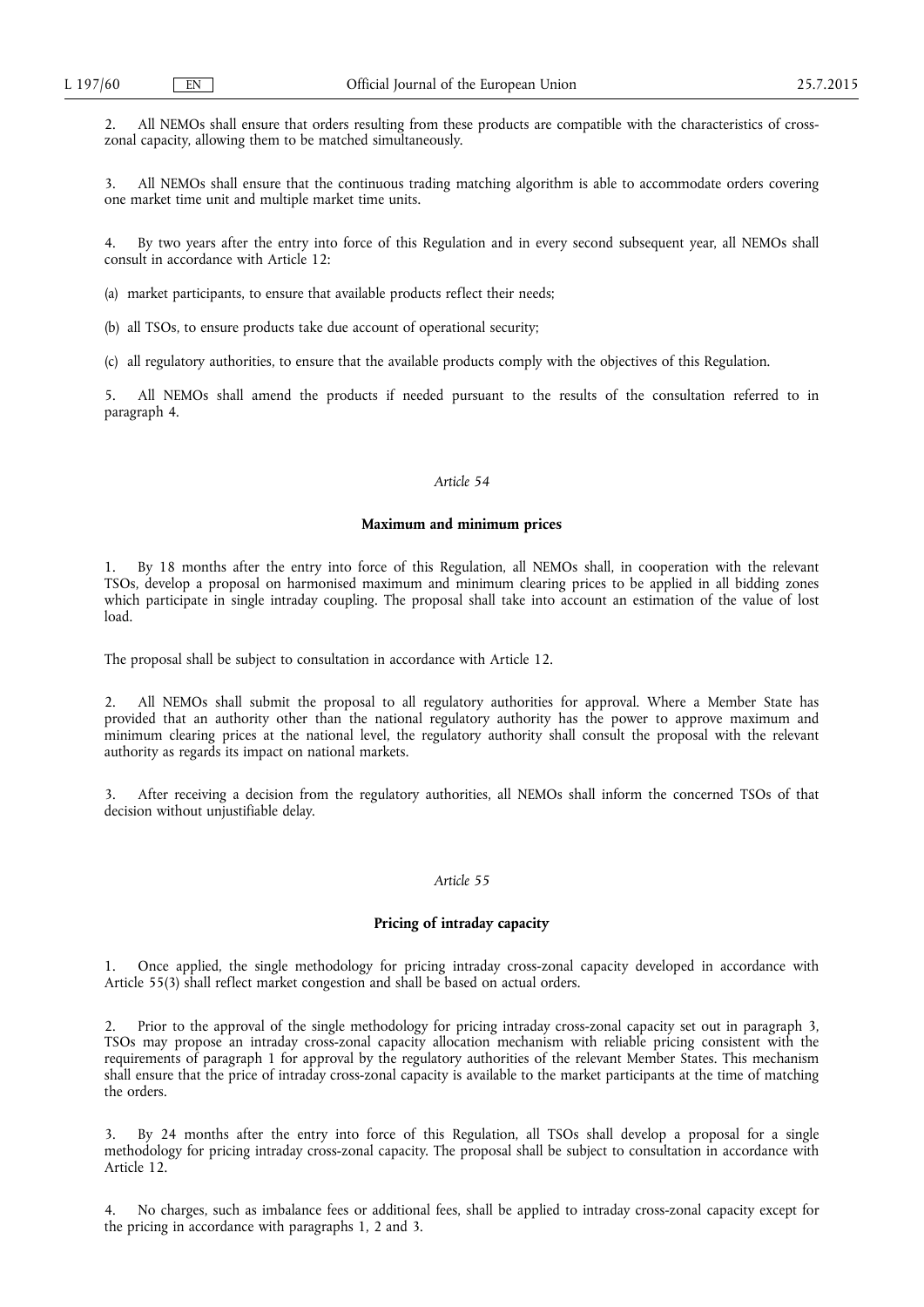## **Methodology for calculating scheduled exchanges resulting from single intraday coupling**

1. By 16 months after the entry into force of this Regulation, the TSOs which intend to calculate scheduled exchanges resulting from single intraday coupling shall develop a proposal for a common methodology for this calculation.

The proposal shall be subject to consultation in accordance with Article 12.

2. The methodology shall describe the calculation and, where required, shall list the information which the relevant NEMOs shall provide to the scheduled exchange calculator and the time limits for delivering this information.

3. The calculation of scheduled exchanges shall be based on net positions as specified in Article 52(1)(b).

4. No later than two years after the approval by the regulatory authorities of the concerned region of the proposal referred to in paragraph 1, the relevant TSOs shall review the methodology. Thereafter, if requested by the competent regulatory authorities, the TSOs shall review the methodology every two years.

# *Article 57*

## **Arrangements concerning more than one NEMO in one bidding zone and for interconnectors which are not operated by certified TSOs**

1. TSOs in bidding zones where more than one NEMO is designated and/or offers trading services, or where interconnectors which are not operated by TSOs certified according to Article 3 of Regulation (EC) No 714/2009 exist, shall develop a proposal for cross-zonal capacity allocation and other necessary arrangements for such bidding zones in cooperation with concerned TSOs, NEMOs and operators of interconnectors who are not certified as TSOs to ensure that the relevant NEMOs and interconnectors provide the necessary data and financial coverage for such arrangements. These arrangements must allow additional TSOs and NEMOs to join these arrangements.

2. The proposal shall be submitted for approval by the relevant national regulatory authorities within 4 months of more than one NEMO being designated and/or allowed to offer trading services in a bidding zone or if a new interconnector is not operated by a certified TSO. For existing interconnectors which are not operated by certified TSOs the proposal shall be submitted within 4 months after entry into force of this Regulation.

## Section 2

## **The single intraday coupling process**

## *Article 58*

#### **Provision of input data**

1. Each coordinated capacity calculator shall ensure that cross-zonal capacity and allocation constraints are provided to the relevant NEMOs no later than 15 minutes before the intraday cross-zonal gate opening time.

2. If updates to cross-zonal capacity and allocation constraints are required, due to operational changes on the transmission system, each TSO shall notify the coordinated capacity calculators in its capacity calculation region. The coordinated capacity calculators shall then notify the relevant NEMOs.

3. If any coordinated capacity calculator is unable to comply with paragraph 1, that coordinated capacity calculator shall notify the relevant NEMOs. These NEMOs shall publish a notice to all market participants without unjustifiable delay.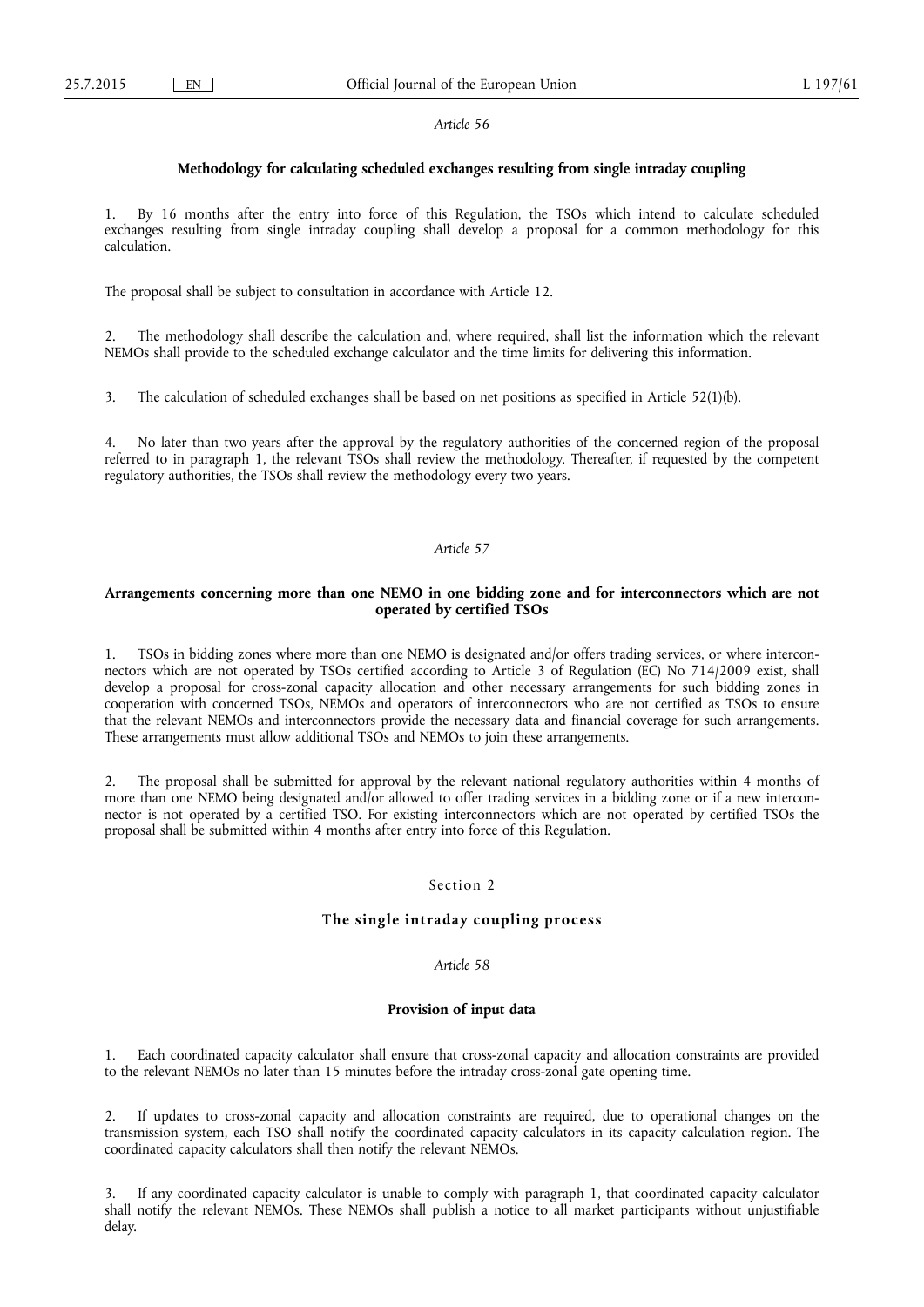## **Operation of single intraday coupling**

1. By 16 months after the entry into force of this Regulation, all TSOs shall be responsible for proposing the intraday cross-zonal gate opening and intraday cross-zonal gate closure times. The proposal shall be subject to consultation in accordance with Article 12.

- 2. The intraday cross-zonal gate closure time shall be set in such a way that it:
- (a) maximises market participants' opportunities for adjusting their balances by trading in the intraday market timeframe as close as possible to real time; and
- (b) provides TSOs and market participants with sufficient time for their scheduling and balancing processes in relation to network and operational security.

3. One intraday cross-zonal gate closure time shall be established for each market time unit for a given bidding zone border. It shall be at most one hour before the start of the relevant market time unit and shall take into account the relevant balancing processes in relation to operational security.

4. The intraday energy trading for a given market time unit for a bidding zone border shall start at the latest at the intraday cross-zonal gate opening time of the relevant bidding zone borders and shall be allowed until the intraday cross-zonal gate closure time.

5. Before the intraday cross-zonal gate closure time, market participants shall submit to relevant NEMOs all the orders for a given market time unit. All NEMOs shall submit the orders for a given market time unit for single matching immediately after the orders have been received from market participants.

- 6. Orders matched in single intraday coupling shall be considered firm.
- 7. MCO functions shall ensure the anonymity of orders submitted via the shared order book.

# *Article 60*

## **Delivery of results**

1. All NEMOs performing MCO functions shall deliver the continuous trading matching algorithm results:

- (a) to all other NEMOs, for results on the execution status per trade specified in Article 52(1)(a);
- (b) to all TSOs and scheduled exchange calculators, for results single net positions specified in Article 52(1)(b).

2. If, in accordance with paragraph 1(a), any NEMO, for reasons outside its responsibility, is unable to deliver these continuous trading matching algorithm results, it shall notify all other NEMOs.

3. If, in accordance with paragraph 1(b), any NEMO, for reasons outside its responsibility, is unable to deliver these continuous trading matching algorithm results, it shall notify all TSOs and each scheduled exchange calculator as soon as reasonably practicable. All NEMOs shall notify the market participants concerned.

All NEMOs shall send, without undue delay, the necessary information to market participants to ensure that the actions specified in Articles 68 and 73(3) can be undertaken.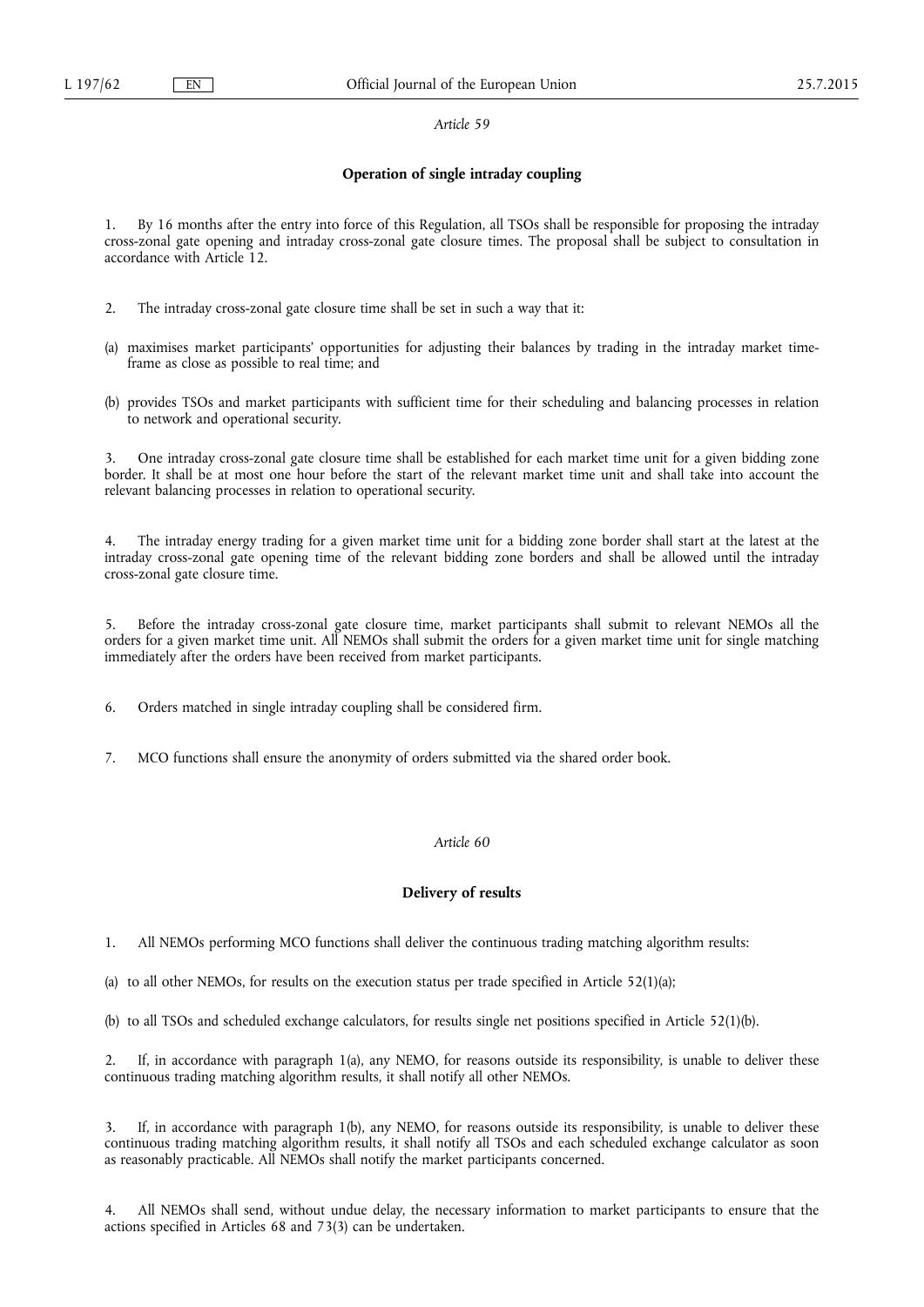## **Calculation of scheduled exchanges resulting from single intraday coupling**

1. Each scheduled exchange calculator shall calculate scheduled exchanges between bidding zones for each market time unit in accordance with the methodology established in accordance with Article 56.

2. Each scheduled exchange calculator shall notify the relevant NEMOs, central counter parties, shipping agents, and TSOs of the agreed scheduled exchanges.

# *Article 62*

## **Publication of market information**

1. As soon as the orders are matched, each NEMO shall publish for relevant market participants at least the status of execution of orders and prices per trade produced by the continuous trading matching algorithm in accordance with Article 52(1)(a).

2. Each NEMO shall ensure that information on aggregated executed volumes and prices is made publicly available in an easily accessible format for at least 5 years. The information to be published shall be proposed by all NEMOS within the proposal for continuous trading matching algorithm pursuant to Article 37(5).

# *Article 63*

#### **Complementary regional auctions**

1. By 18 months after the entry into force of this Regulation, the relevant NEMOs and TSOs on bidding zone borders may jointly submit a common proposal for the design and implementation of complementary regional intraday auctions. The proposal shall be subject to consultation in accordance with Article 12.

2. Complementary regional intraday auctions may be implemented within or between bidding zones in addition to the single intraday coupling solution referred to in Article  $\dot{5}1$ . In order to hold regional intraday auctions, continuous trading within and between the relevant bidding zones may be stopped for a limited period of time before the intraday cross-zonal gate closure time, which shall not exceed the minimum time required to hold the auction and in any case 10 minutes.

3. For complementary regional intraday auctions, the methodology for pricing intraday cross-zonal capacity may differ from the methodology established in accordance with Article 55(3) but it shall nevertheless meet the principles provided for in Article 55(1).

The competent regulatory authorities may approve the proposal for complementary regional intraday auctions if the following conditions are met:

- (a) regional auctions shall not have an adverse impact on the liquidity of the single intraday coupling;
- (b) all cross-zonal capacity shall be allocated through the capacity management module;
- (c) the regional auction shall not introduce any undue discrimination between market participants from adjacent regions;
- (d) the timetables for regional auctions shall be consistent with single intraday coupling to enable market participants to trade as close as possible to real-time;
- (e) regulatory authorities shall have consulted the market participants in the Member States concerned.

5. At least every two years after the decision on complementary regional auctions, the regulatory authorities of the Member States concerned shall review the compatibility of any regional solutions with single intraday coupling to ensure that the conditions above continue to be fulfilled.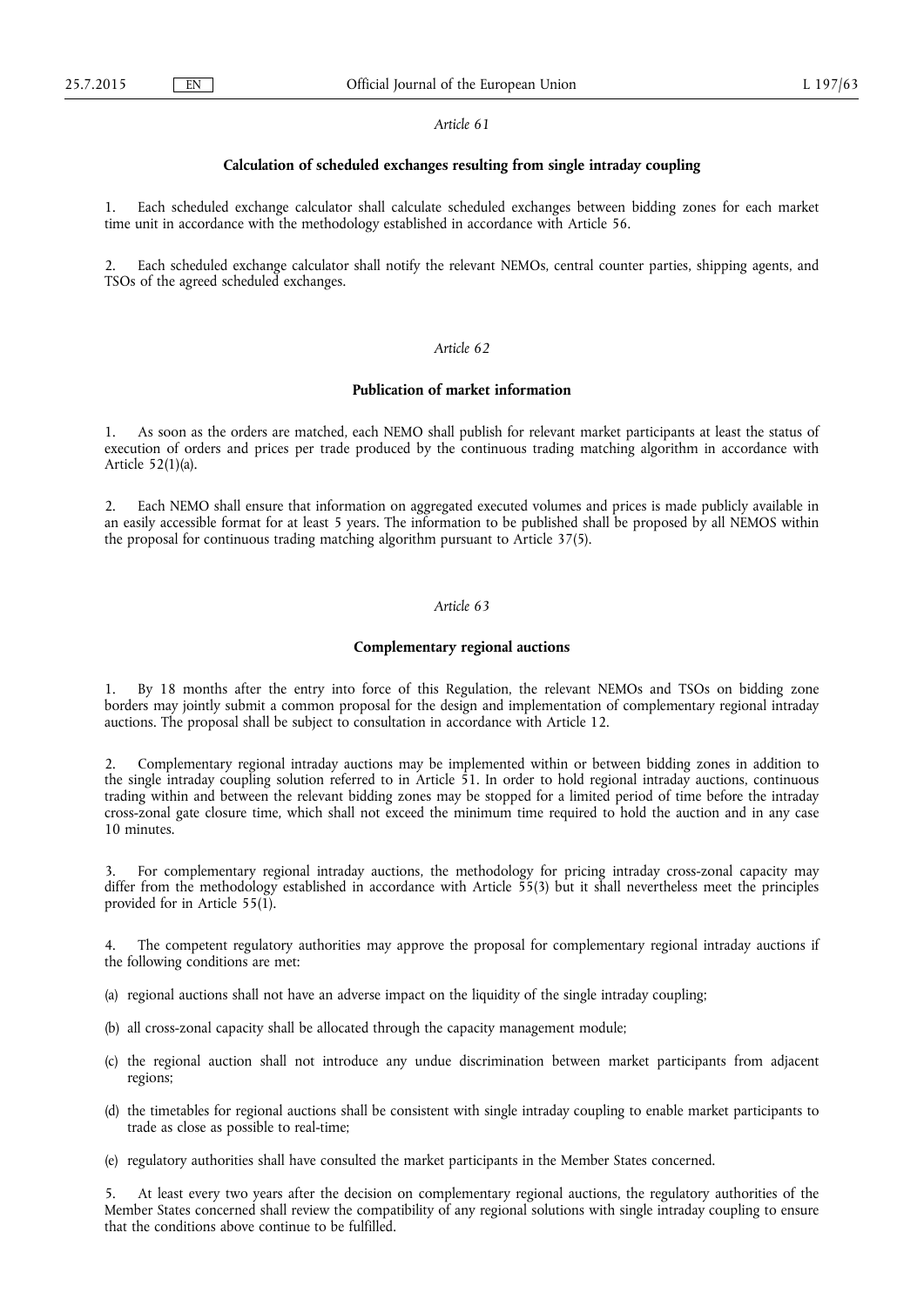Section 3

## **Transitional intraday a rrangements**

## *Article 64*

## **Provisions relating to explicit allocation**

1. Where jointly requested by the regulatory authorities of the Member States of each of the bidding zone borders concerned, the TSOs concerned shall also provide explicit allocation, in addition to implicit allocation, that is to say, capacity allocation separate from the electricity trade, via the capacity management module on bidding zone borders.

2. The TSOs on the bidding zone borders concerned shall jointly develop a proposal on the conditions that shall be fulfilled by market participants to participate in explicit allocation. The proposal shall be subject to the joint approval by the regulatory authorities of the Member States of each of the bidding zone borders concerned.

When establishing the capacity management module, discrimination shall be avoided when simultaneously allocating capacity implicitly and explicitly. The capacity management module shall determine which orders to select for matching and which explicit capacity requests to accept, according to a ranking of price and time of entrance.

# *Article 65*

## **Removal of explicit allocation**

1. The NEMOs concerned shall cooperate closely with the TSOs concerned and shall consult market participants in accordance with Article 12 in order to translate the needs of market participants linked to explicit capacity allocation rights into non-standard intraday products.

2. Prior to deciding on the removal of explicit allocation, the regulatory authorities of the Member States of each of the bidding zone borders concerned shall jointly organise a consultation to assess whether the proposed non-standard intraday products meet the market participants' needs for intraday trading.

The competent regulatory authorities of the Member States of each of the bidding zone borders concerned shall jointly approve the introduced non-standard products and the removal of explicit allocation.

# *Article 66*

#### **Provisions relating to intraday arrangements**

1. Market participants shall ensure the completion of nomination, clearing and settlement related to explicit allocation of cross-zonal capacity.

2. Market participants shall fulfil any financial obligations, relating to clearing and settlement arising from explicit allocation.

3. The participating TSOs shall publish relevant information on the interconnections to which explicit allocation is applicable, including the cross-zonal capacity for explicit allocation.

## *Article 67*

## **Explicit requests for capacity**

A request for explicit cross-zonal capacity may be submitted by a market participant only for an interconnection where the explicit allocation is applicable. For each request for explicit capacity the market participant shall submit the volume and the price to the capacity management module. The price and volume of explicit allocated capacity shall be made publicly available by the relevant TSOs.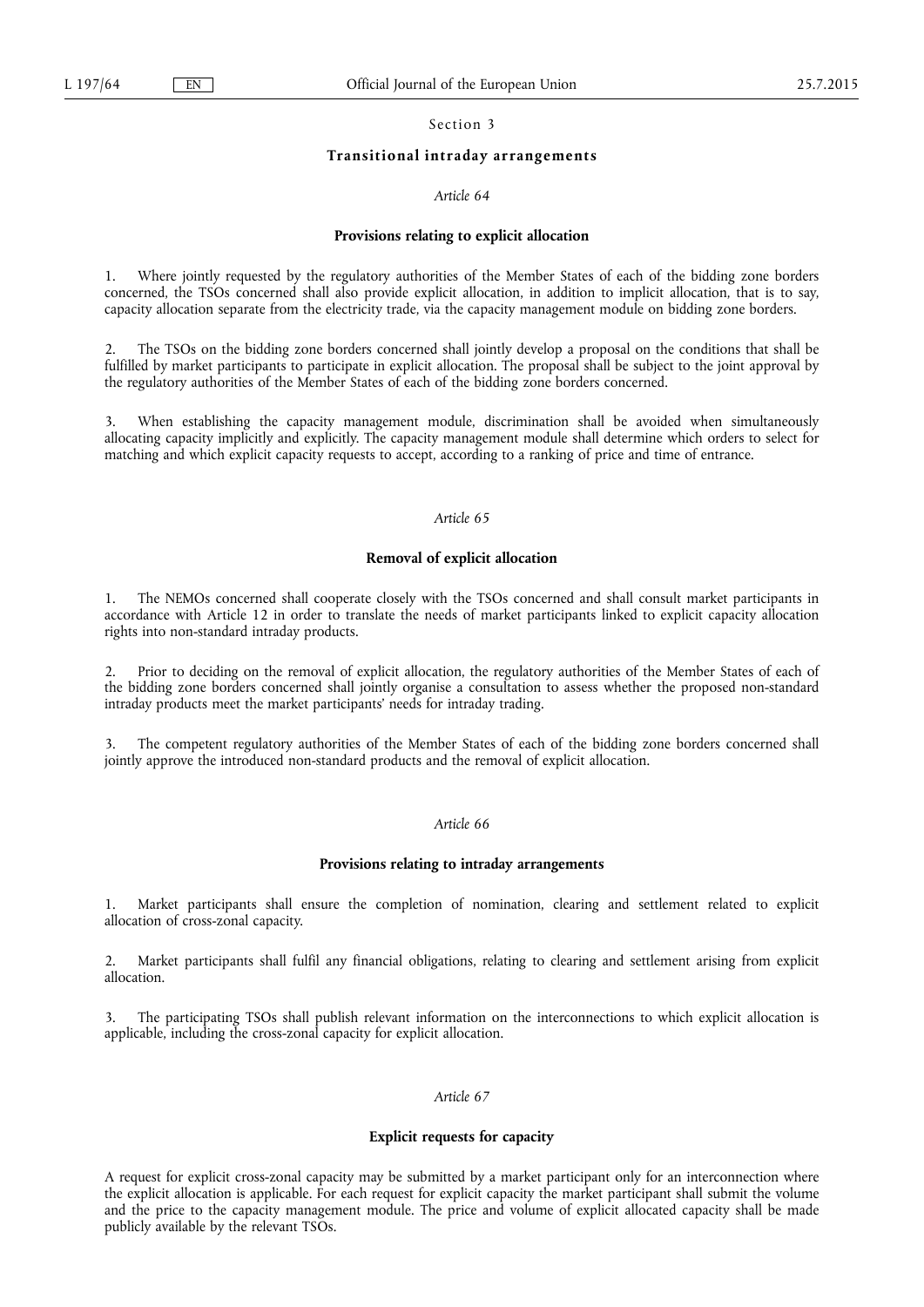*CHAPTER 7* 

## *Clearing and settlement for single day-ahead and intraday coupling*

## *Article 68*

#### **Clearing and settlement**

1. The central counter parties shall ensure clearing and settlement of all matched orders in a timely manner. The central counter parties shall act as the counter party to market participants for all their trades with regard to the financial rights and obligations arising from these trades.

2. Each central counter party shall maintain anonymity between market participants.

3. Central counter parties shall act as counter party to each other for the exchange of energy between bidding zones with regard to the financial rights and obligations arising from these energy exchanges.

4. Such exchanges shall take into account:

- (a) net positions produced in accordance with Articles  $39(2)(b)$  and  $52(1)(b)$ ;
- (b) scheduled exchanges calculated in accordance with Articles 49 and 61.
- 5. Each central counter party shall ensure that for each market time unit:
- (a) across all bidding zones, taking into account, where appropriate, allocation constraints, there are no deviations between the sum of energy transferred out of all surplus bidding zones and the sum of energy transferred into all deficit bidding zones;
- (b) electricity exports and electricity imports between bidding zones equal each other, with any deviations resulting only from considerations of allocation constraints, where appropriate.

6. Notwithstanding paragraph 3, a shipping agent may act as a counter party between different central counter parties for the exchange of energy, if the parties concerned conclude a specific agreement to that effect. If no agreement is reached, the shipping arrangement shall be decided by the regulatory authorities responsible for the bidding zones between which the clearing and settlement of the exchange of energy is needed.

7. All central counter parties or shipping agents shall collect congestion incomes arising from the single day-ahead coupling specified in Articles 46 to 48 and from the single intraday coupling specified in Articles 58 to 60.

8. All central counter parties or shipping agents shall ensure that collected congestion incomes are transferred to the TSOs no later than two weeks after the date of settlement.

9. If the timing of payments is not harmonised between two bidding zones, the Member States concerned shall ensure that an entity is appointed to manage the timing mismatch and to bear the relevant costs.

## *CHAPTER 8*

## *Firmness of allocated cross-zonal capacity*

## *Article 69*

# **Proposal for day-ahead firmness deadline**

By 16 months after the entry into force of this Regulation, all TSOs shall develop a common proposal for a single dayahead firmness deadline, which shall not be shorter than half an hour before the day-ahead market gate closure time. The proposal shall be subject to consultation in accordance with Article 12.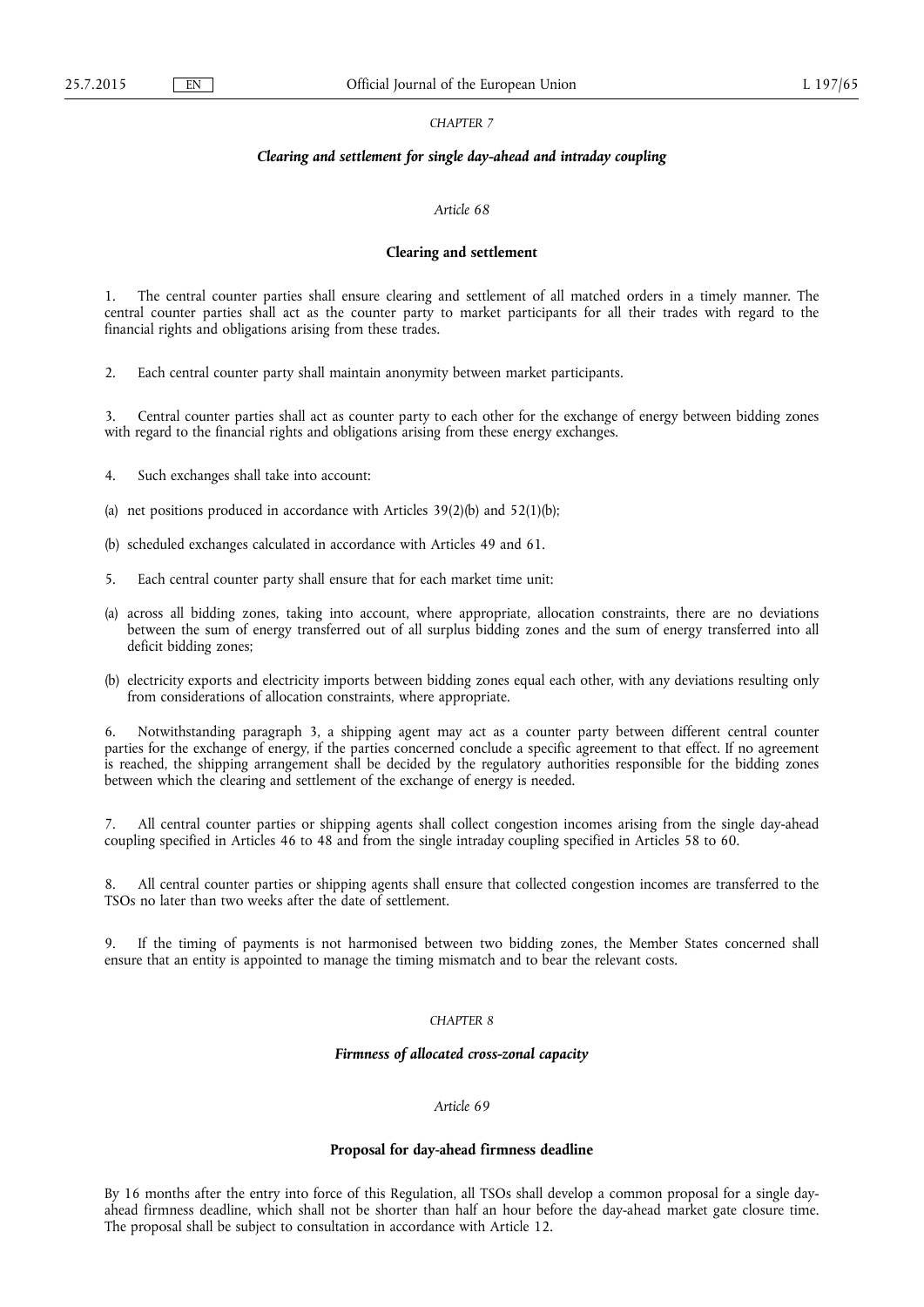## **Firmness of day-ahead capacity and allocation constraints**

Prior to the day-ahead firmness deadline, each coordinated capacity calculator may adjust cross-zonal capacity and allocation constraints provided to relevant NEMOs.

2. After the day-ahead firmness deadline, all cross-zonal capacity and allocation constraints shall be firm for dayahead capacity allocation unless the requirements of Article  $46(2)$  are met, in which case cross-zonal capacity and allocation constraints shall be firm as soon as they are submitted to relevant NEMOs.

3. After the day-ahead firmness deadline, cross-zonal capacity which has not been allocated may be adjusted for subsequent allocations.

## *Article 71*

## **Firmness of intraday capacity**

Cross-zonal intraday capacity shall be firm as soon as it is allocated.

# *Article 72*

## **Firmness in the event of** force majeure **or emergency situations**

1. In the event of *force majeure* or an emergency situation referred to in Article 16(2) of Regulation (EC) No 714/2009, where the TSO shall act in an expeditious manner and redispatching or countertrading is not possible, each TSO shall have the right to curtail allocated cross-zonal capacity. In all cases, curtailment shall be undertaken in a coordinated manner following liaison with all directly concerned TSOs.

2. A TSO which invokes *force majeure* or an emergency situation shall publish a notice explaining the nature of the *force majeure* or the emergency situation and its probable duration. This notice shall be made available to the market participants concerned through NEMOs. If capacity is allocated explicitly to market participants, the TSO invoking *force majeure* or an emergency situation shall send notice directly to contractual parties holding cross-zonal capacity for the relevant market time-frame.

3. If allocated capacity is curtailed because of *force majeure* or an emergency situation invoked by a TSO, the TSO shall reimburse or provide compensation for the period of *force majeure* or the emergency situation, in accordance with the following requirements:

- (a) if there is implicit allocation, central counter parties or shipping agents shall not be subject to financial damage or financial benefit arising from any imbalance created by such curtailment;
- (b) in the event of *force majeure*, if capacity is allocated via explicit allocation, market participants shall be entitled to reimbursement of the price paid for the capacity during the explicit allocation process;
- (c) in an emergency situation, if capacity is allocated via explicit allocation, market participants shall be entitled to compensation equal to the price difference of relevant markets between the bidding zones concerned in the relevant time-frame; or
- (d) in an emergency situation, if capacity is allocated via explicit allocation but the bidding zone price is not calculated in at least one of the two relevant bidding zones in the relevant time-frame, market participants shall be entitled to reimbursement of the price paid for capacity during the explicit allocation process.

4. The TSO invoking *force majeure* or an emergency situation shall limit the consequences and duration of the *force majeure* situation or emergency situation.

5. Where a Member State has so provided, upon request by the TSO concerned the national regulatory authority shall assess whether an event qualifies as *force majeure*.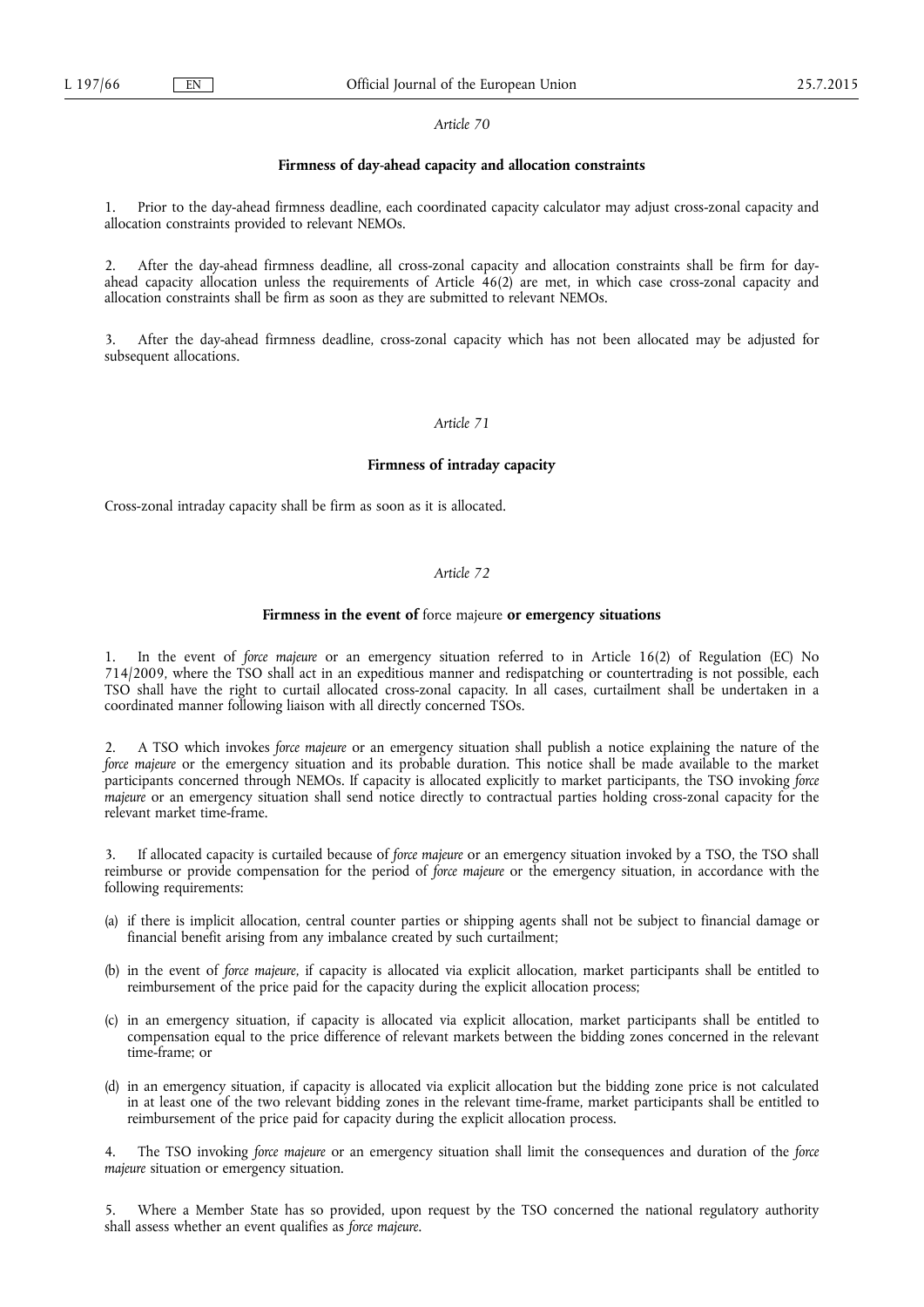## TITLE III

# **COSTS**

## *CHAPTER 1*

#### *Congestion income distribution methodology for single day-ahead and intraday coupling*

#### *Article 73*

## **Congestion income distribution methodology**

1. By 12 months after the entry into force of this Regulation, all TSOs shall develop a proposal for a methodology for sharing congestion income.

- 2. The methodology developed in accordance with paragraph 1 shall:
- (a) facilitate the efficient long-term operation and development of the electricity transmission system and the efficient operation of the electricity market of the Union;
- (b) comply with the general principles of congestion management provided for in Article 16 of Regulation (EC) No 714/2009;
- (c) allow for reasonable financial planning;
- (d) be compatible across time-frames;
- (e) establish arrangements to share congestion income deriving from transmission assets owned by parties other than TSOs.

3. TSOs shall distribute congestion incomes in accordance with the methodology in paragraph 1 as soon as reasonably practicable and no later than one week after the congestion incomes have been transferred in accordance with Article 68(8).

# *CHAPTER 2*

#### *Redispatching and countertrading cost sharing methodology for single day-ahead and intraday coupling*

## *Article 74*

#### **Redispatching and countertrading cost sharing methodology**

1. No later than 16 months after the decision on the capacity calculation regions is taken, all TSOs in each capacity calculation region shall develop a proposal for a common methodology for redispatching and countertrading cost sharing.

2. The redispatching and countertrading cost sharing methodology shall include cost-sharing solutions for actions of cross-border relevance.

Redispatching and countertrading costs eligible for cost sharing between relevant TSOs shall be determined in a transparent and auditable manner.

- 4. The redispatching and countertrading cost sharing methodology shall at least:
- (a) determine which costs incurred from using remedial actions, for which costs have been considered in the capacity calculation and where a common framework on the use of such actions has been established, are eligible for sharing between all the TSOs of a capacity calculation region in accordance with the capacity calculation methodology set out in Articles 20 and 21;
- (b) define which costs incurred from using redispatching or countertrading to guarantee the firmness of cross-zonal capacity are eligible for sharing between all the TSOs of a capacity calculation region in accordance with the capacity calculation methodology set out in Articles 20 and 21;
- (c) set rules for region-wide cost sharing as determined in accordance with points (a) and (b).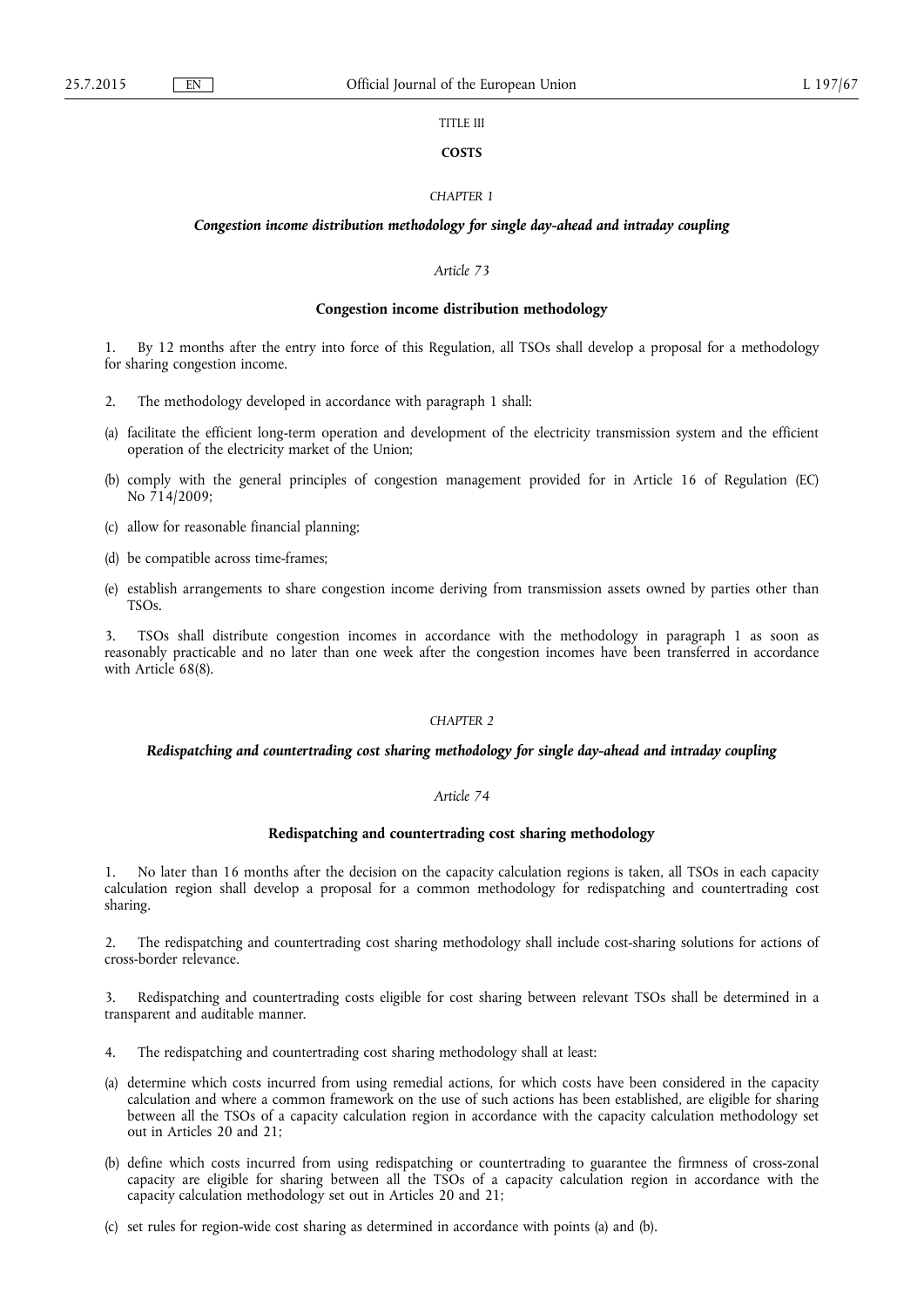- 5. The methodology developed in accordance with paragraph 1 shall include:
- (a) a mechanism to verify the actual need for redispatching or countertrading between the TSOs involved;
- (b) an *ex post* mechanism to monitor the use of remedial actions with costs;
- (c) a mechanism to assess the impact of the remedial actions, based on operational security and economic criteria;
- (d) a process allowing improvement of the remedial actions;
- (e) a process allowing monitoring of each capacity calculation region by the competent regulatory authorities.
- 6. The methodology developed in accordance with paragraph 1 shall also:
- (a) provide incentives to manage congestion, including remedial actions and incentives to invest effectively;
- (b) be consistent with the responsibilities and liabilities of the TSOs involved;
- (c) ensure a fair distribution of costs and benefits between the TSOs involved;
- (d) be consistent with other related mechanisms, including at least:
	- (i) the methodology for sharing congestion income set out in Article 73;
	- (ii) the inter-TSO compensation mechanism, as set out in Article 13 of Regulation (EC) No 714/2009 and Commission Regulation (EU) No 838/2010 ( 1 );
- (e) facilitate the efficient long-term development and operation of the pan-European interconnected system and the efficient operation of the pan-European electricity market;
- (f) facilitate adherence to the general principles of congestion management as set out in Article 16 of Regulation (EC) No 714/2009;
- (g) allow reasonable financial planning;
- (h) be compatible across the day-ahead and intraday market time-frames; and
- (i) comply with the principles of transparency and non-discrimination.

7. By 31 December 2018, all TSOs of each capacity calculation region shall further harmonise as far as possible between the regions the redispatching and countertrading cost sharing methodologies applied within their respective capacity calculation region.

## *CHAPTER 3*

#### *Capacity allocation and congestion management cost recovery*

## *Article 75*

## **General provisions on cost recovery**

1. Costs relating to the obligations imposed on TSOs in accordance with Article 8, including the costs specified in Article 74 and Articles 76 to 79, shall be assessed by the competent regulatory authorities. Costs assessed as reasonable, efficient and proportionate shall be recovered in a timely manner through network tariffs or other appropriate mechanisms as determined by the competent regulatory authorities.

2. Member States' share of the common costs referred to in Article 80(2)(a), regional costs referred to in Article 80(2)(b) and national costs referred to in Article 80(2)(c) assessed as reasonable, efficient and proportionate shall be recovered through NEMO fees, network tariffs or other appropriate mechanisms as determined by the competent regulatory authorities.

3. If requested by the regulatory authorities, relevant TSOs, NEMOs and delegates in accordance with Article 78 shall, within three months of the request, provide information necessary to facilitate the assessment of the costs incurred.

<sup>(</sup> 1 ) Commission Regulation (EU) No 838/2010 of 23 September 2010 on laying down guidelines relating to the inter-transmission system operator compensation mechanism and common regulatory approach to transmission charging (OJ L 250, 24.9.2010, p. 5).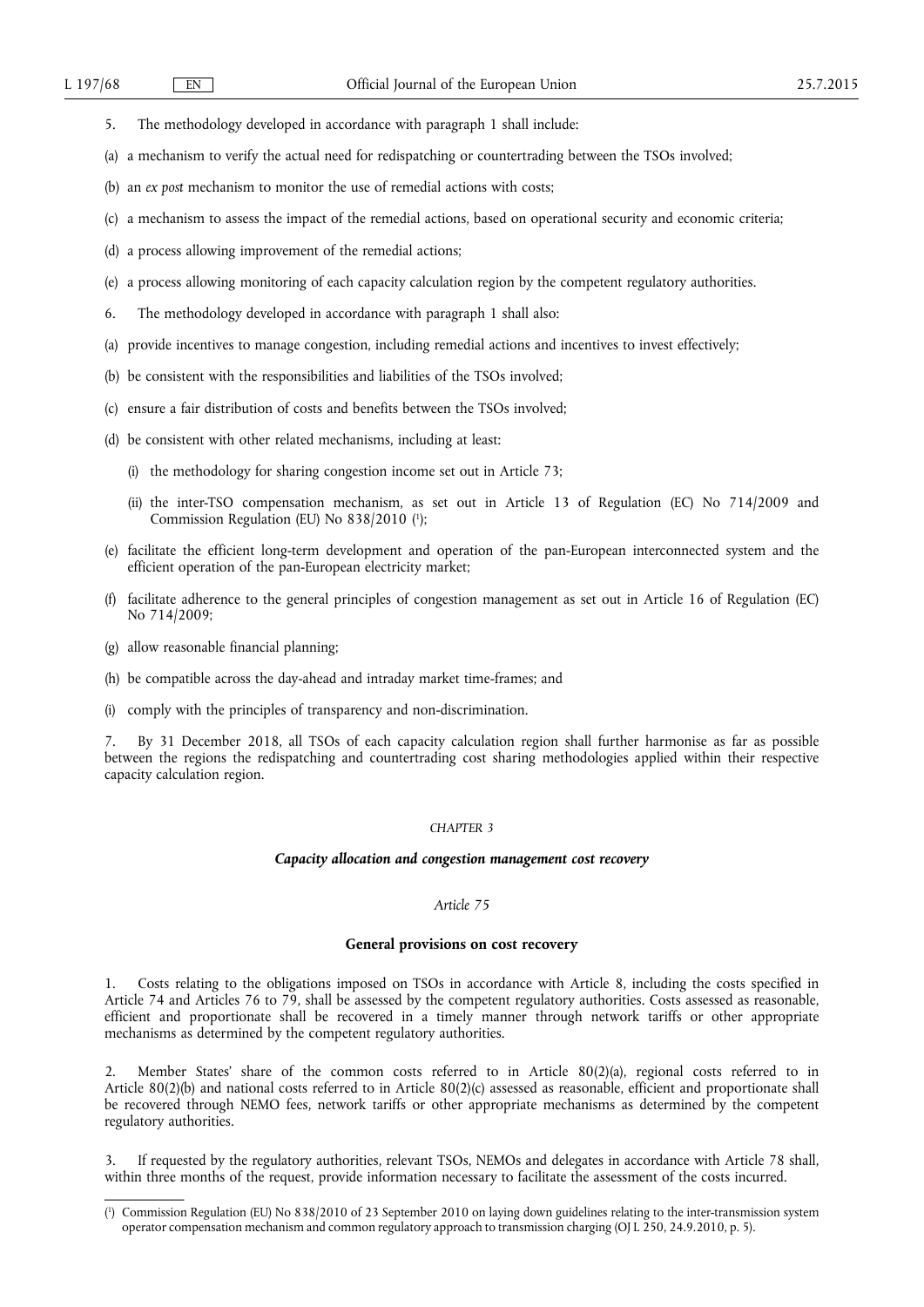## **Costs of establishing, amending and operating single day-ahead and intraday coupling**

- 1. All NEMOs shall bear the following costs:
- (a) common, regional and national costs of establishing, updating or further developing the price coupling algorithm and single day-ahead coupling;
- (b) common, regional and national costs of establishing, updating or further developing the continuous trading matching algorithm and single intraday coupling;
- (c) common, regional and national costs of operating single day-ahead and intraday coupling.

2. Subject to agreement with the NEMOs concerned, TSOs may make a contribution to the costs provided for in paragraph 1 subject to approval by the relevant regulatory authorities. In such cases, within two months of receiving a forecast from the NEMOs concerned, each TSO shall be entitled to provide a cost contribution proposal to the relevant regulatory authority for approval.

The NEMOs concerned shall be entitled to recover costs in accordance with paragraph 1 which have not been borne by TSOs in accordance with paragraph 2 by means of fees or other appropriate mechanisms only if the costs are reasonable and proportionate, through national agreements with the competent regulatory authority.

#### *Article 77*

## **Clearing and settlement costs**

1. All costs incurred by central counter parties and shipping agents shall be recoverable by means of fees or other appropriate mechanisms if they are reasonable and proportionate.

2. The central counter parties and shipping agents shall seek efficient clearing and settlement arrangements avoiding unnecessary costs and reflecting the risk incurred. The cross-border clearing and settlement arrangements shall be subject to approval by the relevant national regulatory authorities.

## *Article 78*

#### **Costs of establishing and operating the coordinated capacity calculation process**

1. Each TSO shall individually bear the costs of providing inputs to the capacity calculation process.

2. All TSOs shall bear jointly the costs of merging the individual grid models.

All TSOs in each capacity calculation region shall bear the costs of establishing and operating the coordinated capacity calculators.

Any costs incurred by market participants in meeting the requirements of this Regulation shall be borne by those market participants.

# *Article 79*

#### **Costs of ensuring firmness**

The costs of ensuring firmness in accordance with Articles 70(2) and 71 shall be borne by the relevant TSOs, to the extent possible in accordance with Article 16(6)(a) of Regulation (EC) No 714/2009. These costs shall include the costs from compensation mechanisms associated with ensuring the firmness of cross-zonal capacities as well as the costs of redispatching, countertrading and imbalance associated with compensating market participants.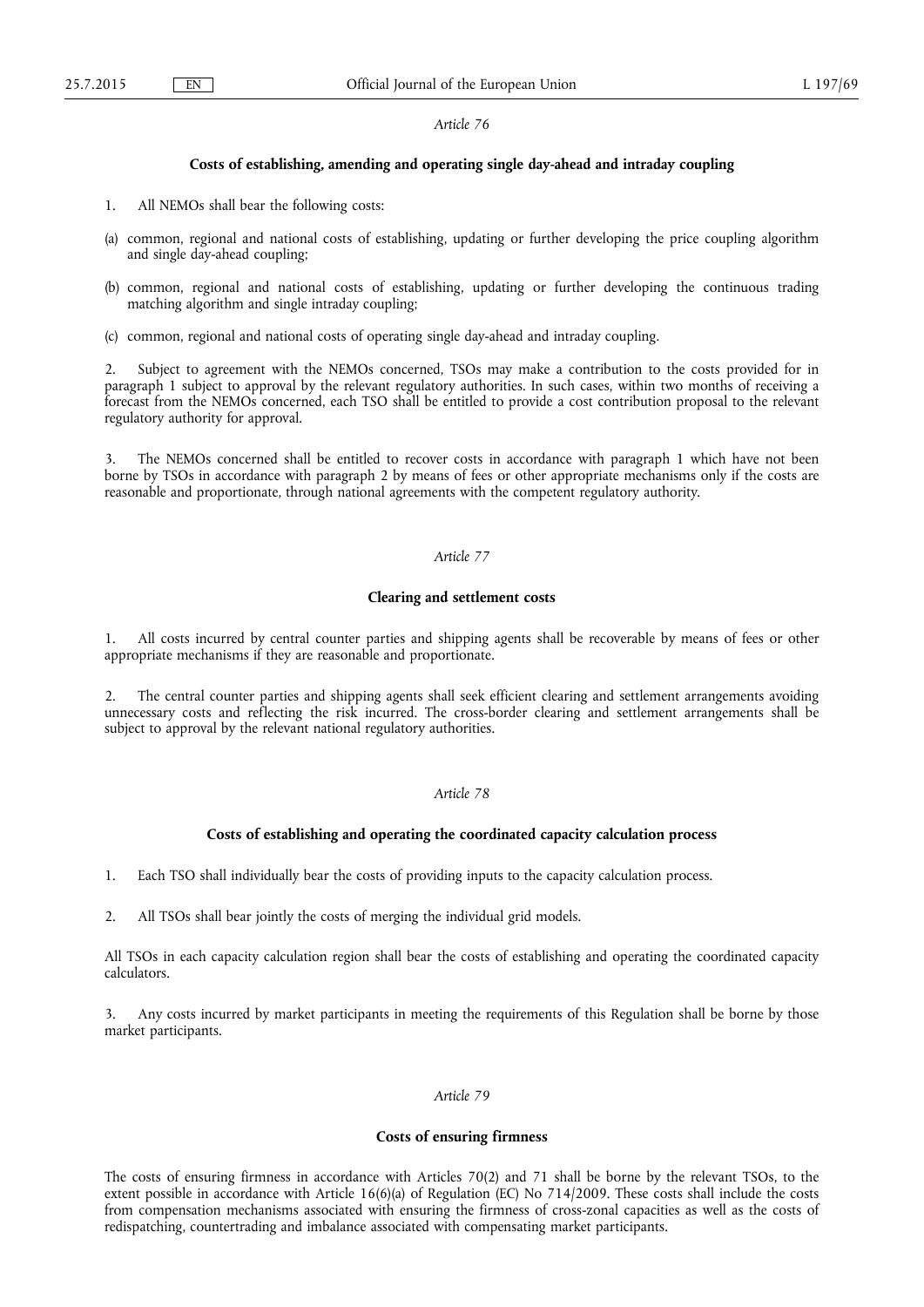#### **Cost sharing between NEMOs and TSOs in different Member States**

1. All relevant NEMOs and TSOs shall provide a yearly report to the regulatory authorities in which the costs of establishing, amending and operating single day-ahead and intraday coupling are explained in detail. This report shall be published by the Agency taking due account of sensitive commercial information. Costs directly related to single dayahead and intraday coupling shall be clearly and separately identified and auditable. The report shall also provide full details of contributions made to NEMO costs by TSOs in accordance with Article 76(2).

- 2. The costs referred to in paragraph 1 shall be broken down into:
- (a) common costs resulting from coordinated activities of all NEMOs or TSOs participating in the single day-ahead and intraday coupling;
- (b) regional costs resulting from activities of NEMOs or TSOs cooperating in a certain region;
- (c) national costs resulting from activities of the NEMOs or TSOs in that Member State.

3. Common costs referred to in paragraph 2(a) shall be shared among the TSOs and NEMOs in the Member States and third countries participating in the single day-ahead and intraday coupling. To calculate the amount to be paid by the TSOs and NEMOs in each Member State and, if applicable, third countries, one eighth of the common cost shall be divided equally between each Member State and third country, five eighths shall be divided between each Member State and third country proportionally to their consumption, and two eighths shall be divided equally between the participating NEMOs. To take into account changes in the common costs or changes in the participating TSOs and NEMOs, the calculation of common costs shall be regularly adapted.

4. NEMOs and TSOs cooperating in a certain region shall jointly agree on a proposal for the sharing of regional costs in accordance with paragraph 2(b). The proposal shall then be individually approved by the competent national authorities of each of the Member States in the region. NEMOs and TSOs cooperating in a certain region may alternatively use the cost sharing arrangements set out in paragraph 3.

5. The cost sharing principles shall apply to costs incurred from the entry into force of this Regulation. This is without prejudice to existing solutions used for the development of single day-ahead and intraday coupling and costs incurred prior to the entry into force of this Regulation shall be shared among the NEMOs and TSOs based on the existing agreements governing such solutions.

## TITLE IV

#### **DELEGATION OF TASKS AND MONITORING**

# *Article 81*

#### **Delegation of tasks**

1. A TSO or NEMO may delegate all or part of any task assigned to it under this Regulation to one or more third parties in the case the third party can carry out the respective function at least as effectively as the delegating entity. The delegating entity shall remain responsible for ensuring compliance with the obligations under this Regulation, including ensuring access to information necessary for monitoring by the regulatory authority.

2. Prior to the delegation, the third party concerned shall have clearly demonstrated to the delegating party its ability to meet each of the obligations of this Regulation.

3. In the event that all or part of any task specified in this Regulation is delegated to a third party, the delegating party shall ensure that suitable confidentiality agreements in accordance with the confidentiality obligations of the delegating party have been put in place prior to delegation.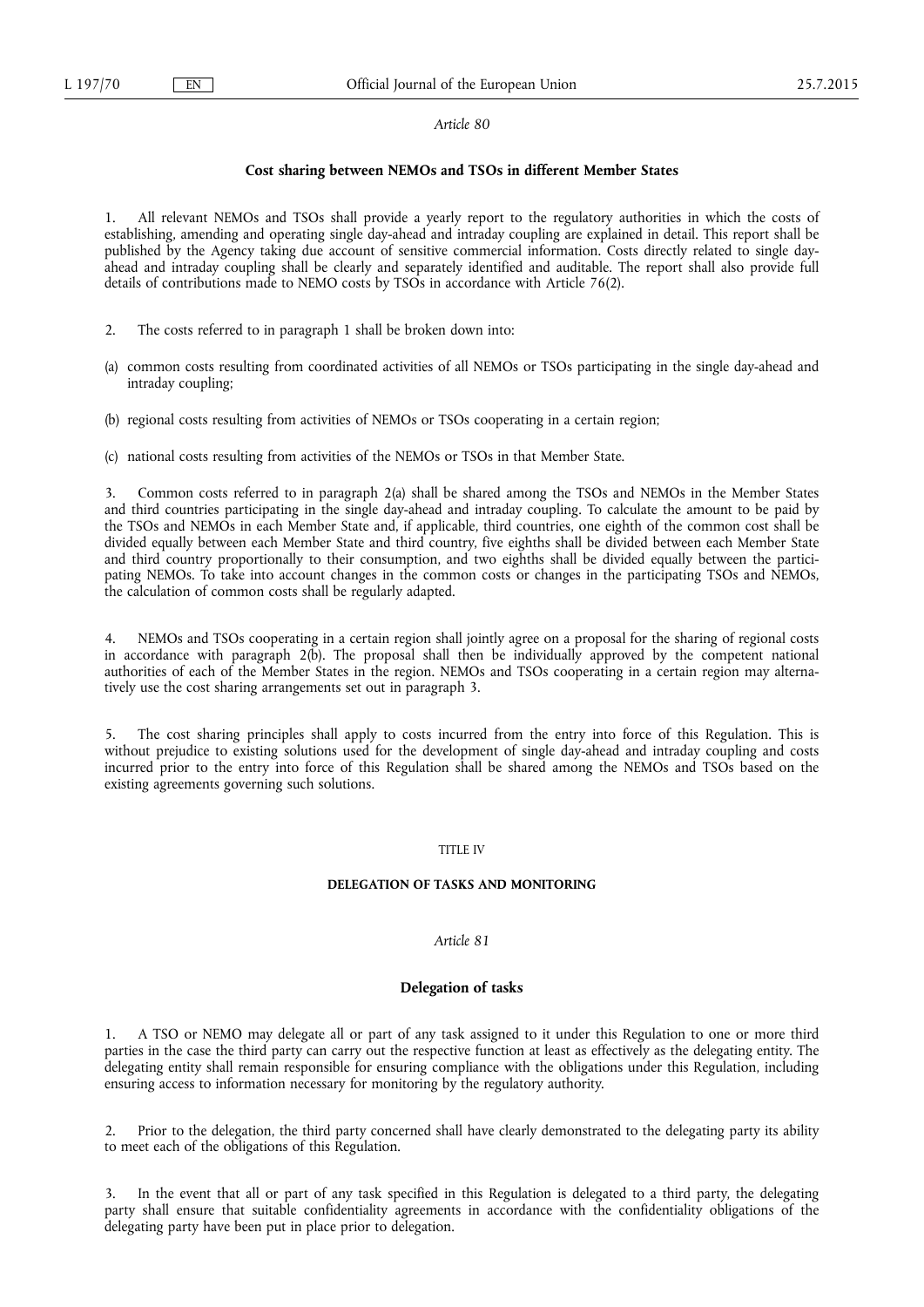## **Monitoring of the implementation of single day-ahead and intraday coupling**

1. The entity or entities performing the MCO functions shall be monitored by the regulatory authorities or relevant authorities of the territory where they are located. Other regulatory authorities or relevant authorities, and the Agency, shall contribute to the monitoring where adequate. The regulatory authorities or relevant authorities primarily responsible for monitoring a NEMO and the MCO functions shall fully cooperate and shall provide access to information for other regulatory authorities and the Agency in order to ensure proper monitoring of single day-ahead and intraday coupling in accordance with Article 38 of Directive 2009/72/EC.

2. Monitoring of the implementation of single day-ahead and intraday coupling by ENTSO for Electricity in accordance with Article 8(8) of Regulation (EC) No 714/2009 shall in particular cover the following matters:

- (a) progress and potential problems with the implementation of single day-ahead and intraday coupling, including the choice of different available options in each country;
- (b) preparing the report on capacity calculation and allocation in accordance with Article 31(1);
- (c) the efficiency of current bidding zone configuration in coordination with the Agency in accordance with Article 34;
- (d) the effectiveness of the operation of the price coupling algorithm and of the continuous trading matching algorithm in cooperation with NEMOs in accordance with Article 37(6);
- (e) the effectiveness of the criterion concerning the estimation of the value of lost load, in accordance with Articles 41(1) and 54(1); and
- (f) the review of the methodology for calculating scheduled exchanges resulting from single day-ahead coupling in accordance with Article 43(4).

3. ENTSO for Electricity shall submit a monitoring plan which includes the reports to be prepared and any updates in accordance with paragraph 2, to the Agency for an opinion by six months after entry into force of this Regulation.

4. The Agency, in cooperation with ENTSO for Electricity, shall draw up by six months after the entry into force of this Regulation a list of the relevant information to be communicated by ENTSO for Electricity to the Agency in accordance with Articles 8(9) and 9(1) of Regulation (EC) No 714/2009. The list of relevant information may be subject to updates. ENTSO for Electricity shall maintain a comprehensive, standardised format, digital data archive of the information required by the Agency.

5. All TSOs shall submit to ENTSO for Electricity the information required to perform the tasks in accordance with paragraphs 2 and 4.

NEMOs, market participants and other relevant organisations regarding single day-ahead and intraday coupling shall, at the joint request of the Agency and the ENTSO for Electricity, submit to the ENTSO for Electricity the information required for monitoring in accordance with paragraph 2 and 4, except for information already obtained by the regulatory authorities, the Agency or the ENTSO for Electricity in the context of their respective implementation monitoring tasks.

## TITLE V

#### **TRANSITIONAL AND FINAL PROVISIONS**

## *Article 83*

#### **Transitional provisions for Ireland and Northern Ireland**

1. Except for Articles 4, 5 and 6 and participation in the development of terms and conditions or methodologies, for which the respective deadlines shall apply, the requirements of this Regulation shall not apply in Ireland and Northern Ireland until 31 December 2017.